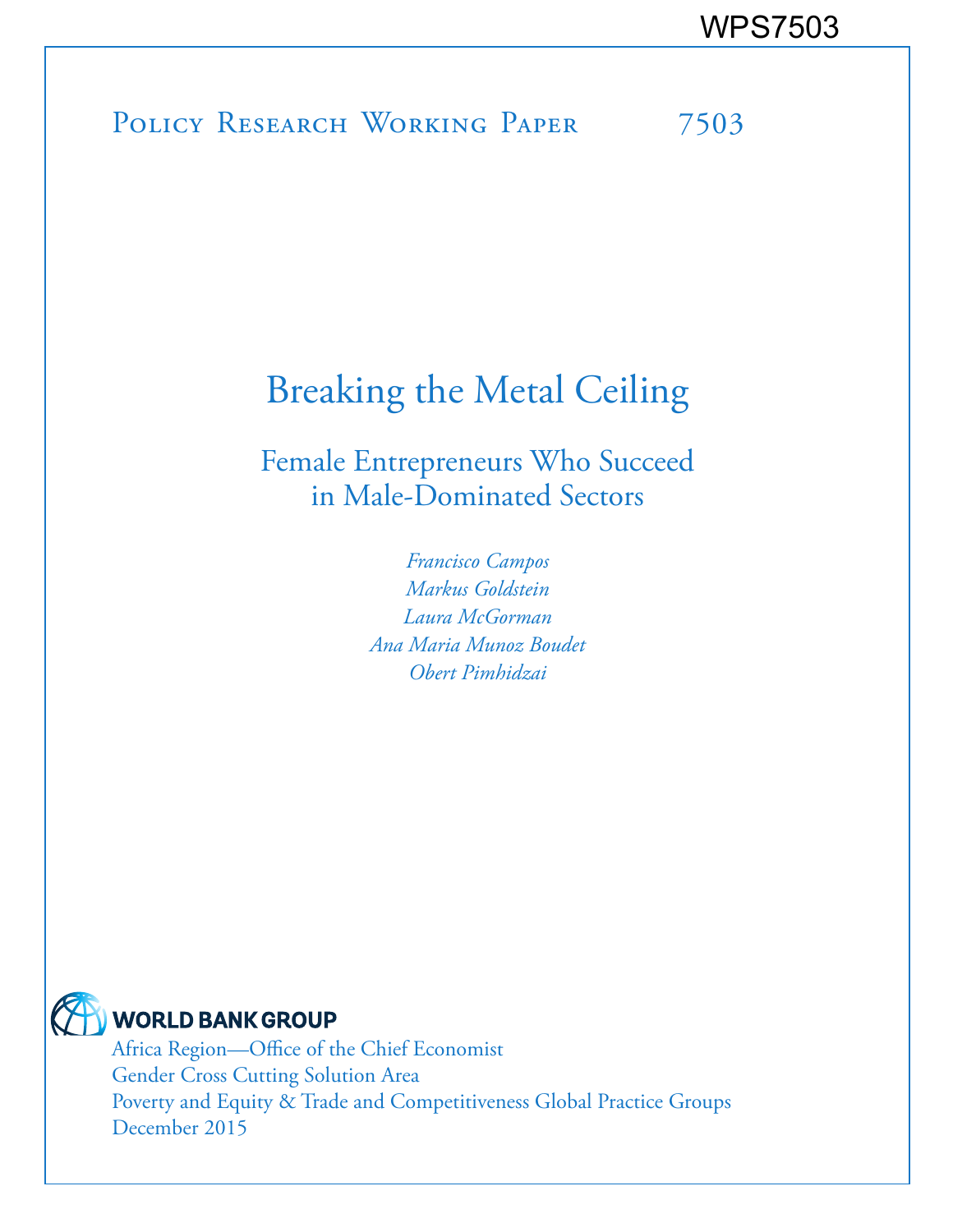### **Abstract**

A range of reasons is cited to explain gender differences in business performance in Africa. Within those, the sector of operations is consistently identified as a major issue. This paper uses a mixed methods approach to assess how women entrepreneurs in Uganda start (and strive) operating firms in male-dominated sectors, and what hinders other women from doing so. The study finds that women who cross over into male-dominated sectors make as much as men, and three times more than women who stay in

female-dominated sectors. The paper examines a set of factors to explain the differences in sector choices, and finds that there is a problem of information about opportunities in male-dominated industries. The analysis also concludes that psychosocial factors, particularly the influence of male role models and exposure to the sector from family and friends, are critical in helping women circumvent or overcome the norms that undergird occupational segregation.

This paper is a product of the Office of the Chief Economist, Africa Region; the Gender Cross Cutting Solution Area; the Poverty and Equity Global Practice Group; and the Trade and Competitiveness Global Practice Group. It is part of a larger effort by the World Bank to provide open access to its research and make a contribution to development policy discussions around the world. Policy Research Working Papers are also posted on the Web at http://econ.worldbank.org. The authors may be contacted at fcampos@worldbank.org.

*The Policy Research Working Paper Series disseminates the findings of work in progress to encourage the exchange of ideas about development*  issues. An objective of the series is to get the findings out quickly, even if the presentations are less than fully polished. The papers carry the *names of the authors and should be cited accordingly. The findings, interpretations, and conclusions expressed in this paper are entirely those of the authors. They do not necessarily represent the views of the International Bank for Reconstruction and Development/World Bank and its affiliated organizations, or those of the Executive Directors of the World Bank or the governments they represent.*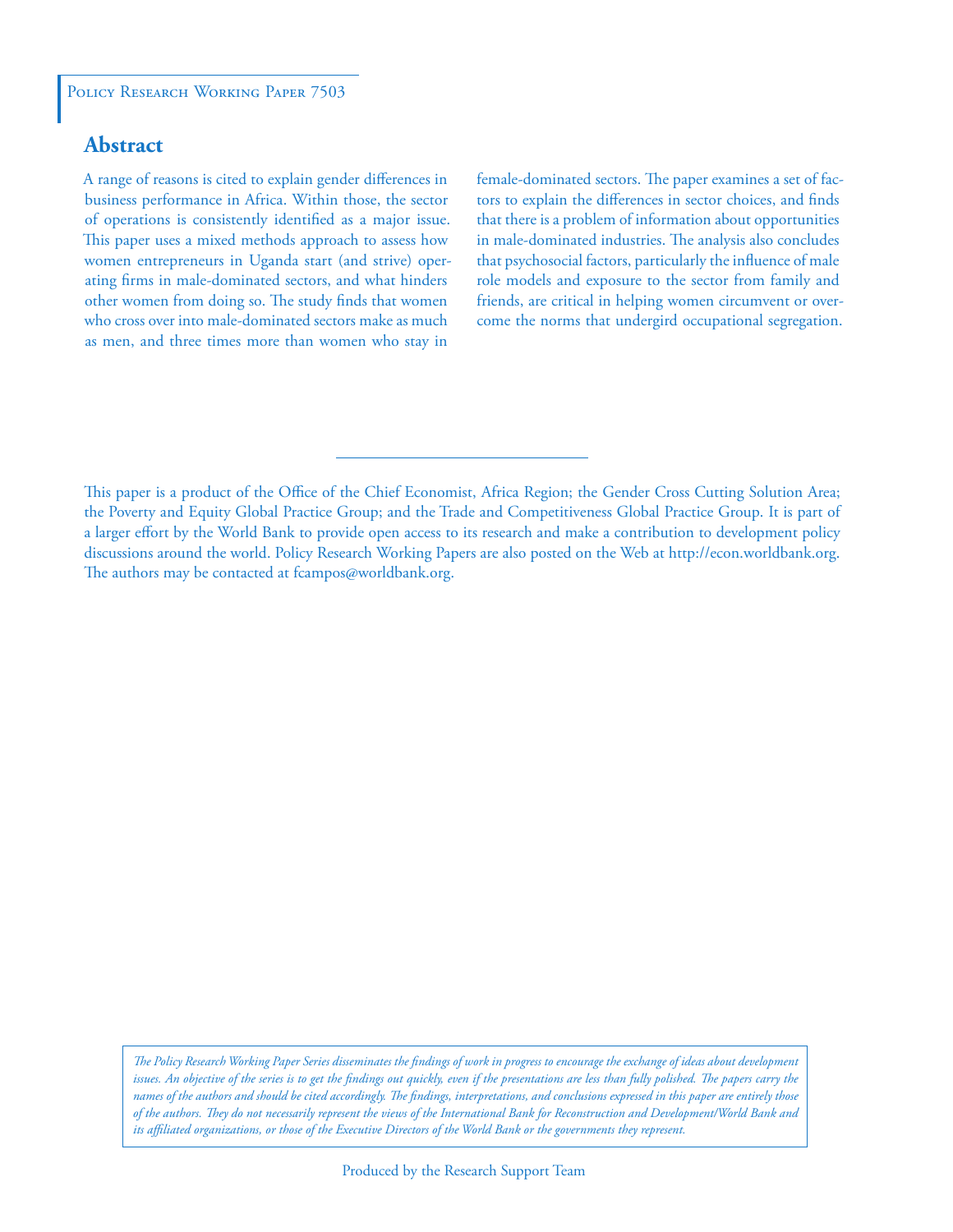#### **Breaking the Metal Ceiling:**

#### **Female Entrepreneurs Who Succeed in Male‐Dominated Sectors1**

Francisco Campos

Markus Goldstein

Laura McGorman

Ana Maria Munoz Boudet

Obert Pimhidzai

*Keywords:* Gender, norms, labor market participation, entrepreneurship, small enterprises.

*JEL codes:* J16, O17, O12, D22, D24, L25, L26

<sup>&</sup>lt;sup>1</sup> We thank the UN Foundation for financial support for this project. We also thank the World Bank's Bank-Netherlands Partnership Program Trust Fund and Belgium Poverty Reduction Program for financial support for the impact evaluation project on which the project draws. We thank Elena Bardasi for her detailed review and resulting discussion and participants in seminars at the World Bank and the UN Foundation for comments. We would also like to thank Victoria Katende of Makerere University for the excellent work in leading the logistics and implementation of the qualitative assessments. We would also like to thank Nelson Matua for his support in supervising face‐to‐face interviews. All views expressed in this paper should be considered those of the authors alone, and do not necessarily represent those of the institutions they represent.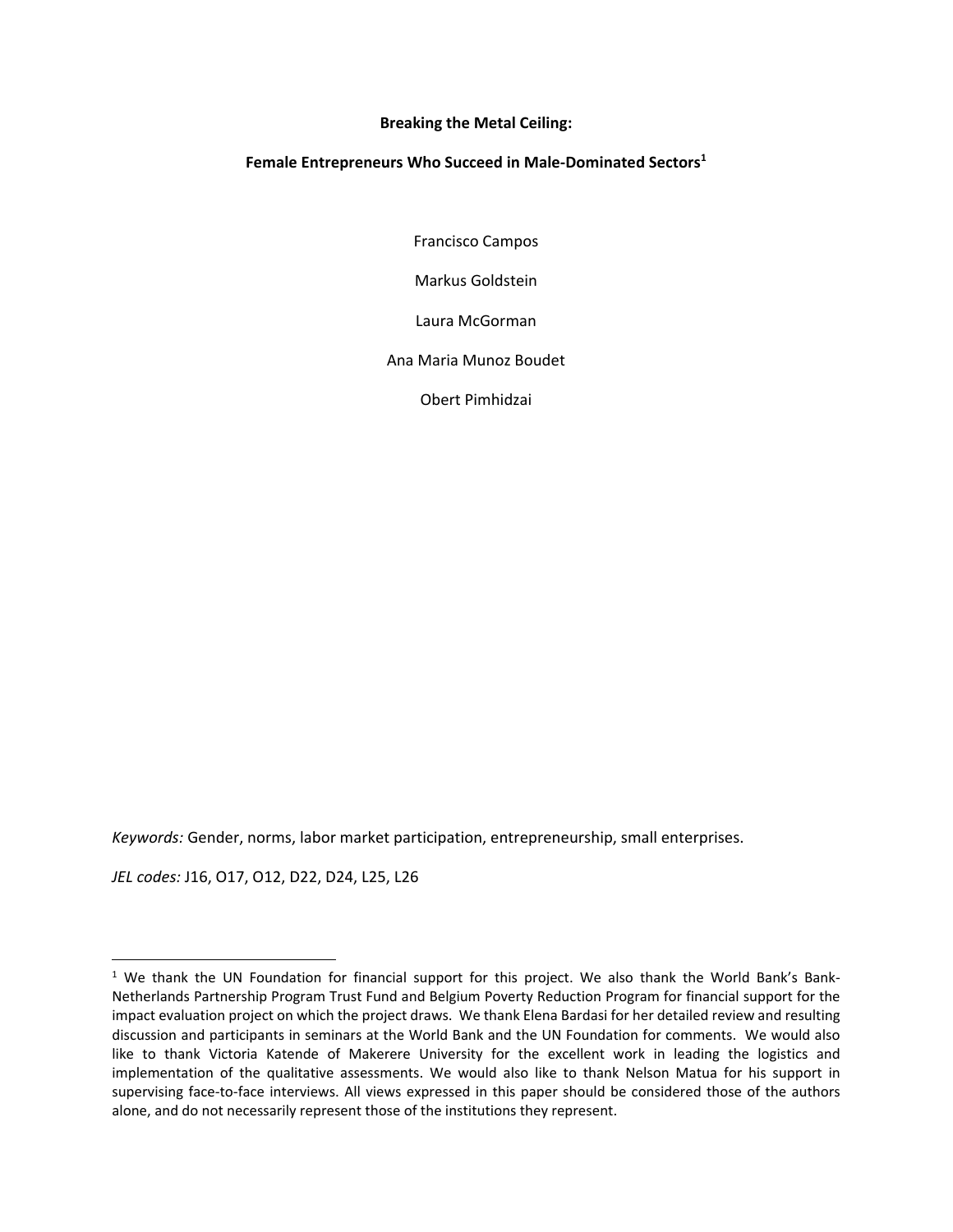#### **Section I: Introduction**

Evidence from developed and developing countries indicates that there is significant gender segregation within the labor market, with women more likely to work in low-productivity sectors, less profitable businesses, or be relegated to unpaid family employment or the informal wage sector (World Bank, 2011; ILO, 2012; Dolado et al; 2003). In entrepreneurship, women-owned<sup>2</sup> businesses typically underperform men's (see Klapper and Parker, 2011, for an overview of this literature). While female participation in entrepreneurial activities varies by region, the gaps in productivity and growth between male and female-owned enterprises are stark and remain large even in rich countries (World Bank, 2011; Klapper and Parker, 2011). Occupational segregation also comes with a growth cost. If we make the not unreasonable assumption that skills are equally distributed across men and women at start, the growth of an economy will be reduced by gender segregation of employment as a given sector does not have access to the full set of skills that exist. Focusing on enterprises in developing countries, Bruhn (2009) finds that female‐owned firms throughout Latin America tend to be smaller than male‐owned firms in terms of sales, number of employees and profits. Similarly, Bardasi, Sabarwal, and Terrell (2011) reveal large gaps in firm size in Europe and Central Asia, Latin America, and Sub‐Saharan Africa. And research in Latin America and Asia found that only one in ten firms growing to at least 15 employees is women‐owned (Kantis, Angelelli and Koenig, 2005).

In Africa, female participation in entrepreneurial activities is higher than in any other region, with women representing half of non-farm business ownership (Hallward-Driemeier, 2011). However, these entrepreneurship opportunities have yet to lead to equal earnings between women and men. A range of studies show female‐owned firms lagging behind their male counterparts in a number of key measures of enterprise performance. In terms of revenue, Bardasi, Sabarwal and Terrell (2011) indicate that female‐ owned enterprisesin Sub‐Saharan Africa have salesthat are 31 percent lower than male‐owned firms. For productivity, Hallward‐Driemeier (2011) estimates the gender gaps in labor productivity in Africa to be 6 to 8 percent, and Costa and Rijkers (2012) analyze rural non-farm entrepreneurship and find that maleowned firms in Ethiopia are three times more productive than female-owned ones. Finally, our examination of summary statistics from the Uganda National Household Survey (2005/2006) indicates

<sup>&</sup>lt;sup>2</sup> See Hallward-Driemeyer and Aterido (2011) for a discussion on the importance of the definition of female ownership between partial ownership and decision‐making. In the setting of this study 90 percent of the enterprises only have one owner. For those in partnership, female ownership is defined in this study as the main business owner being a woman.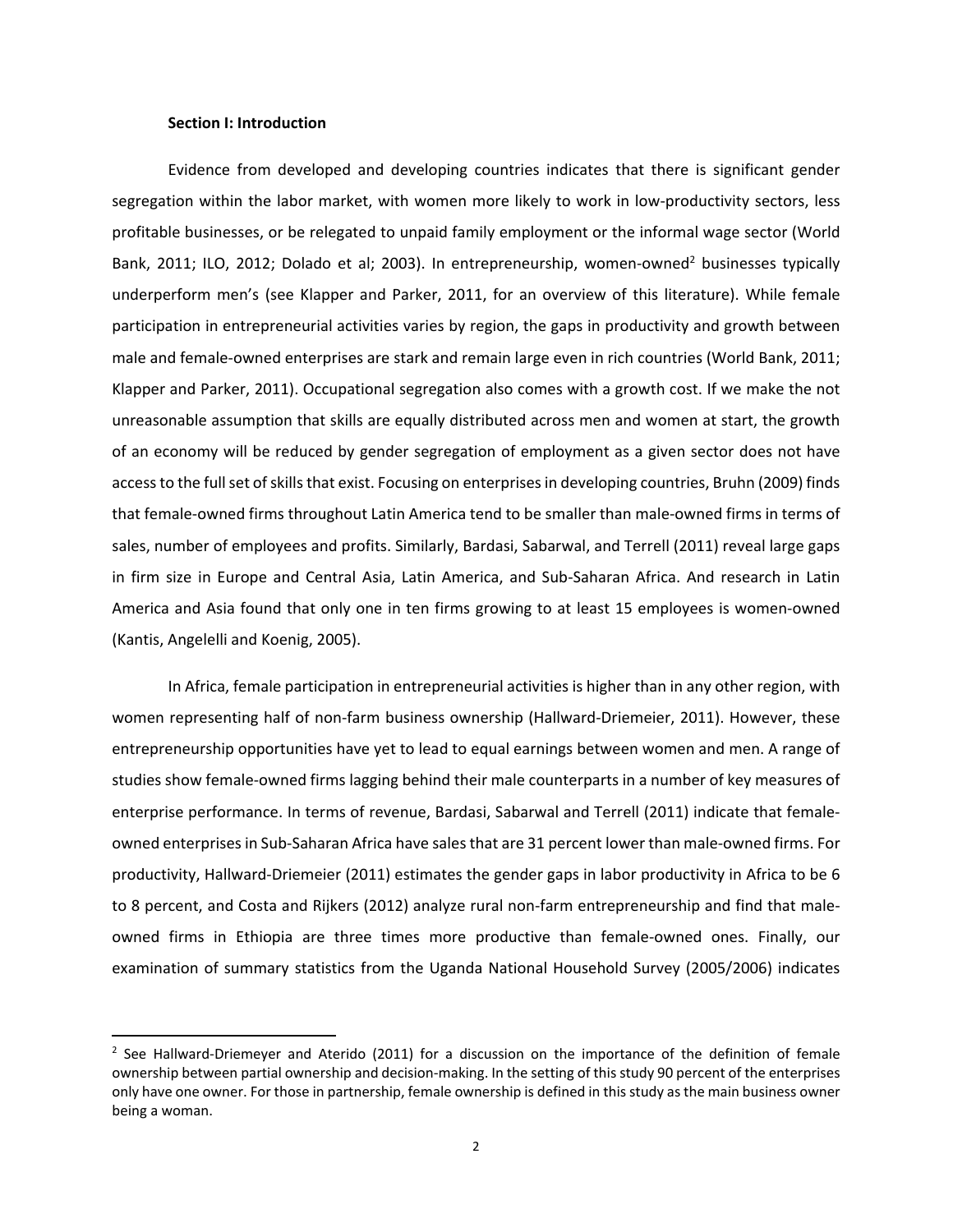that male‐owned businesses in Uganda are 3.1 times larger than female‐owned enterprises and earn 2.5 times as much.

A range of factors have been discussed in the literature to explain these differences (Klapper and Parker, 2011; World Bank, 2012), including access to finance and time constraints. However, the sector in which the firm operates is consistently found to be a major determinant of gender-observed differences in performance and growth (e.g. Hallward‐Driemeier, 2011; Bardasi, Sabarwal and Terrell, 2011; Costa and Rijkers, 2012).<sup>3</sup> For example, Hundley (2001) estimates that women's concentration in the personal services sector explains as much as 14 percent of the gender-based self-employment earnings differential. De Mel, McKenzie and Woodruff (2009) find that female ownership loses statistical significance in explaining differences in performance once industry choice is controlled for. Results from Guatemala (Kevane and Wydick, 2001) and India (Kantor, 2005) suggest that constraints to female‐owned firms and their sector concentration respond to factors such as the marginal value of time for home production, and constraints on location of business, among others.4

Differences in sectoral choice among men and women are large, with the vast majority of female entrepreneurs clustering in low value‐added industries. Women entrepreneurs in Africa tend to concentrate in hotels and restaurants, wholesale and retail trade, garments, textiles and leather goods, and other services (Bardasi, Sabarwal and Terrell, 2011). African men on the other hand have businesses distributed across a wider range of sectors, including construction and manufacturing.

Given that existing research has identified industry concentration as important in determining future profitability and growth, the current debate is centered on whether the women's decision to enter these sectors is driven by constraints or preferences (see Bardasi, Sabarwal and Terrell, 2011, for an overview of this literature). Afzal, Hasan, and Parveen (2011) suggest that there are some behavioral and perception‐based determinants of lower profitability, namely that female entrepreneurs exhibit a significant amount of "intrinsic" rather than "extrinsic" motivation, and are often driven more by flexible work schedules or personal achievement rather than a raw interest in profit or growth, contributing to preference-driven hypotheses. Similarly, Minniti (2010), among others, suggests that female

<sup>&</sup>lt;sup>3</sup> A survey of developed country literature on small and medium firms suggests that the limited growth observed among female-owned firms is due to the over-representation on women in a subset of sectors (Nichter and Goldmarck, 2009).

<sup>&</sup>lt;sup>4</sup> Kantor (2005) shows that 36 percent of female entrepreneurs operate home-based firms where clients go to them for purchases, compared to 20 percent of male entrepreneurs. Household firms are smaller, and also less likely to grow (Mead and Liedholm, 1998).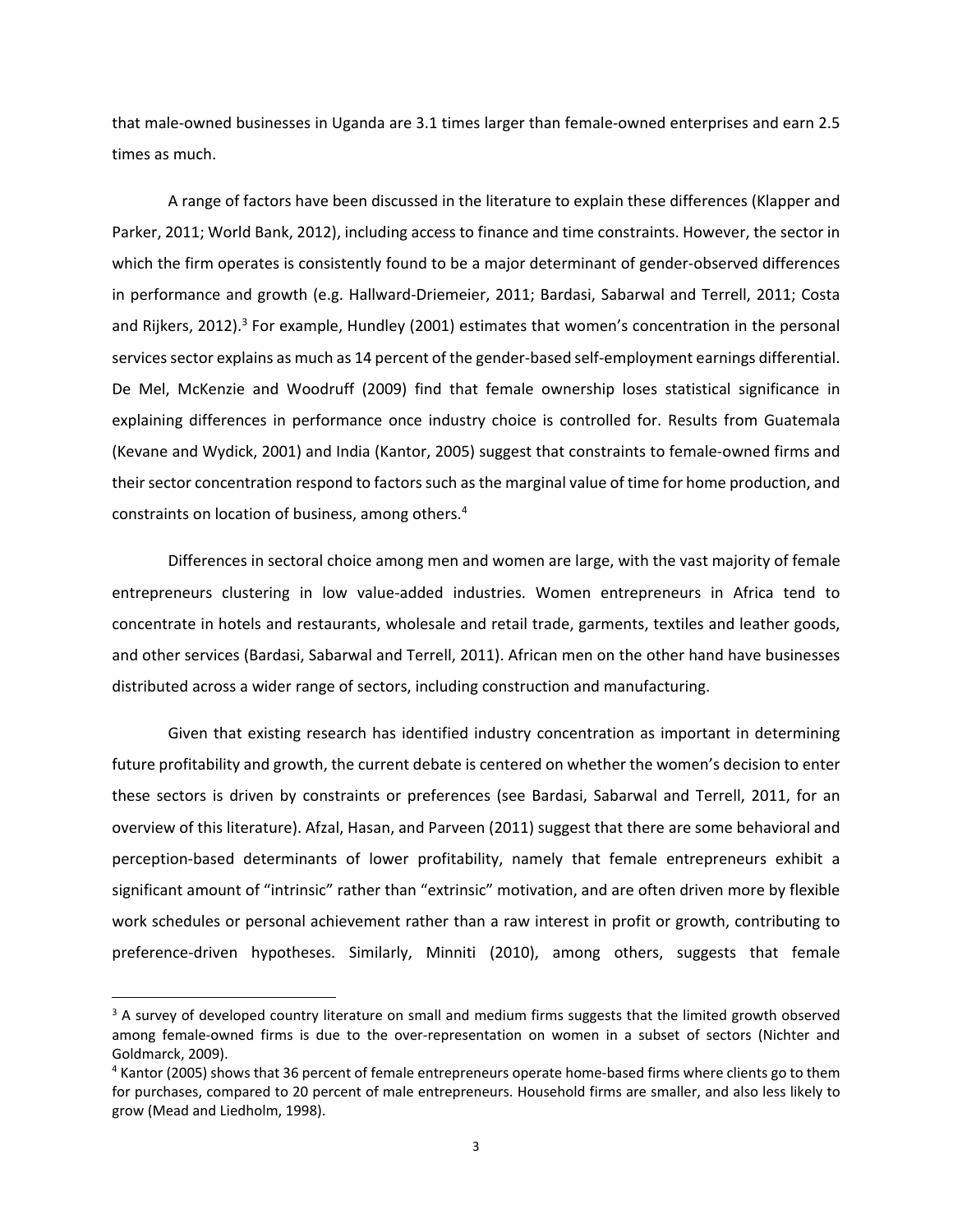entrepreneurs exhibit less confidence in their skill sets and ability to take risks than men. Conversely, research in Africa (for instance Bardasi and Getahun, 2008) and elsewhere (Brush, 1992) found that women are often constrained by a range of factors, including limited access to finance and human capital development opportunities, which points more to a constraint‐driven hypothesis.

In this study, we seek to examine the role of a range of factors that may hinder or help women entrepreneurs to enter male dominated sectors. We do this in the context of Uganda, which shows the concentration pattern that the studies above refer to: only 6 percent of women operate in male‐ dominated sectors<sup>5</sup> (where over 75 percent of enterprises are male-owned),<sup>6</sup> while 34 percent of men have businesses in those industries (UBOS, 2006). Specifically, we break the potential factors explaining the entry into male dominated sectors into three (potentially overlapping) groups.

First, we look at whether the crossover entrepreneurs (women who own businesses in male‐ dominated industries) are above average in their entrepreneurialskill or abilities. Second, we examine the possibility that their psychosocial development explains their ability to overcome occupational segregation. Finally, as credit and human capital constraints are often cited as factors that hold back women's business no matter which sector they are in, we examine the possibility that the ability to overcome these constraints might explain their presence in these non‐traditional sectors.

We use a mixed methods approach to examine these potential explanations. To start with, we find that women who cross over into male-dominated sectors make as much as men, and more than women who stay in female-dominated sectors. But this fact is unknown to a majority of the women who do not cross over, suggesting information is a key initial hurdle to crossing over. The main factors that seem to be associated with crossing over are psychosocial -- particularly the influence of male role models and exposure to the sector from family and friends. These factors are likely to be critical in helping the crossover women circumvent or overcome the norms that undergird occupational segregation.

<sup>5</sup> While in the literature male-dominated sectors are often defined as those where more than 50 percent of the firms are male‐owned (over‐representation), in this study we focused on enterprises where male‐domination is over 75 percent, because the over‐representation could just be a reflection of the specific sample, which is often not representative of the population – eg: the WB/IFC Enterprise Surveys are often not representative of the population of firms in the country in the absence of a solid census of firms. While these classifications at the margin could potentially average out in a quantitative analysis, they matter considerably when looking at a qualitative assessment where perceptions may be different than the sample dynamics.

 $6$  Of course, if more women were to operate in those sectors, they would cease to be male-dominated, but currently, and through time and across countries, the pattern is prevalent, and hence important to analyze.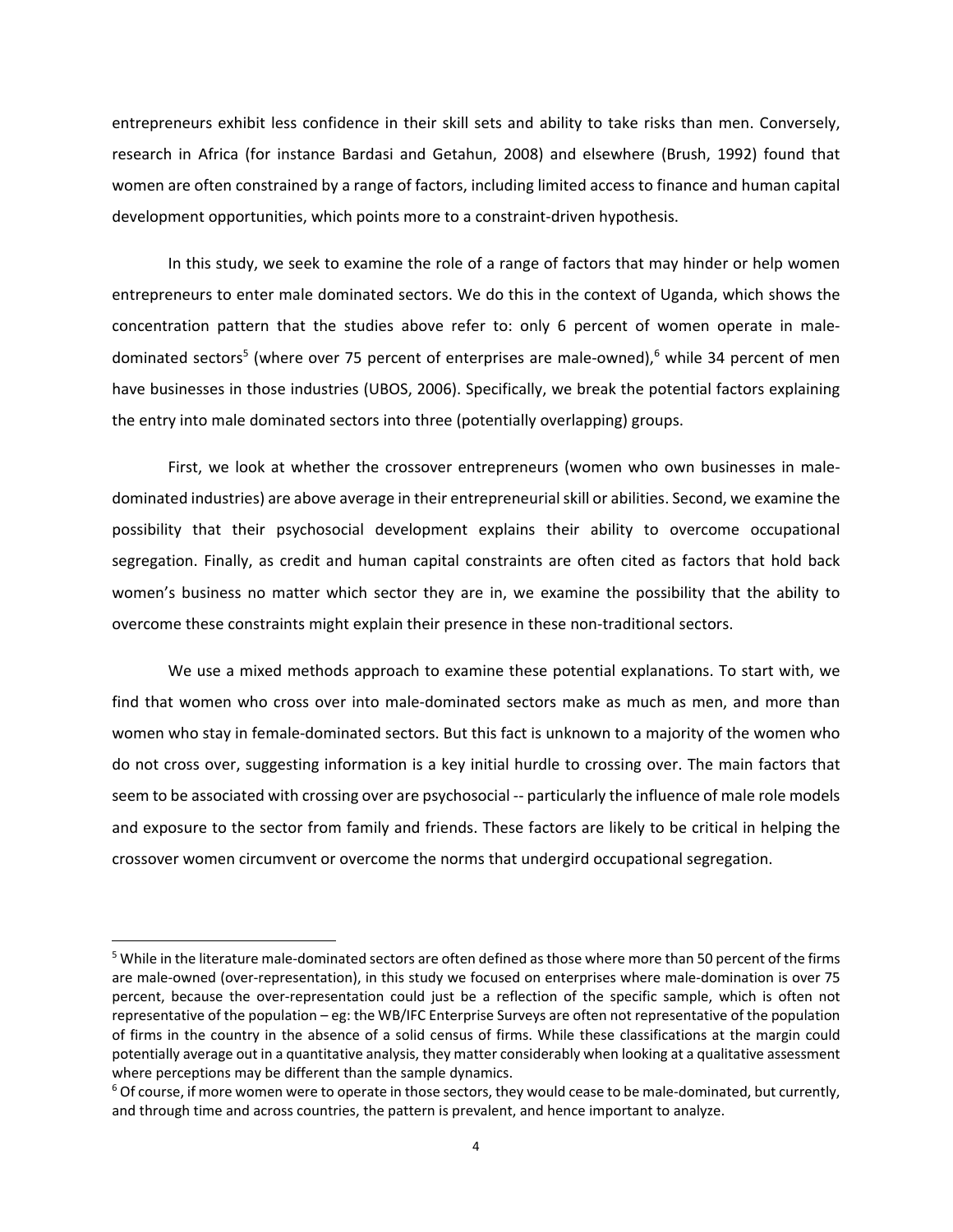The next section lays out the data we use and the methods by which they were collected. After exploring the characteristics of female‐owned firms in our study sample, and comparing them with male‐ owned firms in terms of productivity and profits (section three), we move on to examine the relative roles of the three groups of factors mentioned above in determining which women cross over and which do not (section four). Once in business, challenges such as access to finance and lack of networks and sometimes a hostile environment are the most prevalent ones, together with limited technical and managerial skills – as detailed in section five. Section six draws on the findings to identify some areas for testing future policy interventions aiming to promote female participation in male‐dominated sectors of the economy, as well as to support women who wish to cross over.

#### **Section II: Data and methods**

This paper draws on baseline data collected in the first semester of 2011 from a sample of entrepreneurs in urban Uganda from within and just outside Kampala, which are mostly part of the Katwe Small Scale Industry Association (KASSIDA). The data were collected as part of an evaluation of the impact of a skills and managerial training program on business performance. The baseline survey included a total sample of 326 women and 409 men, of which only 30 women (crossovers) owned businesses in maledominated sectors. Table 1 shows the distribution of women and men across different industries and indicates the gender concentration, with crossover sectors identified in bold.<sup>7</sup> We use this data set (hereafter the KASSIDA data set), which has detailed information on assets, inputs, other costs, sales, and profits, to compare the performance of crossovers with both other women-owned businesses in traditional female sectors and male‐owned businesses in the same sectors.

 $<sup>7</sup>$  The sample size in table 1 is larger than in the analysis that follows as we do not observe all variables for all firms</sup> listed here.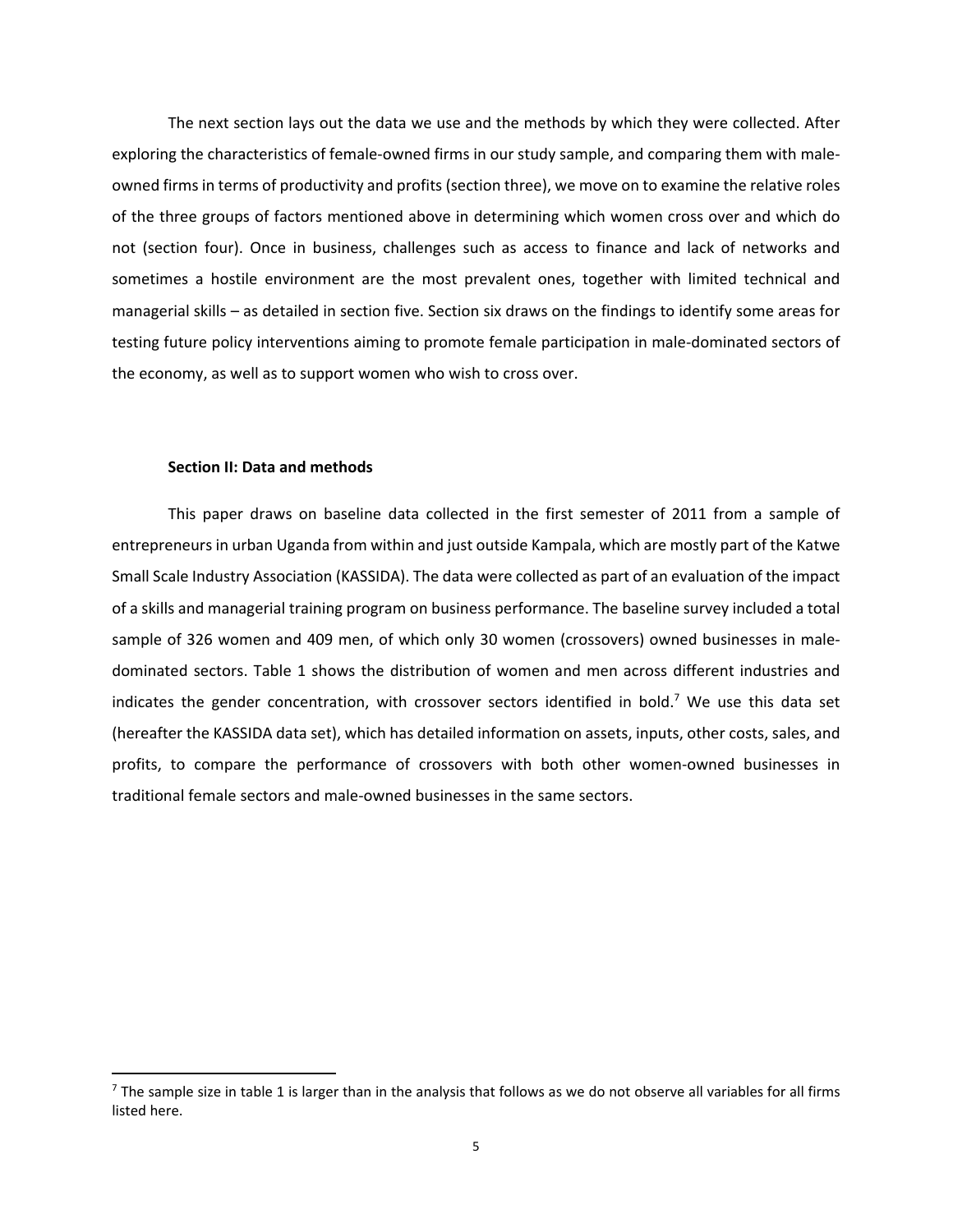|                                | Female-owned      | Male-owned            |     |
|--------------------------------|-------------------|-----------------------|-----|
| <b>Sector</b>                  | <b>Crossovers</b> | <b>Non-crossovers</b> |     |
| Barbershop / Hair Salon        | 0                 | 63                    |     |
| Carpentry                      | 4                 | 0                     | 44  |
| Catering                       | 0                 | 107                   |     |
| <b>Electricals</b>             | 1                 | 0                     | 11  |
| Fitting and machinery          | 0                 | $\Omega$              | 11  |
| Foundry & forgery <sup>8</sup> | 15                | Ω                     | 48  |
| <b>Metal fabrication</b>       | 7                 | 0                     | 185 |
| Shoe making & repair           | 3                 | Ω                     | 33  |
| Tailoring / knitting           | 0                 | 126                   | 68  |
| <b>Total</b>                   | 30                | 296                   | 409 |

#### **Table 1: Number of enterprises per sector in the Kassida data set**

This paper also uses the outcomes of a mixed methods questionnaire collected uniquely for this paper (hereafter the mixed methods data set). This questionnaire was administered in July/August 2012 to 187 female entrepreneurs – 67 working in male-dominated sectors such as those identified in Table 1, and 120 working in traditionally female sectors (catering, hair dressing, and tailoring).

#### **Table 2: Number of enterprises per sector in the mixed methods data set**

|                              | Female-owned |                       |  |  |
|------------------------------|--------------|-----------------------|--|--|
| <b>Sector</b>                | Crossovers   | <b>Non-crossovers</b> |  |  |
| Carpentry                    | 26           | O                     |  |  |
| Catering                     | O            | 41                    |  |  |
| Clay molding                 | O            | 1                     |  |  |
| <b>Electricals</b>           | 1            | Ω                     |  |  |
| <b>Fitting and machinery</b> | 7            | Ω                     |  |  |
| <b>Foundry &amp; forgery</b> | 15           | O                     |  |  |
| Hair salon                   | O            | 23                    |  |  |
| <b>Metal fabrication</b>     | 10           | ŋ                     |  |  |
| Shoe making & repair         | 8            | O                     |  |  |
| Tailoring / knitting         | O            | 55                    |  |  |
| <b>Total</b>                 | 67           | 120                   |  |  |

Asthe study was designed to include both formal and informal businesses, it is not representative of all enterprises in Kampala.<sup>9</sup> Instead, an initial sample of respondents was drawn from the KASSIDA data

<sup>&</sup>lt;sup>8</sup> Forgery could be integrated in metal fabrication under a different definition of sectors. The definition used follows the list of sectors identified by KASSIDA to organize their work.

<sup>&</sup>lt;sup>9</sup> The inclusion of informal businesses results in a lack of an accessible sample frame from which to draw.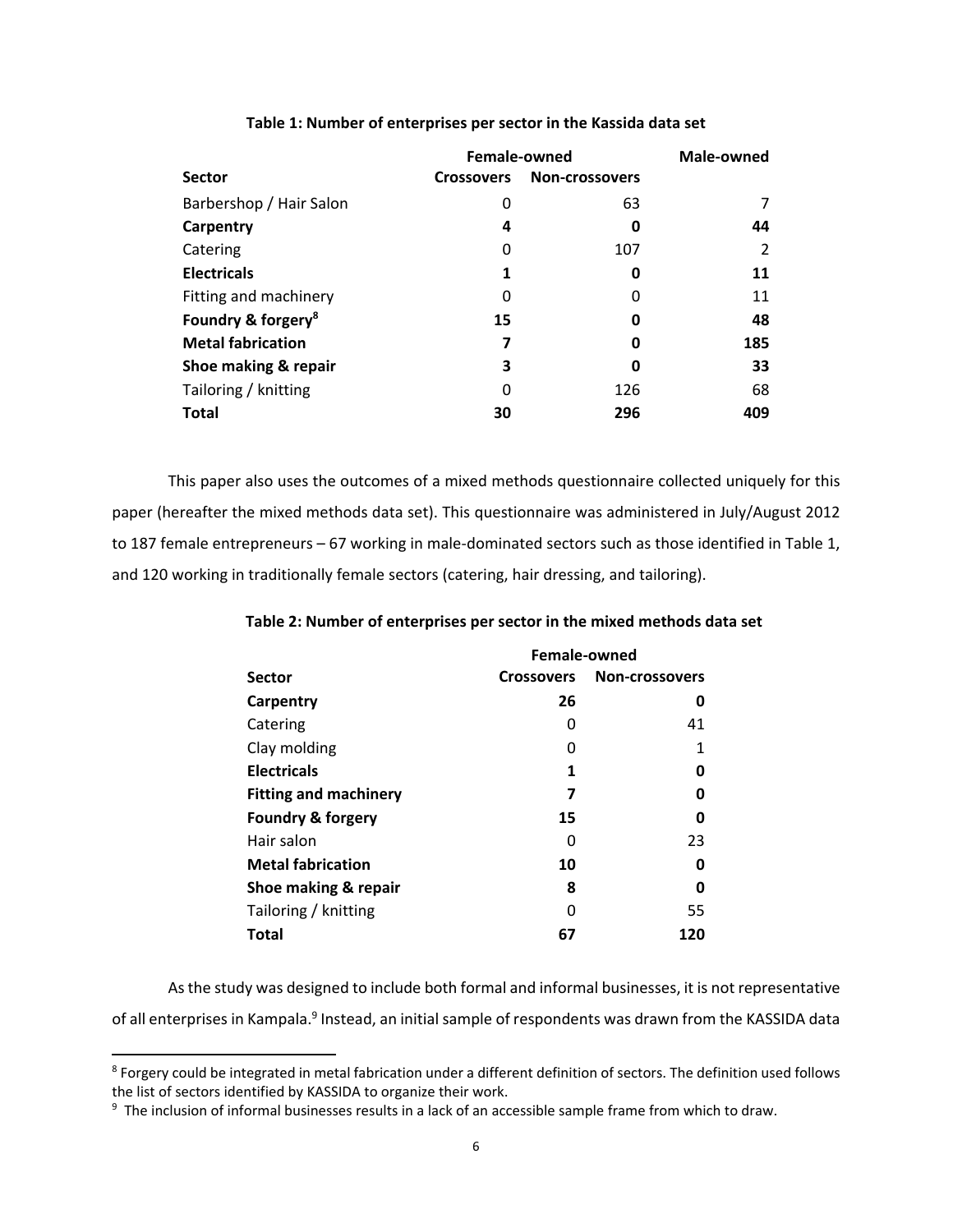set (21 of the crossovers in the mixed method data set were from the KASSIDA data set; the additional crossover participants were identified through respondent‐driven/snowball sampling). For non‐ crossovers, 60 respondents were identified through a random sample of the KASSIDA data set,<sup>10</sup> and an additional 60 were matched to the crossover sample on a small list of pre-business characteristics.<sup>11</sup> Given the mixed method and not purely quantitative approach, the objective of the matched subset was to enable a sufficient sample of individuals with characteristics relatively similar to crossovers before the inception of their business, with the main difference being that they took different paths due to a set of factors to be explained in the analysis.

We prepared semi-structured interview instruments to capture a wide range of information about female entrepreneurs, including their background, family history, education, entrepreneurial capacity/tendency (risk aversion,<sup>12</sup> personality profile, IQ), access to networks, presence of role models, and a host of other factors. In addition to these quantitative measures, there were open‐ended questions that allowed participants to supply answers in their own words and elaborate on the path that led them to be in a specific business sector. The instruments included substantial room for probing by enumerators, leading to a rich quantitative and qualitative data set. $^{13}$ 

To complement information obtained in individual interviews, we conducted 17 focus group discussions with crossovers, non-crossovers, clients, suppliers, and (male) employees, with approximately six members per group. Focus groups of entrepreneurs included cases where only one sector was represented, as well as others that included a mix of both crossovers and non‐crossovers. Additionally, we interviewed a set of community leaders and credit providers to gauge the structural constraints facing both female entrepreneurs in male‐dominated sectors, as well as those in traditional sectors. Including various partners in the value‐chain allows us to better measure community‐wide perceptions on female participation in entrepreneurial activities, enabling better understanding of why so few female entrepreneurs decide to cross over.

<sup>&</sup>lt;sup>10</sup> Respondents from the KASSIDA data set included both members of the treatment and control groups, the former of which had received technical and managerial training, the latter of which had not.

<sup>&</sup>lt;sup>11</sup> These characteristics included nearest neighbor on age, age squared, and completion of primary education.

<sup>&</sup>lt;sup>12</sup> The games on risk aversion were not considered for this analysis because half-way through implementation, survey audits indicated problems in administering this part of the survey.

 $<sup>13</sup>$  Interviews were recorded and there was space in the questionnaire for additional writing of questions and</sup> answers.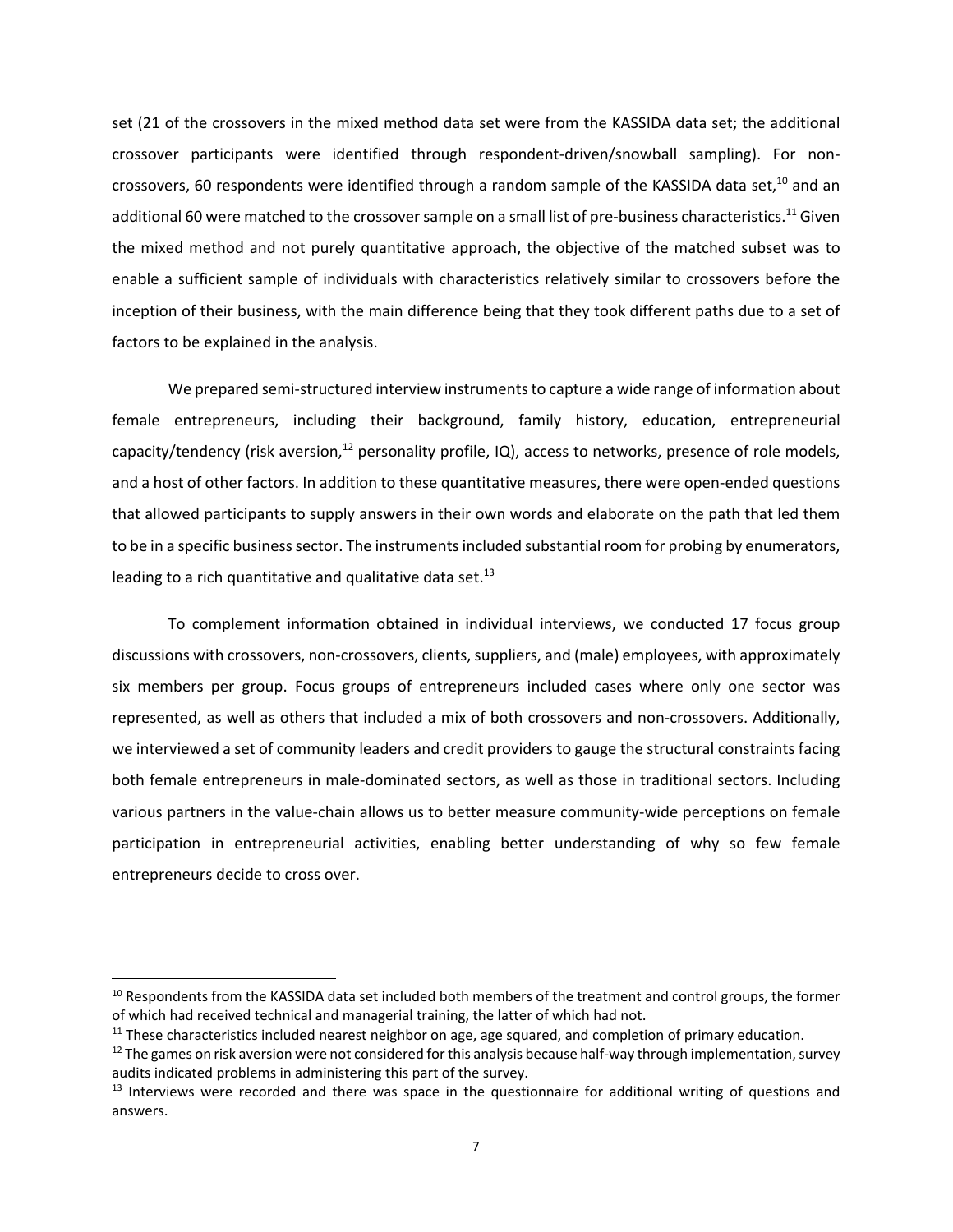#### **Section III: The profitability and productivity of male and female‐owned firms**

In this section, we investigate the differences in size and firm‐level performance between firms owned by women crossovers and non‐crossovers, as well as between crossover firms and those owned by men operating in the same sectors. We use the KASSIDA data set (discussed above) to document these differences and examine to what extent the differences are explained by production inputs and the scale of the operation.

The first place to start with this examination is the profit of different firms. Women will have incentives in crossing over if it is a profitable endeavor. Looking within female-owned firms, Figure 1 shows the distribution of the logarithm of monthly profits for crossovers versus non‐crossovers. As per the literature on the importance of sectors in explaining gender gaps (Klapper and Parker 2011; Bardasi, Sabarwal and Terrell 2011), many of the women who cross over make higher profits than women who do not.





In Figure 2, we examine the relative profits of female crossover firms versus male-owned firms in the same sectors. This figure shows distributions of profit that are a lot more similar than those in Figure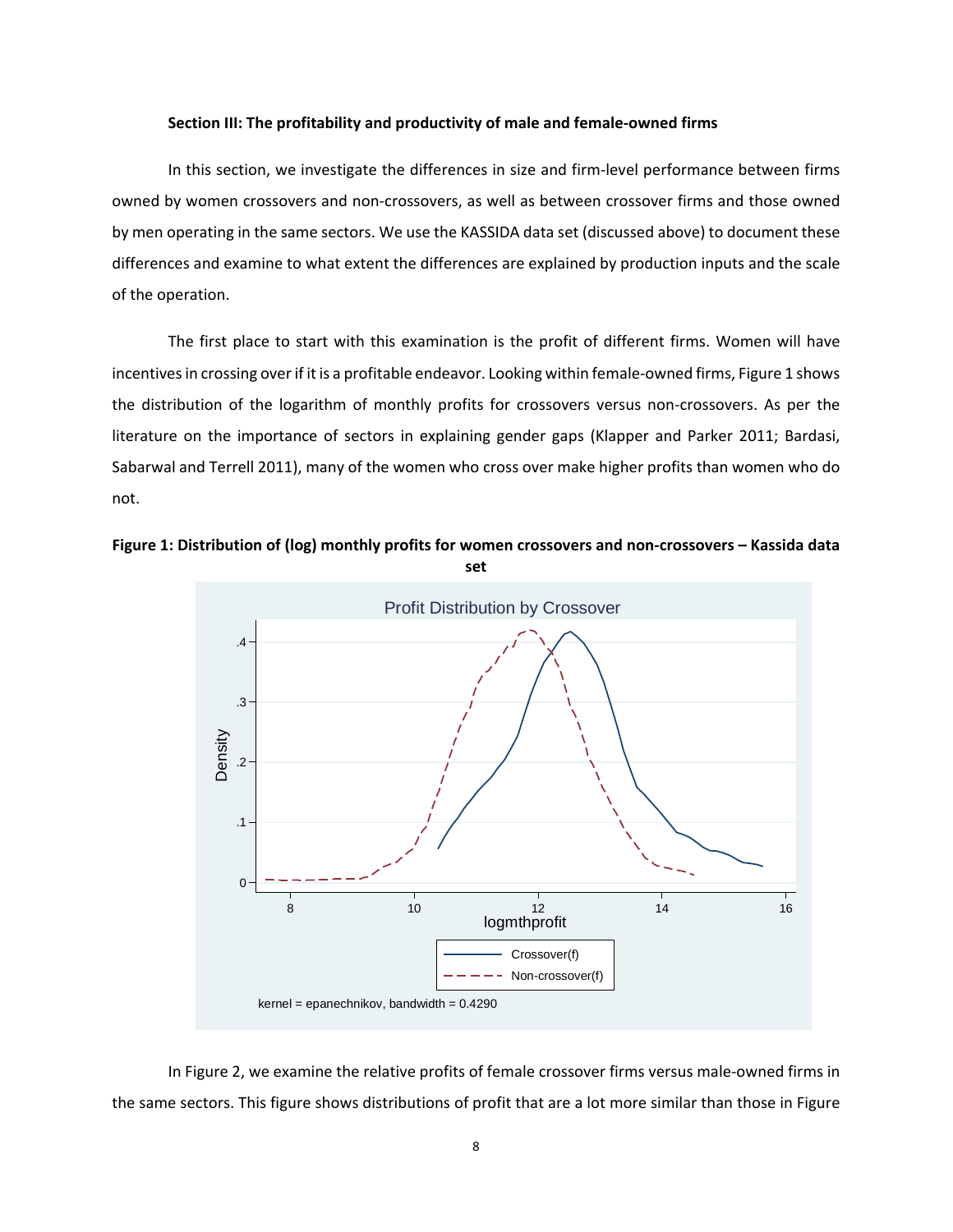1, indicating that businesses owned by women that cross over to male‐dominated sectors perform similarly to male‐owned businesses in those sectors.





In order to examine the differences between women who cross over and those who do not in more depth, we now turn to a set of basic statistics in Table 3.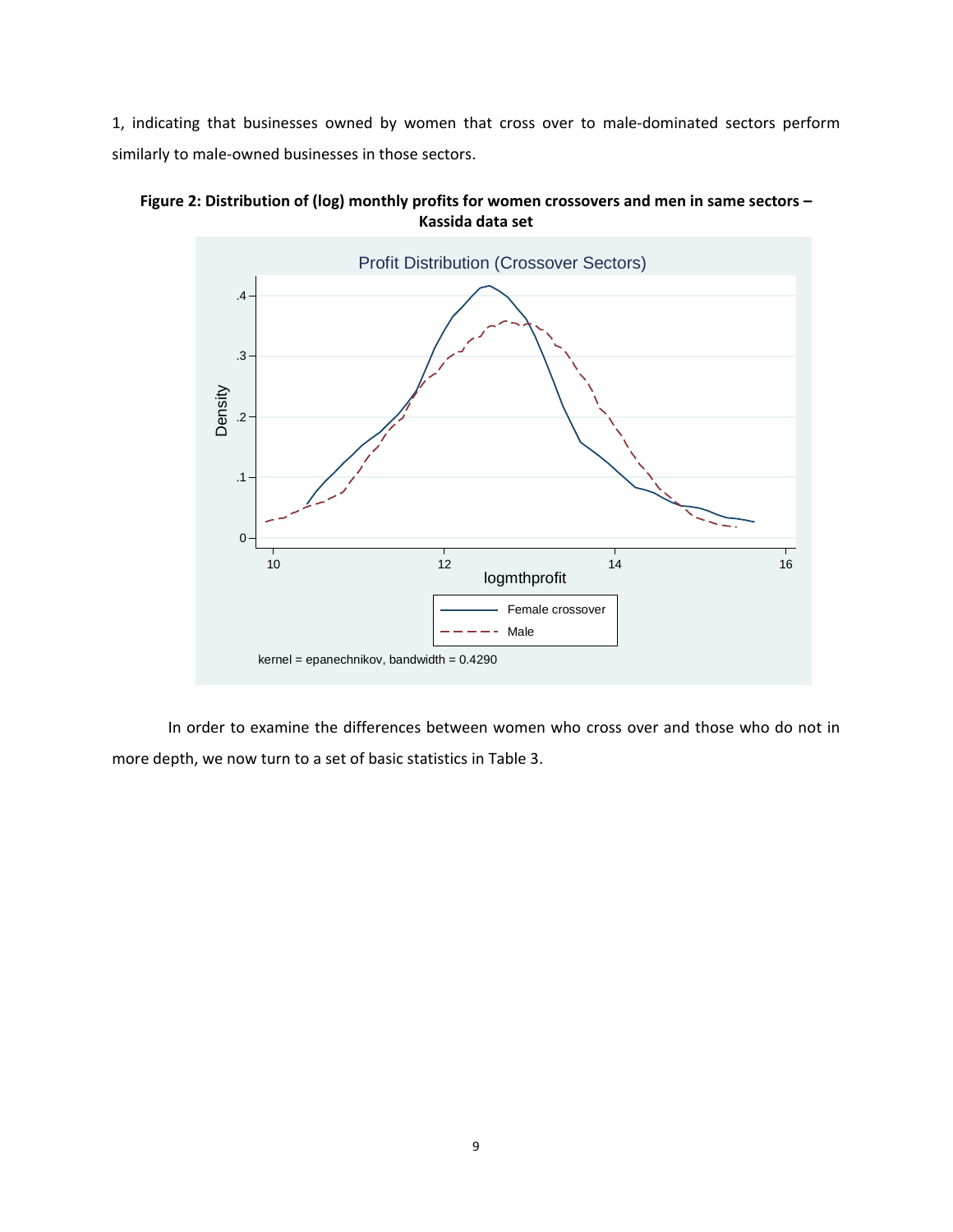| Table 3: Summary statistics for Female-owned enterprises - Kassida data set |                |              |                  |                      |                   |  |  |  |
|-----------------------------------------------------------------------------|----------------|--------------|------------------|----------------------|-------------------|--|--|--|
|                                                                             | Total          | <b>StDev</b> | <b>Crossover</b> | <b>Non-Crossover</b> | <b>Difference</b> |  |  |  |
| <b>Financials</b>                                                           |                |              |                  |                      |                   |  |  |  |
| Revenues past month (UGX '000)                                              | 1,058          | 2,246        | 2,697            | 914                  | $1,783***$        |  |  |  |
| Profits past month (UGX '000)                                               | 229            | 392          | 494              | 205                  | 289 ***           |  |  |  |
| <b>Investment</b>                                                           |                |              |                  |                      |                   |  |  |  |
| Net capital invested (UGX '000)                                             | 2,056          | 5,880        | 5,312            | 1,769                | $3,543***$        |  |  |  |
| Number of workers                                                           | 2.6            | 2.0          | 3.9              | 2.4                  | $1.5***$          |  |  |  |
| Inputs consumed past month (UGX '000)                                       | 377            | 783          | 968              | 325                  | 643***            |  |  |  |
| <b>Personal characteristics</b>                                             |                |              |                  |                      |                   |  |  |  |
| Age                                                                         | 37             | 9            | 42               | 36                   | $6***$            |  |  |  |
| Married                                                                     | 53             | 50           | 40               | 54                   | $-14$             |  |  |  |
| Widow                                                                       | 13             | 34           | 32               | 11                   | $21***$           |  |  |  |
| Less than primary education                                                 | 12             | 32           | 30               | 10                   | $20***$           |  |  |  |
| Primary school is max education                                             | 52             | 50           | 26               | 54                   | $-28***$          |  |  |  |
| Secondary school is max education                                           | 24             | 43           | 30               | 24                   | 7                 |  |  |  |
| Completed more than secondary                                               | 13             | 33           | 13               | 13                   | 0                 |  |  |  |
| Previously worker in sector                                                 | 13             | 33           | 12               | 13                   | $-1$              |  |  |  |
| Received business or technical training in past                             | 43             | 50           | 72               | 40                   | $32***$           |  |  |  |
| Financial literacy index (0-1)                                              | 0.5            | 0.1          | 0.5              | 0.4                  | $0.1***$          |  |  |  |
| Technical literacy index (0-1)                                              | 0.4            | 0.2          | 0.4              | 0.4                  | 0.0               |  |  |  |
| Owns more than one business                                                 | 15             | 36           | 24               | 14                   | 10                |  |  |  |
| Household and business activities simultaneously                            | 30             | 46           | 44               | 29                   | 15                |  |  |  |
| <b>Business characteristics</b>                                             |                |              |                  |                      |                   |  |  |  |
| Business owner started this firm                                            | 93             | 26           | 84               | 93                   | $-9*$             |  |  |  |
| Saw market opportunity when starting business                               | 56             | 50           | 48               | 57                   | $-9$              |  |  |  |
| Has business partners                                                       | $\overline{3}$ | 16           | $\Omega$         | $\overline{3}$       | $-3$              |  |  |  |
| <b>Business is registered</b>                                               | 46             | 50           | 44               | 46                   | $-2$              |  |  |  |
| Age of business                                                             | 9              | 7            | 14               | 9                    | $5***$            |  |  |  |
| Size of business network (log)                                              | 3.2            | 1.1          | 3.4              | 3.1                  | 0.2               |  |  |  |
| <b>Access to finance</b>                                                    |                |              |                  |                      |                   |  |  |  |
| Has bank account                                                            | 51             | 50           | 60               | 50                   | 10                |  |  |  |
| Has received business support                                               | 14             | 18           | 19               | 13                   | $6*$              |  |  |  |
| Belongs to SACCO                                                            | 18             | 39           | 32               | 17                   | $15*$             |  |  |  |
| Has received loan                                                           | 32             | 47           | 44               | 31                   | 13                |  |  |  |
| <b>Harassment (past 12 months)</b>                                          |                |              |                  |                      |                   |  |  |  |
| Has been sexually harassed                                                  | 16             | 37           | 8                | 17                   | -9                |  |  |  |
| Other type of harassment+                                                   | 42             | 49           | 40               | 42                   | $-2$              |  |  |  |
| N                                                                           | 309            |              | 25               | 284                  |                   |  |  |  |

**Table 3: Summary statistics for Female‐owned enterprises ‐ Kassida data set**

note: \*\*\* p<0.01, \*\* p<0.05, \* p<0.1. At the time of the survey, 1 US\$ = UGX 2,250.

+ other type of harassment includes: threats to shut down business; shouting, scolding, making a nuisance in or near enterprise premises; vandalism of premises or merchandise; confiscation of property or merchandise; pushing or shoving; and beating.

Table 3 shows the vast difference across these two types of female entrepreneurs and their firms. First of all, we can see that the average revenue of a crossover firm is about three times that of a noncrossover firm, and profit is more than double. In addition, as might be expected, the crossover firms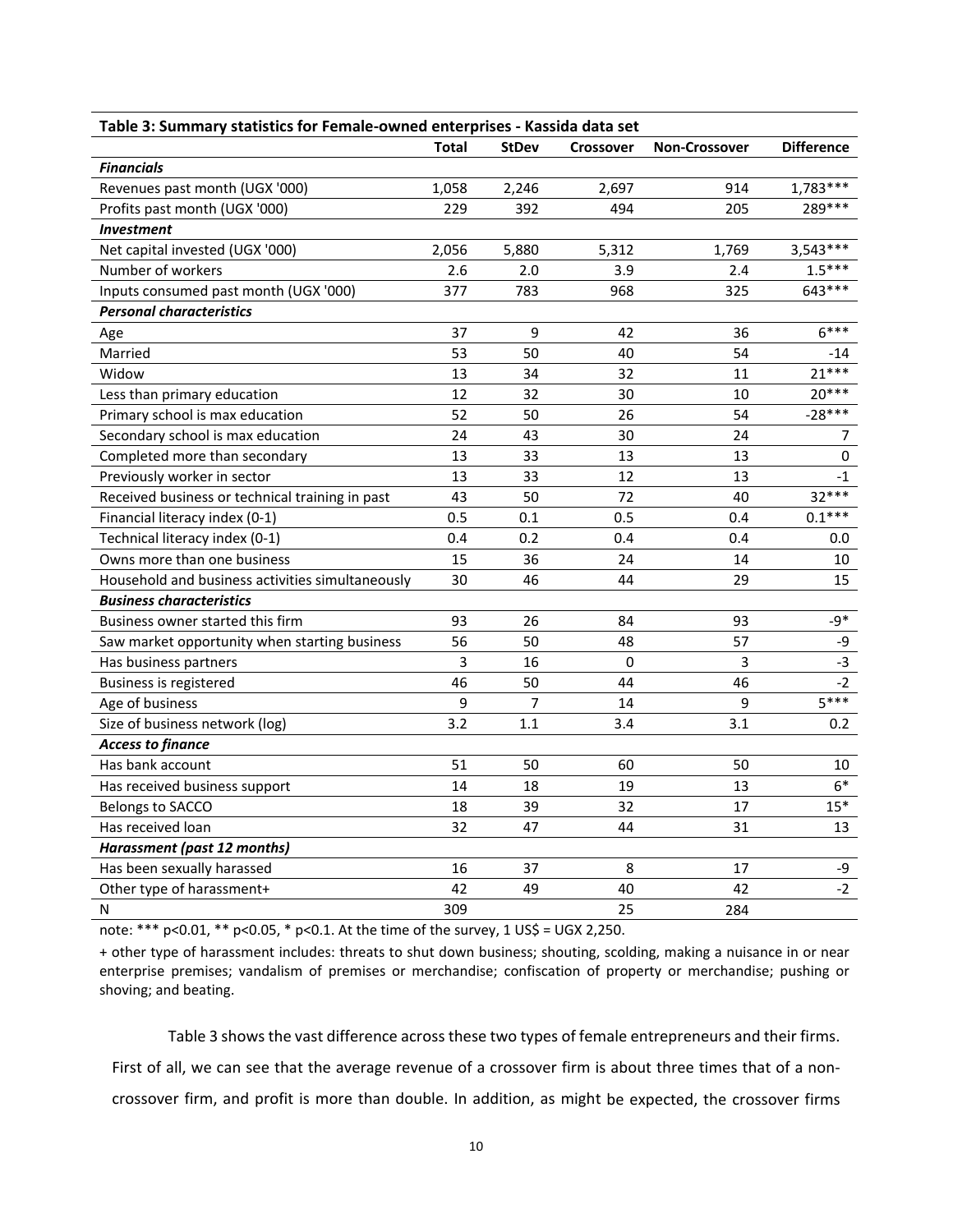operate at a larger scale with significantly higher levels of labor and capital. Crossover firms are also older, and more likely to have received business support in the form of business or technical training. There also appear to be some differences in terms of finance – crossovers are more likely to belong to a savings and credit cooperative (SACCO) and to have received business development services such as assistance on business planning, developing promotional materials, and expanding market access. In terms of business practices, crossovers are significantly less likely to be running a business that they themselves started. In terms of personal characteristics, crossovers show some differences from non-crossovers: they are older, have a somewhat different education profile and are more likely to be widowed.

Table 4 provides the same comparison, using the KASSIDA data, for female and male entrepreneurs within the crossover sectors.

| Table 4: Summary statistics, within crossovers' sectors female-male comparison - Kassida data set |                |              |                  |                |                   |
|---------------------------------------------------------------------------------------------------|----------------|--------------|------------------|----------------|-------------------|
|                                                                                                   | <b>Total</b>   | <b>StDev</b> | <b>Crossover</b> | <b>Male</b>    | <b>Difference</b> |
| <b>Financials</b>                                                                                 |                |              |                  |                |                   |
| Revenues past month (UGX '000)                                                                    | 3,343          | 5,543        | 2,697            | 3,397          | $-700$            |
| Profits past month (UGX '000)                                                                     | 513            | 676          | 494              | 515            | $-21$             |
| <b>Investment</b>                                                                                 |                |              |                  |                |                   |
| Net capital invested (UGX '000)                                                                   | 3,865          | 7,749        | 5,312            | 3,744          | 1,569             |
| Number of workers                                                                                 | 5.5            | 4.0          | 3.9              | 5.6            | $-1.7**$          |
| Inputs consumed past month (UGX '000)                                                             | 1,659          | 4,169        | 968              | 1,717          | $-749$            |
| <b>Personal characteristics</b>                                                                   |                |              |                  |                |                   |
| Age                                                                                               | 39             | 10           | 42               | 39             | $4*$              |
| Married                                                                                           | 86             | 35           | 40               | 90             | $-50***$          |
| Widow                                                                                             | 3              | 16           | 32               | 0              | $32***$           |
| Less than primary education                                                                       | 9              | 28           | 30               | $\overline{7}$ | $24***$           |
| Primary school is max education                                                                   | 45             | 50           | 26               | 47             | $-20*$            |
| Secondary school is max education                                                                 | 29             | 46           | 30               | 29             | $\mathbf{1}$      |
| Completed more than secondary                                                                     | 17             | 38           | 13               | 17             | $-4$              |
| Previously worker in sector                                                                       | 17             | 37           | 12               | 17             | $-5$              |
| Received business or technical training in past                                                   | 67             | 47           | 72               | 66             | 6                 |
| Financial literacy index (0-1)                                                                    | 0.5            | 0.1          | 0.5              | 0.5            | 0.0               |
| Technical literacy index (0-1)                                                                    | 0.5            | 0.2          | 0.4              | 0.5            | $-0.1**$          |
| Owns more than one business                                                                       | 24             | 43           | 24               | 24             | 0                 |
| Household and business activities simultaneously                                                  | 12             | 33           | 44               | 9              | $35***$           |
| <b>Business characteristics</b>                                                                   |                |              |                  |                |                   |
| Business owner started this firm                                                                  | 87             | 34           | 84               | 87             | $-3$              |
| Saw market opportunity when starting business                                                     | 65             | 48           | 48               | 66             | $-18*$            |
| Has business partners                                                                             | 13             | 33           | $\Omega$         | 14             | $-14**$           |
| <b>Business is registered</b>                                                                     | 64             | 48           | 44               | 66             | $-22**$           |
| Age of business                                                                                   | 15             | 9            | 14               | 15             | $-2$              |
| Size of business network (log)                                                                    | $\overline{4}$ | $\mathbf{1}$ | 3                | $\overline{4}$ | $-0.2$            |
| <b>Access to finance</b>                                                                          |                |              |                  |                |                   |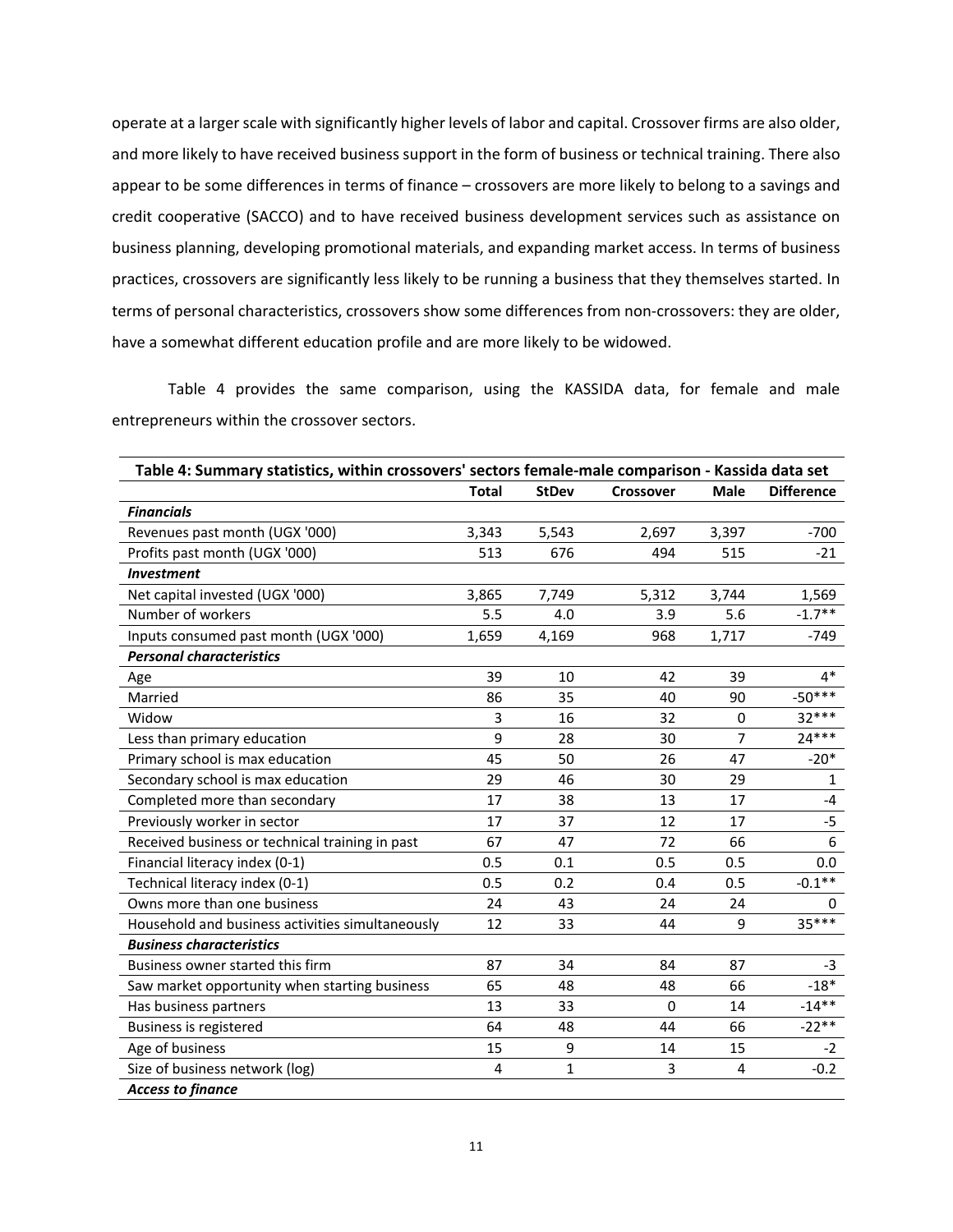| Has bank account              | 63  | 48 | 60 | 63  | -3      |
|-------------------------------|-----|----|----|-----|---------|
| Has received business support | 18  | 20 | 19 | 17  |         |
| Belongs to SACCO              | a   | 28 | 32 |     | $75***$ |
| Has received loan             | 31  | 46 | 44 | 30  | 14      |
| Harassment (past 12 months)   |     |    |    |     |         |
| Has been sexually harassed    |     | 25 |    |     |         |
| Other type of harassment+     | 48  | 50 | 40 | 49  | -9      |
| N                             | 324 |    | 25 | 299 |         |

note: \*\*\* p<0.01, \*\* p<0.05, \* p<0.1. At the time of the survey, 1 US\$ = UGX 2,250.

+ other type of harassment includes: threats to shut down business; shouting, scolding, making a nuisance in or near enterprise premises; vandalism of premises or merchandise; confiscation of property or merchandise; pushing or shoving; and beating.

In terms of core business indicators, profit, revenue and capital are not statistically significantly different across male and female‐owned firms in the crossover sectors. There is a significant difference in the number of workers, with female‐owned firms averaging 1.7 fewer workers than their male‐owned counterparts. This could be related to different allocation of capital and labor, but could also just be due to different sub-sector composition. When we turn to business practices, however, a number of significant differences emerge. Women, not surprisingly, are much more likely to mix household and financial resources than men, but are significantly less likely to have a business partner (indeed none of the crossovers does) and less likely to be registered. There appears to be some difference in finance ‐‐ female entrepreneurs in these sectors are more likely to belong to a SACCO. The characteristics of the entrepreneurs are also different -- women are older than their male counterparts, have a slightly different educational profile (although the years of education, not shown here, are not significantly different), are less likely to be married and more likely to be widows, and score lower on our measure of technical skills.<sup>14</sup>

The preceding discussion suggests that women crossovers and non‐crossovers operate at different scales but also have a range of different business practices and personal attributes. In order to disentangle the relative impact of scale, we turn to production function estimates. We use a Cobb-Douglas production function of the form  $Y_{ij}=~AK_{ij}^\alpha L_{ij}^\beta M_{ij}^\gamma$  where  $Y_{ij}$  is output of firm i in sector j and modeled as a function of capital,  $K_{ij}$ , labor,  $L_{ij}$ , intermediate material inputs,  $M_{ij}$ , and total factor productivity (TFP), A. This approach investigates if these factors account for the potential gaps in productivity between

<sup>&</sup>lt;sup>14</sup> These are a set of questions designed to carefully measure skills within a given sector (e.g. "how far in inches from the scalp would you apply a chemical relaxer?" for hair salon or "what is the minimum size of wire used for making an industrial welding machine?" for electrical).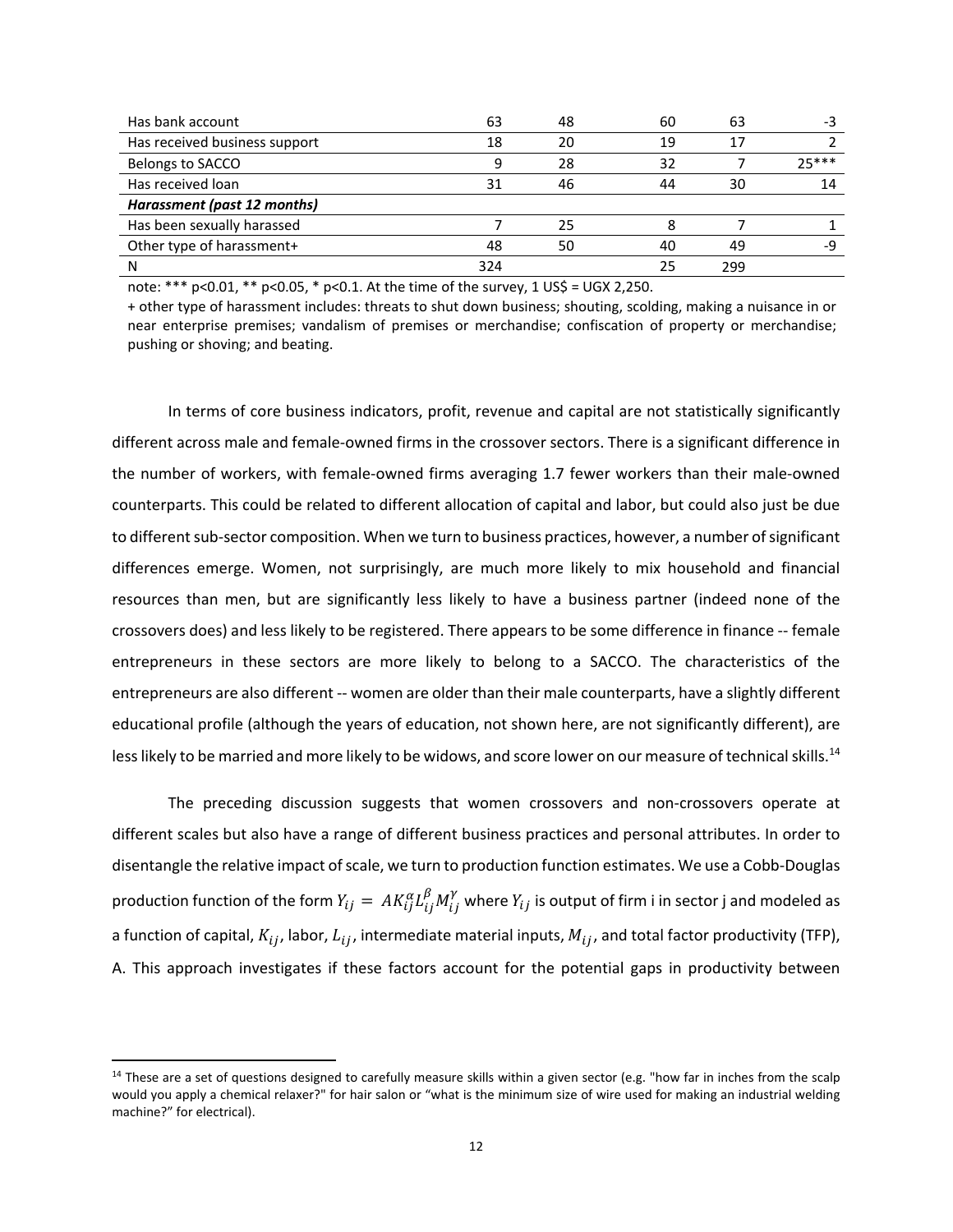crossovers and other groups. Moreover, we assess if the observed differences are associated with suboptimal scale of operations for a specific group.

We acknowledge limitations of this analytical approach, namely the potential problems of endogeneity, including omitted variable bias, simultaneity and self-selection issues. Nevertheless, such an analysis is helpful in identifying the initial factors that might be relevant in explaining the unconditional differences in performance.

Table 5 shows the estimates of production functions for female‐owned firms, with and without controls for capital, labor and material inputs.

| Table 5: Production Function Estimates for female-owned enterprises               |            |       |             |       |  |  |
|-----------------------------------------------------------------------------------|------------|-------|-------------|-------|--|--|
| Dependent Variable: log Sales, restricted sample of women-only (Kassida data set) |            |       |             |       |  |  |
| est1<br>est <sub>2</sub>                                                          |            |       |             |       |  |  |
|                                                                                   | B          | se    | B           | Se    |  |  |
| Crossover                                                                         | $1.027***$ | 0.193 | $2.817*$    | 1.552 |  |  |
|                                                                                   |            |       |             |       |  |  |
| log Capital                                                                       |            |       | $0.086**$   | 0.038 |  |  |
| log Labor                                                                         |            |       | $0.558***$  | 0.073 |  |  |
| Log Material Inputs                                                               |            |       | $0.103***$  | 0.035 |  |  |
| cross*lnK                                                                         |            |       | $-0.121$    | 0.140 |  |  |
| cross*InL                                                                         |            |       | 0.481       | 0.329 |  |  |
| cross*InM                                                                         |            |       | $-0.091$    | 0.159 |  |  |
|                                                                                   |            |       |             |       |  |  |
| cons                                                                              | 13.089***  | 0.072 | 10.388***   | 0.559 |  |  |
| N                                                                                 | 309        |       | 309         |       |  |  |
| r2                                                                                | 0.065      |       | 0.256       |       |  |  |
| Non-crossovers CRS (p-value of F-test)                                            |            |       | $0.0014***$ |       |  |  |
| Crossovers CRS (p-value of F-test)                                                |            |       | 0.9519      |       |  |  |
| Crossovers RS = Non-crossovers RS (p-value of F-test)                             |            |       | 0.3266      |       |  |  |

note: \*\*\* p<0.01, \*\* p<0.05, \* p<0.1. CRS‐ Constant Returns to Scale; RS = Returns to Scale.

The first conclusion that can be drawn from this table is that crossovers have higher sales than non‐crossovers, even after accounting for the capital, labor and material inputs invested in the business as the crossover variable remains significant in the second set of estimates. A second conclusion is that scale does not appear to be driving the enterprise outcome differences (here measured in terms of sales) between crossover and non-crossover female entrepreneurs. As the last three rows of the table show,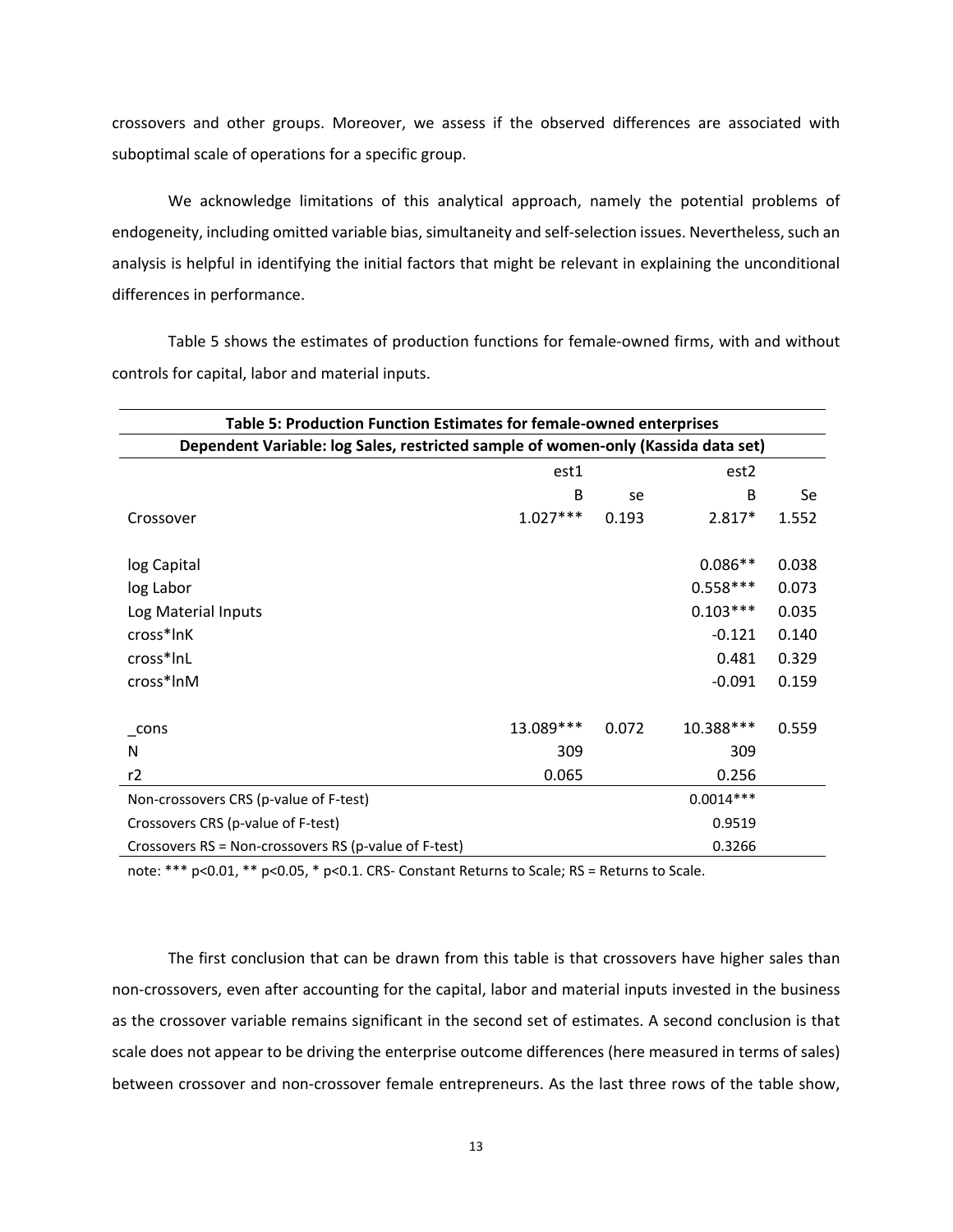non-crossover enterprises exhibit decreasing returns to scale and we cannot rule out that the same is true for crossover enterprises. Thus, differences in economies of scale do not appear to be driving the levels of sales across these two types of enterprises. Given that economies of scale are not driving the differences in revenues (and profits) between crossovers and non‐crossovers, in the next section we turn to a range of other potential factors.

#### **Section IV: Who crosses over?**

The women who break into male‐dominated industries are different than women in traditional sectors, but there is no clear theory to explain why they do what they do. The literature has focused most on the choice of sector as a driving factor of gender‐correlated profit and productivity differentials, and on the general constraints to female entrepreneurial activity – regardless of sector. But little to no attention has been given to the factors associated with women who successfully cross over.<sup>15</sup>

In order to examine this, in this section we examine three potential sets of explanations as to how a small sub‐set of women end up with businesses in male dominated industries. First, it could be that the women who cross over are "superwomen" with superior skills and abilities. That is, they are above average entrepreneurs, whose inherent intelligence and personality characteristics predispose them to success and they can thus spot, and capitalize on, the opportunities presented by male dominated sectors. Second, it could be that these women are entrepreneurs of average ability, but that their psycho‐social development has helped them to circumvent or overcome the norms that identify certain professions as "male" professions. Here we will look at a range of psychosocial characteristics including family background, role models, and an in‐depth of the entrepreneur's own account of how she ended up in her current profession. By psychosocial characteristics, we mean the interrelation between social and individual factors expressed in someone's behaviors and mind. Third, it could be that these are the few women who somehow managed to overcome structural inequalities in education or human capital more generally, and access to finance, and thus move into these higher return sectors.

<sup>15</sup> Among some of the studies that have looked at this issue, Bruni et al (2004) and Anna et al (2000) focus on women's choices for traditional female sectors, suggesting that these choices are driven by an assessment of which industry presents the lowest barriers to entry –from capital to skills, but not on the specific factors that drive women into non‐traditional sectors.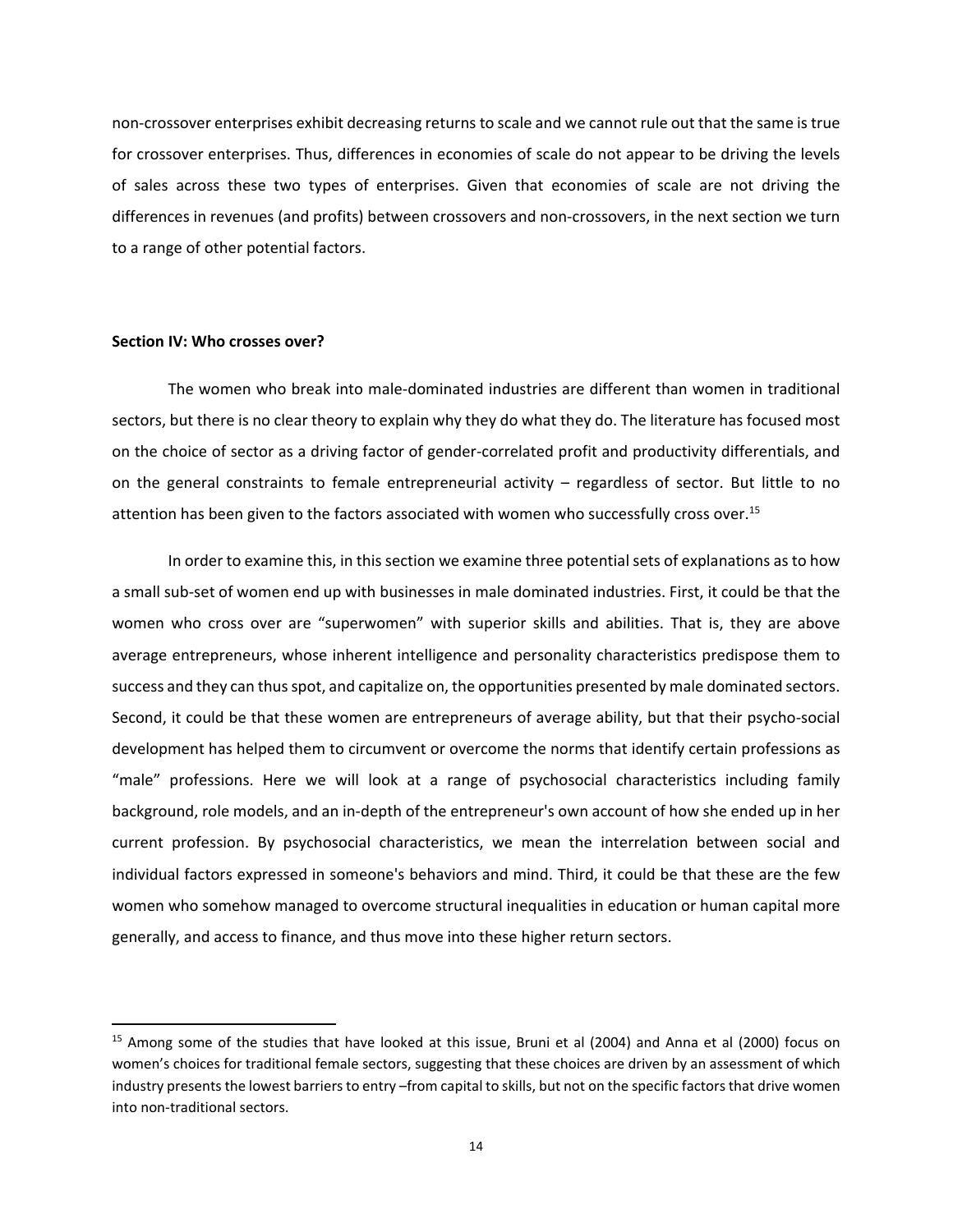The fact that these explanations are potentially overlapping was clearly evident in the qualitative work. One non‐crossover woman captured both the role of norms and ability when she said: *"Such women are 'superwomen'. They have the characteristics of men"*. On the other hand, a crossover foundry owner provides some insight into the importance of information and psychosocial development when she says: "No, we are not different. It just takes a mindset and the necessary information to do this business."

For this analysis, we use the mixed methods data set, which has a larger sample of crossovers and was designed fully for the purpose of this study. Hence, the depth of the information collected is much more detailed on this topic than the KASSIDA data set, which was meant to achieve other objectives.

#### *Information*

Before we take an in‐depth look at the groups of factors, there is one potential market failure that could explain why some women do not cross over: information.

As shown in figure 1 (above), women who cross over have significantly higher profits than those who do not. It is possible that women who remain in female-dominated sectors simply do not know that they are making less. In our mixed methods interviews, we asked about this.<sup>16</sup>

A tabulation of the answers shows that most of the women who do not cross over believe that they make the same or more as those in the crossover sectors.<sup>17</sup> As Figure 1 above shows, some of them are right and some are wrong -- the distributions of profits across crossover and non-crossover sectors overlap. Hence, in order to examine the potential information barrier, we divide the non‐crossovers into those whose profits are below the mean in the crossover sectors and those whose profits are above the mean. Figure 3 shows the results.

The difference in size of the bars confirms that the majority of the non‐crossovers have lower profits than the mean profits for crossovers. Moreover, this figure shows that non-crossovers are unaware of the potential profitability of crossing over. Looking at the bar on the left for non‐crossovers with lower

 $16$  The questions used in the survey were the following: "[If crossover] Do you think you are making more, the same, or less money than you would if you were in a sector where women typically operate?" / "[If non‐crossover] Do you think you are making more, the same, or less money than you would if you were in a sector where men typically operate?". In both cases, the respondent had three options: 1‐ Making more money; 2 – Making the same money; and 3 – Making less money.

<sup>&</sup>lt;sup>17</sup> It is also true that most of the crossovers think that they make more than the non-crossovers, even those crossovers that make less. However, this is only a major issue for non‐crossovers as they are the ones in general not taking advantage of the opportunities in the male‐dominated sectors.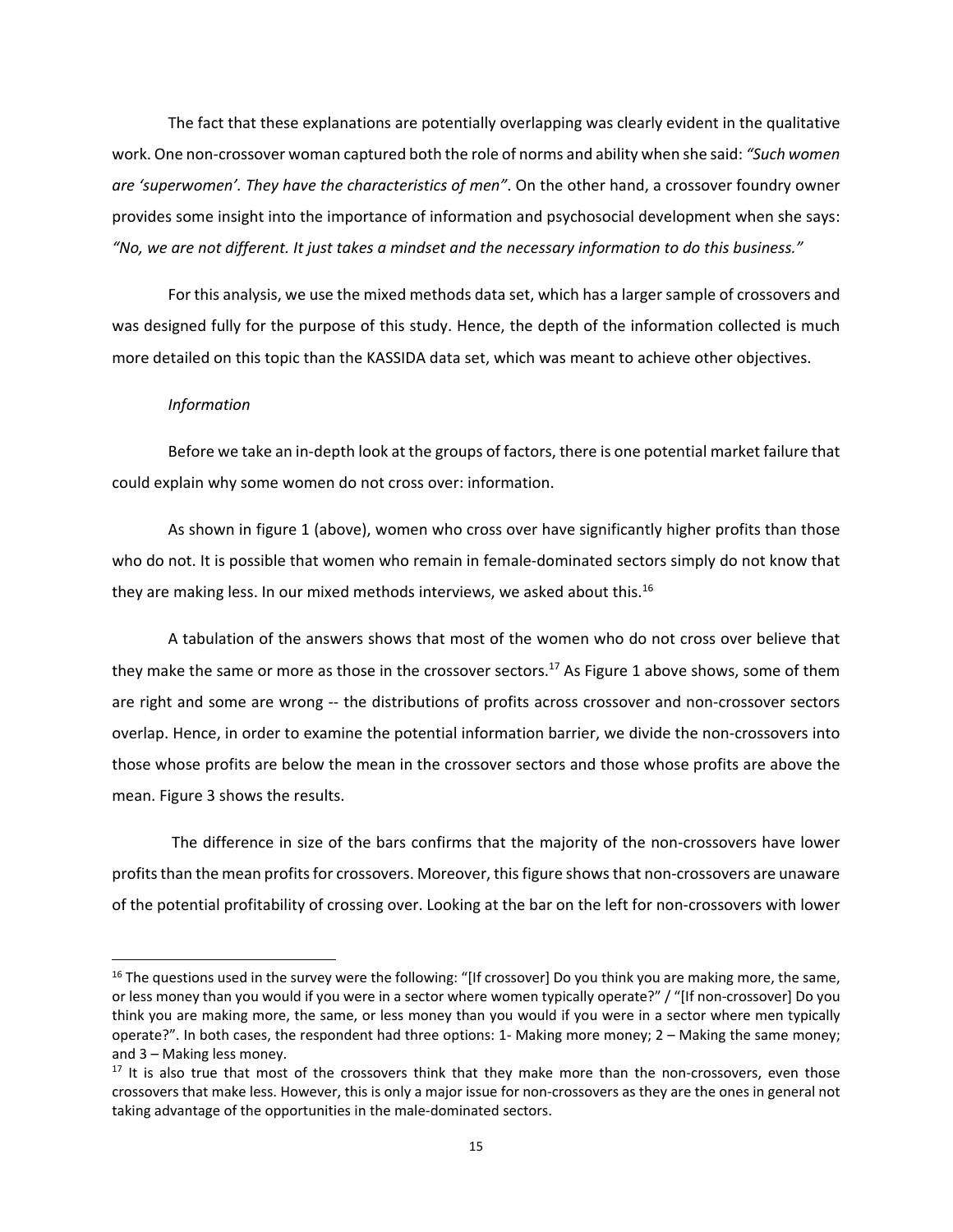profits than the mean for crossovers, almost 80 percent of non‐crossovers that make less than crossovers think they make the same or more.



#### **Figure 3: Non‐crossovers beliefs on profitability (%) – Mixed methods data set**

#### *Other explaining factors*

While information is clearly one barrier to crossing over for some women, we now take a deeper look at the characteristics of the entrepreneurs themselves for other explanations. In order to examine these characteristics, we run a series of regressions using the mixed methods data set. The results are in Table 6. In what follows we discuss two sets of OLS regression results.<sup>18</sup> Recall that the mixed methods data set has two sets of non‐crossover women: those who were matched to the crossovers on a small set of pre‐business characteristics and a group of randomly selected women. Given these two groups, we discuss results for both of them combined (columns A‐C) and for the matched sample (columns D‐F). Summary statistics for the variables used in the regressions can be found in Appendix table 1.

<sup>&</sup>lt;sup>18</sup> We run also probit models, obtaining similar conclusions, although the results in these models are more extreme given the small sample size and the rare outcome.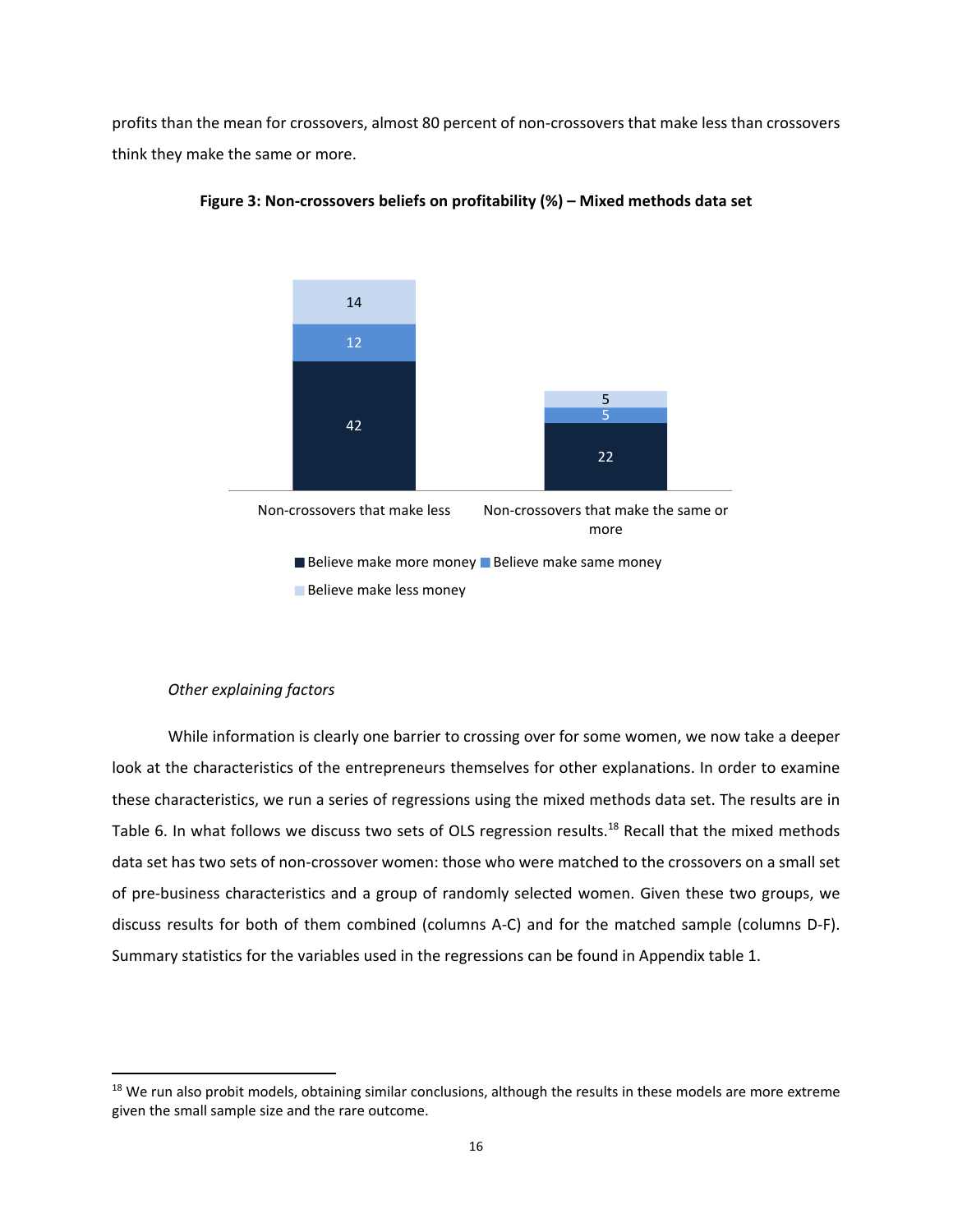| Table 6: Correlates of "Being a crossover"                  |             |                     |             |             |                    |             |
|-------------------------------------------------------------|-------------|---------------------|-------------|-------------|--------------------|-------------|
|                                                             |             | <b>OLS COMBINED</b> |             |             | <b>OLS MATCHED</b> |             |
|                                                             | Α           | В                   | С           | D           | E                  | F           |
| 1. Personal characteristics                                 |             |                     |             |             |                    |             |
| Age                                                         | $-0.003$    | $-0.001$            | $-0.003$    | $-0.004$    | $-0.001$           | $-0.003$    |
| Father owned or managed family enterprise                   | $-0.113$    | $-0.093$            | $-0.155$    | $-0.200*$   | $-0.206*$          | $-0.227*$   |
| Mother owned or managed family enterprise                   | $-0.224**$  | $-0.165**$          | $-0.190**$  | $-0.203**$  | $-0.125$           | $-0.178*$   |
| Proportion of male siblings                                 | 0.030       | 0.047               | 0.032       | 0.097       | 0.119              | 0.072       |
| Boy ratio, father owned enterprise interaction              | $-0.037$    | $-0.038$            | $-0.028$    | $-0.059$    | $-0.087$           | $-0.052$    |
| Marital status: reference - married / living with a partner |             |                     |             |             |                    |             |
| Divorced                                                    | $-0.128$    | $-0.176*$           | $-0.086$    | $-0.163$    | $-0.198*$          | $-0.117$    |
| Widowed                                                     | $-0.140$    | $-0.138$            | $-0.112$    | $-0.208*$   | $-0.215*$          | $-0.193$    |
| Never married                                               | $0.253*$    | 0.196               | $0.291**$   | $0.453**$   | $0.451**$          | $0.382*$    |
| Religion: reference - catholic                              |             |                     |             |             |                    |             |
| Protestant                                                  | $-0.162$    | $-0.188*$           | $-0.158$    | $-0.131$    | $-0.221*$          | $-0.083$    |
| Muslim                                                      | $-0.088$    | $-0.077$            | $-0.074$    | $-0.078$    | $-0.069$           | $-0.024$    |
| Pentacostal                                                 | $-0.060$    | $-0.099$            | $-0.029$    | $-0.014$    | $-0.085$           | 0.071       |
| Region of birth: reference - Kampala                        |             |                     |             |             |                    |             |
| Eastern                                                     | 0.04        | 0.063               | 0.068       | 0.024       | 0.095              | 0.061       |
| Central                                                     | $-0.004$    | 0.051               | $-0.013$    | 0.011       | 0.076              | 0.026       |
| Western                                                     | 0.009       | 0.064               | 0.051       | 0.062       | 0.087              | 0.118       |
| Northern                                                    | 0.152       | 0.248               | 0.302       | 0.019       | 0.187              | 0.180       |
| Foreign country                                             | $-0.092$    | $-0.024$            | $-0.106$    |             |                    |             |
| 2. Skills and abilities                                     |             |                     |             |             |                    |             |
| Raven test score                                            | $-0.034**$  | $-0.032**$          | $-0.034**$  | $-0.035**$  | $-0.033**$         | $-0.028*$   |
| Digit test score                                            | 0.030       | 0.039               | 0.052       | 0.037       | 0.026              | 0.046       |
| Locus of control aggregate score                            | 0.009       | $-0.069$            | $-0.250$    | $-0.130$    | $-0.143$           | $-0.598$    |
| Agreeability score                                          | $-0.129$    | $-0.050$            | $-0.118$    | $-0.274$    | $-0.106$           | $-0.450$    |
| Emotional stability score                                   | $-1.371**$  | $-0.976**$          | $-1.384**$  | $-0.77$     | $-0.471$           | $-0.797*$   |
| Conscientious                                               | 0.531       | 0.268               | 0.622       | 0.32        | 0.555              | $-0.325$    |
| Self-efficacy                                               | $0.984*$    | 1.106*              | 0.898       | 0.333       | 0.548              | 0.533       |
|                                                             |             |                     |             |             |                    |             |
| 3. Psychosocial factors                                     |             |                     |             |             |                    |             |
| Male role model                                             | $0.220**$   | $0.214**$           | $0.188*$    | $0.204*$    | 0.124              | 0.167       |
| First job was in non-male dominated sector                  | $-0.461***$ | $-0.434***$         | $-0.398***$ | $-0.619***$ | $-0.644***$        | $-0.532***$ |
| Exposure origination: Reference - self idea                 |             |                     |             |             |                    |             |
| Someone's suggestion                                        |             | $0.216**$           |             |             | $0.232*$           |             |
| Was offered job in sector by family or friend               |             | $0.315**$           |             |             | 0.21               |             |
| Observed others in sector                                   |             | 0.149               |             |             | 0.104              |             |
| Worked for a wage in sector - qualitative recode            |             | 0.028               |             |             | $-0.025$           |             |
| Exposure enabling factor: Reference - self idea             |             |                     |             |             |                    |             |
| Suggested to me                                             |             |                     | $0.334*$    |             |                    | 0.241       |
| Offered job by a family member or friend                    |             |                     | 0.175       |             |                    | 0.158       |
| Observed others                                             |             |                     | 0.104       |             |                    | 0.118       |
| Worked for stranger                                         |             |                     | $-0.158$    |             |                    | $-0.169$    |
| Was trained                                                 |             |                     | 0.057       |             |                    | 0.115       |
| 4. Capital                                                  |             |                     |             |             |                    |             |
| Years of education                                          | $-0.005$    | 0.008               | $-0.008$    | $-0.012$    | 0.039              | $-0.022$    |
| Years of education squared                                  | 0.000       | $-0.001$            | 0.000       | 0.000       | $-0.004$           | 0.001       |

Owned an enterprise in another sector  $0.151*$   $0.148*$   $0.141*$   $0.193**$   $0.173*$   $0.175*$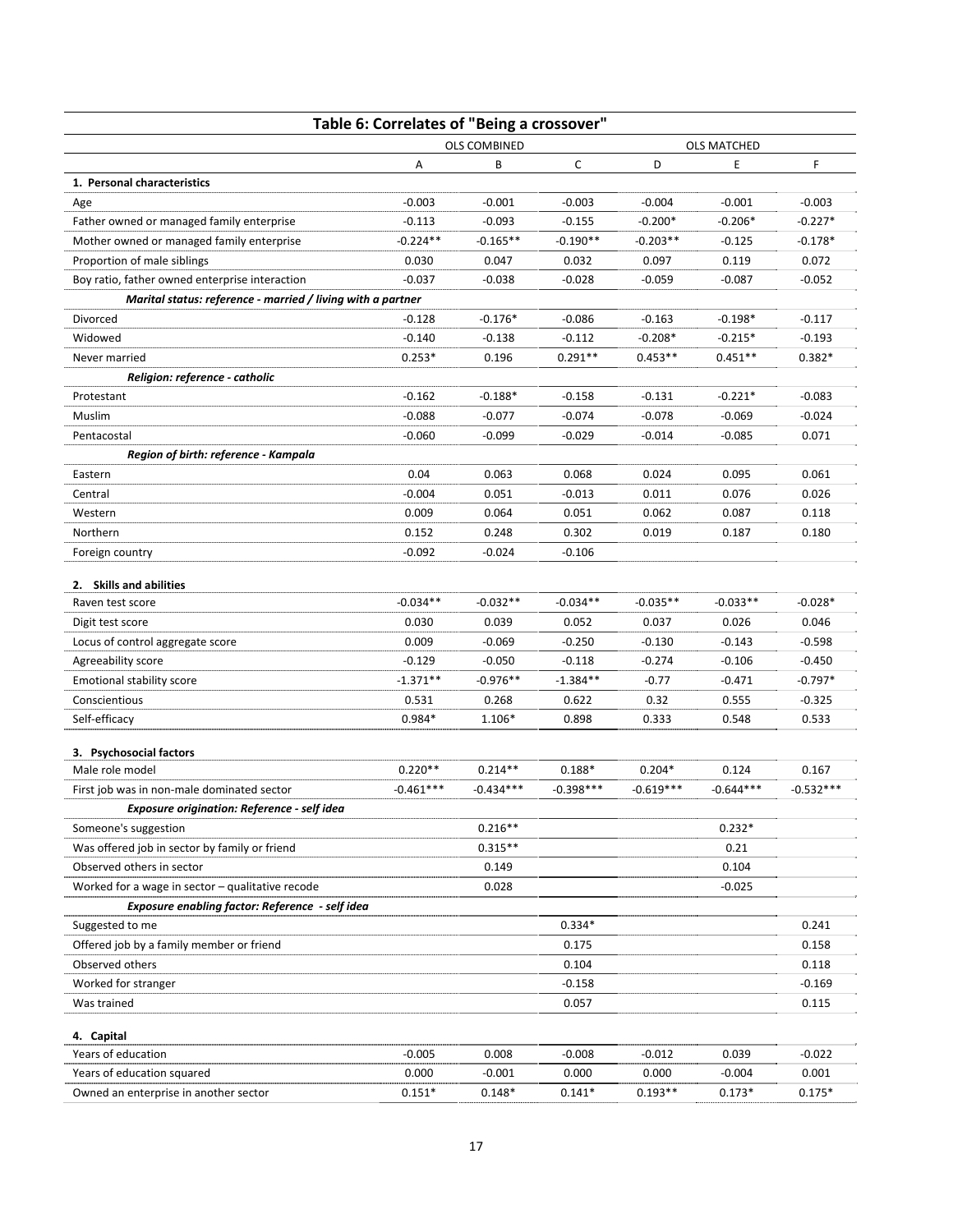| Choose sector for low capital requirements     | 0.050    | 0.019    | 0.005    | 0.118     | 0.054 | 0.032     |
|------------------------------------------------|----------|----------|----------|-----------|-------|-----------|
| Delayed starting enterprise saving for capital | $0.148*$ | 0.123    | 0.136    | 0.107     | 0.142 | 0.051     |
| Years of experience in previous jobs           | $-0.009$ | $-0.011$ | $-0.009$ | $-0.002$  | 0.001 | $-0.002$  |
| Previous years of experience squared           | 0.000    | 0.000    | 0.000    | 0.000     | 0.000 | 0.000     |
| Trained while waiting to start business        |          | 0.017    |          |           | 0.180 |           |
|                                                |          |          |          |           |       |           |
| Constant                                       | 1.033    | 0.520    | 1.004    | $1.689**$ | 0.660 | $2.176**$ |
| N                                              | 133      | 133      | 133      | 91        | 91    | 91        |
| Adjusted R-Squared                             | 0.370    | 0.407    | 0.432    | 0.566     | 0.588 | 0.592     |

\* p<0.1, \*\* p<0.05, \*\*\* p<0.001

#### *Skills and abilities*

We first analyze how innate skills and abilities are correlated with the decision to cross over to male dominated sectors.

We used two cognitive tests, a digit-span recall exercise (measuring working memory) and Raven's Test (which captures fluid intelligence - the ability to understand complex problems and problem solve as per Yuan et al., 2006) to determine if innate ability and/or intelligence predict the likelihood of being a crossover. A digit‐span exercise involves respondents being shown a card with a four‐digit number on it, with the card then being taken away. Ten seconds later, respondents are asked to repeat the number as was written on the card. If respondents recall the number correctly, enumerators then show them a fivedigit number, with the process continuing up to 11 digits. In the Raven progressive non‐verbal reasoning test, enumerators provide 12 printed pages to each respondent, each of which contain a four by four pattern with one quadrant missing. Below the pattern are six figures, one of which fits the pattern, with the patterns becoming progressively more difficult. Respondents were given five minutes to complete as many of the patterns as possible.

In Table 6, we can see that the digit-span test is not a significant predictor of crossing over. On the other hand, the results on the Raven's Test suggest that women with *less* fluid intelligence are more likely to cross over. While statistically significant, these effects are fairly small: getting one more matrix correct is associated with about a 3 percent decrease in the likelihood of crossing over.

In addition to cognitive measures, the team considered a variety of non‐cognitive teststo gauge respondents' levels of innate entrepreneurial spirit (see Rauch and Frese, 2007; and Khwaja and Klinger, ongoing). This class of measures may be useful in predicting the success of entrepreneurs over time (see for example, de Mel, et. al. 2010). We asked respondents to rate a level of agreement with questions that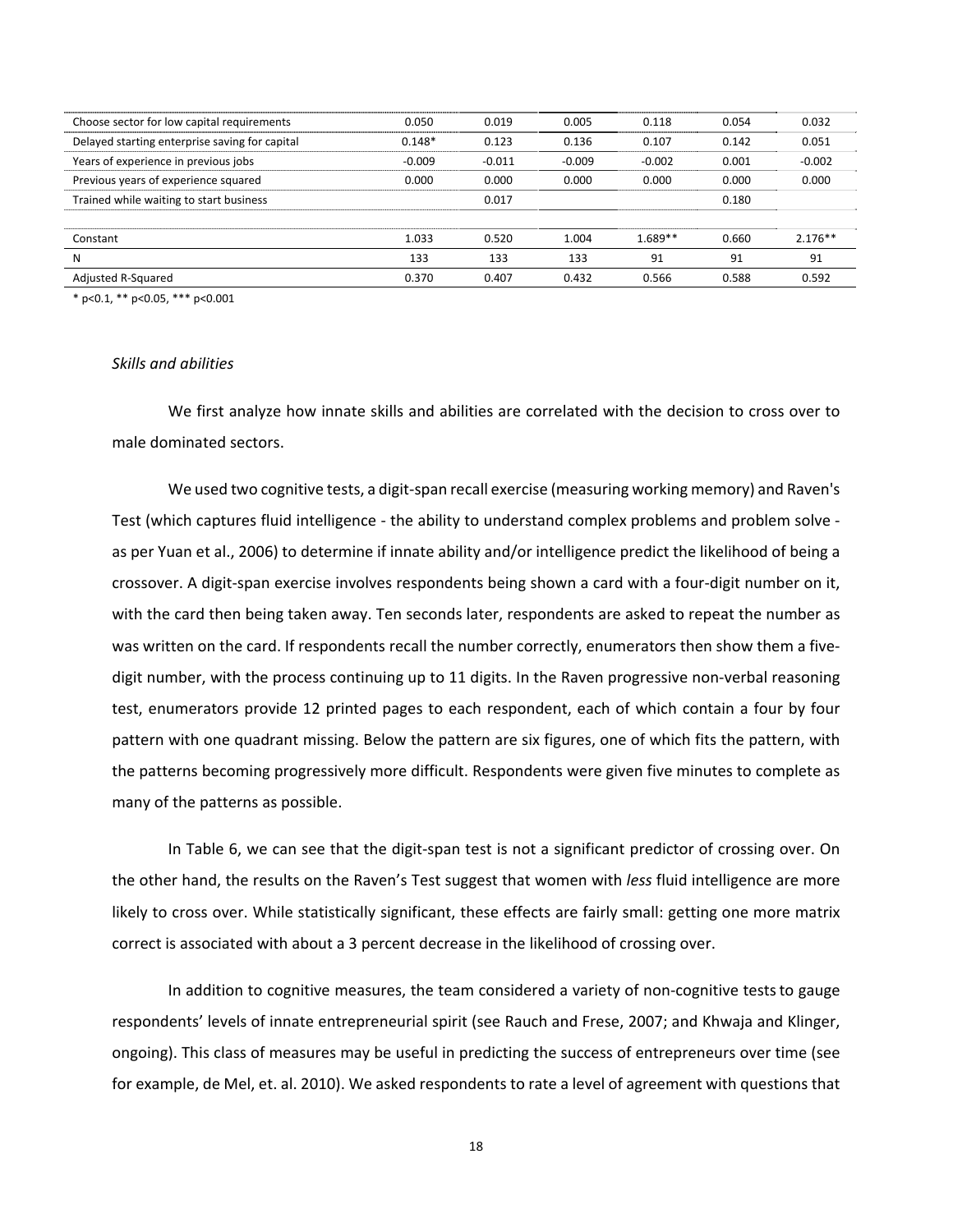evaluated their personal levels of self‐efficacy, locus of control, agreeableness, conscientiousness, and emotional stability on a scale from strong disagreement to strong agreement. As with the cognitive measures, the results in Table 6 do not show that the crossovers score unambiguously more entrepreneurial than non-crossovers. Three of our measures (locus of control, agreeableness and conscientiousness) show no correlation with the likelihood of being a crossover. However, women who score lower on emotional stability (this includes getting irritated more often and stressed about things) are more likely to be a crossover. On the other hand, women who score higher on self‐efficacy (the ability to complete tasks and reach goals) are significantly more likely to be a crossover in a sub‐set of these specifications.

In a meta‐analysis of a wide range of studies on the relationship between personality traits and business creation and success, Rauch and Frese (2007) find that self‐efficacy is positively correlated with business success, but not creation. This would suggest that the crossovers have personality traits in common with successful entrepreneurs. On the other hand, Rauch and Frese also find that locus of control is significantly related to success, while Zhao and Seibert (2006) find differences between entrepreneurs and managers on agreeableness. And the lack of a significant difference on these dimensions suggests that the crossovers are no different in key entrepreneurship traits than the non‐crossovers.

In sum, these results, combined with the cognitive tests, show that while the women who crossover may be different in some dimensions of personality, they are not more likely to score uniformly higher in skills that would aid them in becoming successful entrepreneurs.

#### *Psychosocial factors*

Individual characteristics interact with one's environment in a range of ways that might impact the choice to cross over into male‐dominated sectors. In order to make this wide group tractable, we break this set of factors down into different sub‐groups.

We start with an examination of the family background of these entrepreneurs. As shown in Table 6, women whose mothers are entrepreneurs are less likely to cross over, suggesting a continuation of professions within the family. Nonetheless, while we might expect the father entrepreneurial background or the sex composition of one's siblings to matter as an influence in crossing over to male activities, the results in Table 6 indicate that they do not.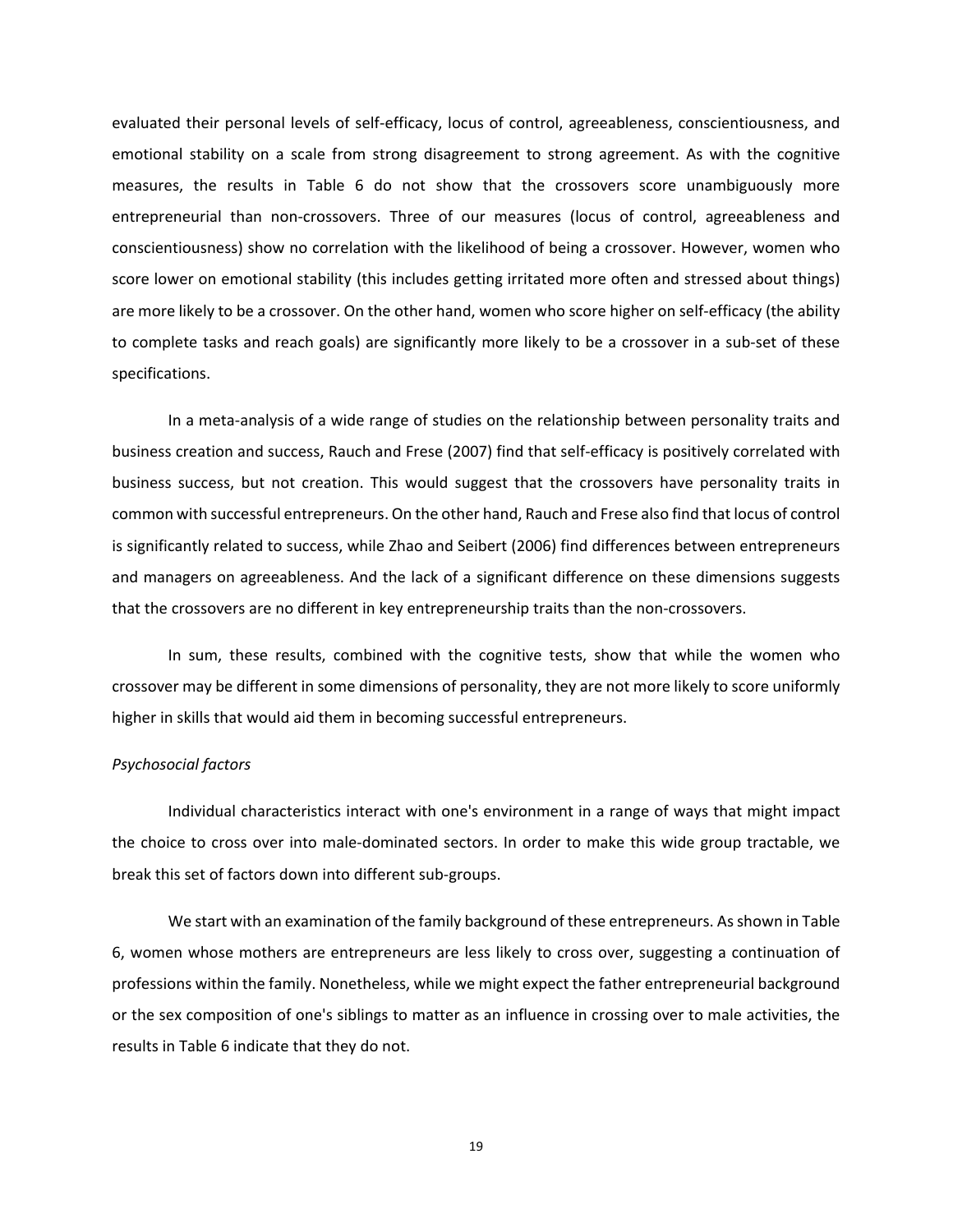As the summary statistics discussed above indicate, women who cross over are less likely to have started their own business and are more likely to be widowed. This would suggest that a central path to crossing over is to inherit a business, perhaps from a husband. However, our analysis in Table 6, indicates that when we control for a range of factors, this does not appear to be a central pathway to becoming a crossover. Relative to married women, divorced and widowed women are, if anything, less likely to be a crossover. Women who have never been married or have never lived with someone are significantly more likely than married women to be a crossover.

A critical path to cross over seems to be having had a male role model in youth. In seeking to understand the importance of different psychosocial factors, we identify the women's reported role model in youth. Table 6 shows that women with a male role model are 12‐22 percent more likely to be a crossover. This provides an indication of how men are involved in the transition of women to higher profit sectors. We asked the respondents who these role models were, which are presented in Table 7.

| Table 7: Identity of role model in youth (%) |                  |               |                   |  |  |
|----------------------------------------------|------------------|---------------|-------------------|--|--|
|                                              | <b>Crossover</b> | Non-crossover | <b>Difference</b> |  |  |
| Male                                         | 32.6             | 18.1          | $14.5*$           |  |  |
| Female                                       | 67.4             | 81.9          | $-14.5*$          |  |  |
|                                              | 100              | 100           |                   |  |  |
|                                              |                  |               |                   |  |  |
| Male relative                                | 21.3             | 14.0          | 7.3               |  |  |
| Female relative                              | 40.4             | 55.8          | $-15.4*$          |  |  |
| Non-related male                             | 10.6             | 5.8           | 4.8               |  |  |
| Non-related female                           | 27.7             | 24.4          | 3.2               |  |  |
|                                              | 100              | 100           |                   |  |  |
|                                              |                  |               |                   |  |  |
| N                                            | 47               | 86            | 133               |  |  |

\*\*\*  $p<0.01$ , \*\*  $p<0.05$ , \*  $p<0.1$ .

Within the male relative, fathers are more common for crossovers to be their role model relative to non-crossover. However, as shown in the results on family background in Table 6, the channels of influence are not as direct as assuming that crossovers became entrepreneurs in a sector because it was where their fathers used to work.<sup>19</sup> From the qualitative data, it appears that fathers in some cases were

 $19$  "Father owned enterprise" is not positively correlated with being a crossover in Table 6. We tested for collinearity between "Father owned enterprise" and "Male role model".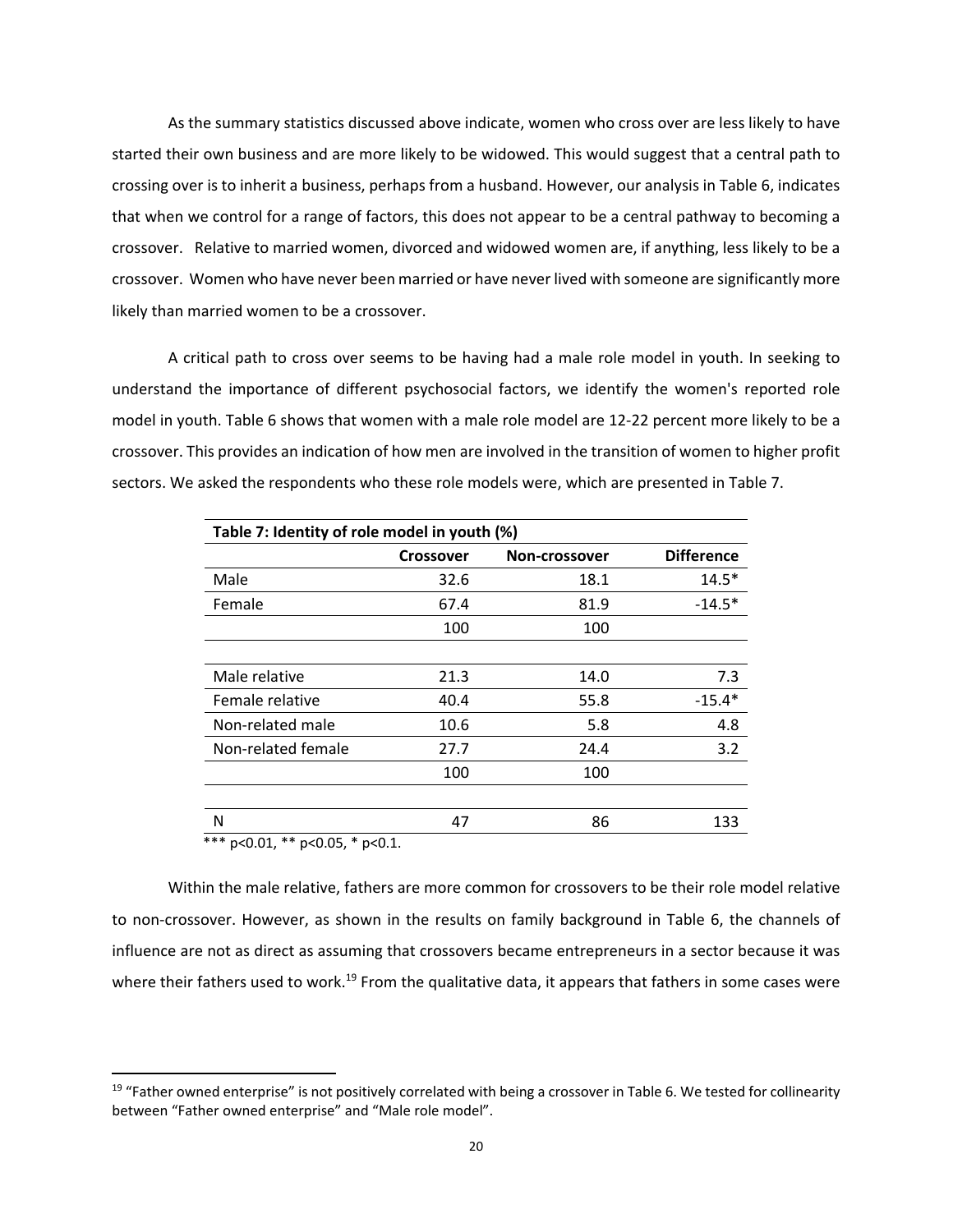instrumental in introducing women to a different sector by providing relevant contacts, or by providing financial support at the moment to start up.

The importance of certain kinds of men is again evident when we ask who first exposed the entrepreneurs to this sector. Table 8 shows the distribution of the responses of crossovers versus non‐ crossovers.

| Table 8: Identity of individuals introducing entrepreneurs to their sectors (%) |           |               |                   |  |  |
|---------------------------------------------------------------------------------|-----------|---------------|-------------------|--|--|
|                                                                                 | Crossover | Non-crossover | <b>Difference</b> |  |  |
| Mother                                                                          | 1.8       | 10.6          | $-8.8**$          |  |  |
| Father                                                                          | 7.3       | 1.9           | $5.4*$            |  |  |
| Other male family member                                                        | 20.0      | 5.8           | $14.2***$         |  |  |
| Other female family member                                                      | 10.9      | 16.4          | $-5.4$            |  |  |
| Female friend/community member                                                  | 29.1      | 26.0          | 3.1               |  |  |
| Male friend/community member                                                    | 12.7      | 3.9           | $8.9**$           |  |  |
| Teacher                                                                         | 1.8       | 26.9          | $-25.1***$        |  |  |
| Other                                                                           | 16.4      | 8.7           | $7.7**$           |  |  |
| N                                                                               | 55        | 104           | 159               |  |  |

\*\*\* p<0.01, \*\* p<0.05, \* p<0.1.

Table 8 shows that crossovers are more likely to be introduced to their sector relative to non‐ crossovers by fathers, male friends/community members, and other male family members. Two of our respondents summarize the role of these male mentors: "*Through his encouragements [and] help, I kept* my savings until I got what was enough to start up. He mentored me after I finished my diploma"; "My spouse was in carpentry when we married. His friend taught me the skill because my spouse wanted me *only to manage and do sales for him".*

On the other hand, non‐crossovers are more likely to be introduced to their sectors by mothers and teachers. Indeed, teachers are one of the main sources of exposure to the non-crossover sectors, particularly for the case of tailors who learn how to sew at school or attend special training provided by other institutions (church, charities and NGOs). This suggests that the education system, as it now stands, is one of the reinforcing factors in maintaining the gender segregation of labor.

Returning to Table 6, we also look at variables which may be critical in terms of initial exposure. Specifically, having a first job in a non‐male dominated sector is negatively associated with being a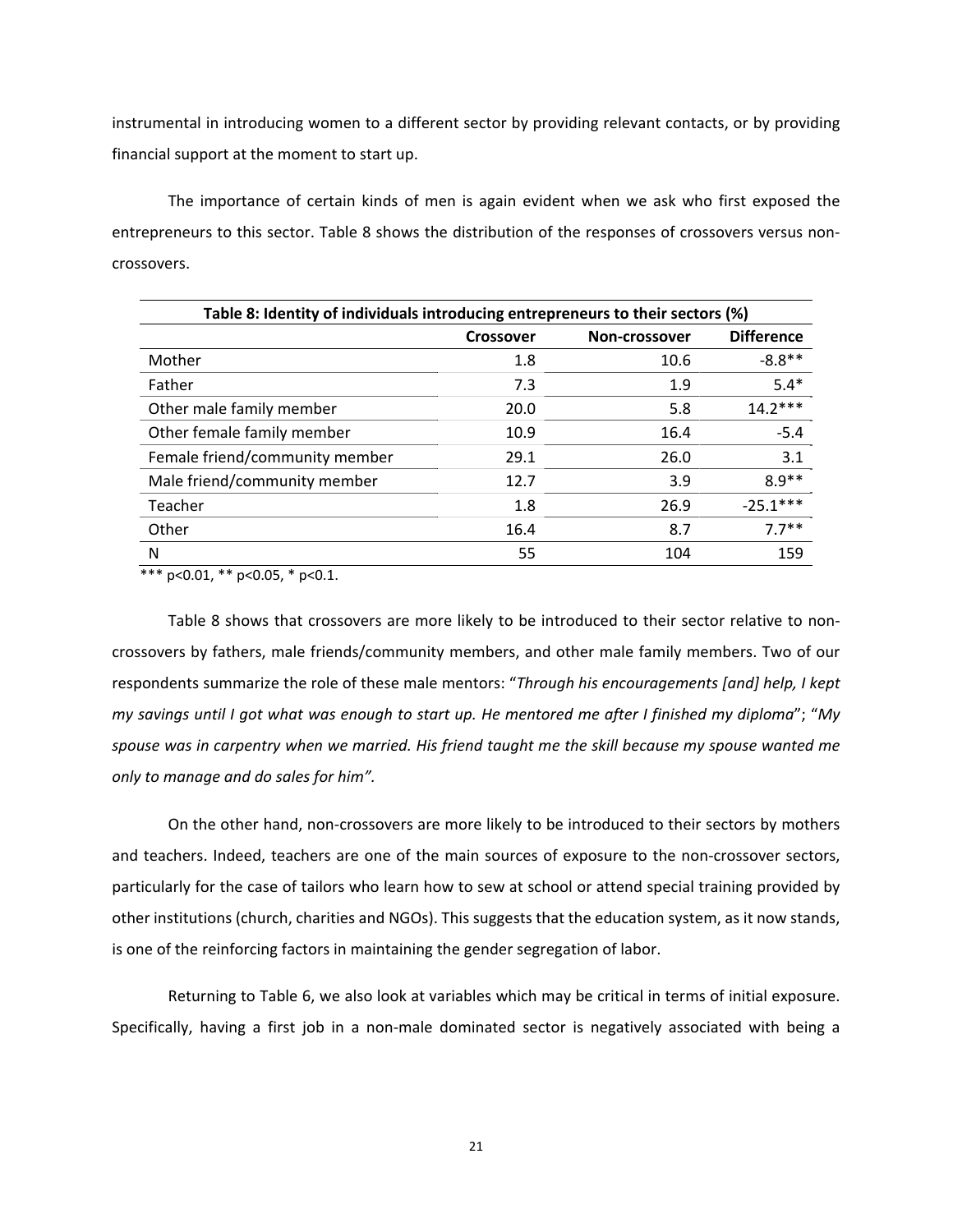crossover. This suggests strong path dependence in these women's career ‐‐ with an initial job in a non‐ crossover sector, they are much less likely to switch.<sup>20</sup>

In an effort to better understand the pathways to becoming a crossover, we also undertook a coding exercise of women's stories of how they ended up in their current sector of employment drawing on both quantitative and qualitative data. Two of the authors coded the answers separately and then compared and reconciled.<sup>21</sup> In particular, we coded two separate sets of variables out of these data. The first is what we label as the exposure origination, which is meant to capture where the original idea/impetus for choosing this sector came from. As individuals cited many factors in explaining their story in the decision to start/join a business in a specific industry, we ordered these factors through time. The first identified factor was coded as the exposure origination and is used under the assumption that what matters is where the original idea comes from. As per Table 6, the options for coding of the exposure to sector include self‐idea, someone's suggestion, offered job in sector by family or friend, observed others, or worked for a wage in the sector.

Alternatively, we use the last identified factor to define the sector participation enabling factor, which would imply that the last step is explanatory of the final decision taken. For example, for the case of one of the crossovers in metal fabrication who described her process of getting into the business as "*I* lost my capital in charcoal selling and I was unemployed, then a friend invited me to join a workshop of metal fabrication where I was taught the skills. She first taught me how to produce, and then I started my *own business*", her origination factor is 'someone suggested' while her enabling factor is 'training'. Both the sector participation origination and the sector participation enabling factor are included in the analysis in Table 6. However, since they are obviously overlapping, we run them separately in columns B and C and E and F.

When we focus on what started the process, we can see that relative to the idea coming from the entrepreneur herself, the role of others appears to be significantly more important. Someone's suggestion and being offered a job in the sector by a friend or family member are significant and positive in predicting the likelihood of crossing overrelative to own idea. These resultsseem to confirm the importance of active engagement from others in enabling women to move into male‐dominated sectors. Our participation

<sup>20</sup> Although the name used is *crossover*, actually very few women crossover from female dominated sectors to male dominated ones. This is typically their first business activity.

<sup>&</sup>lt;sup>21</sup> Disagreements were few.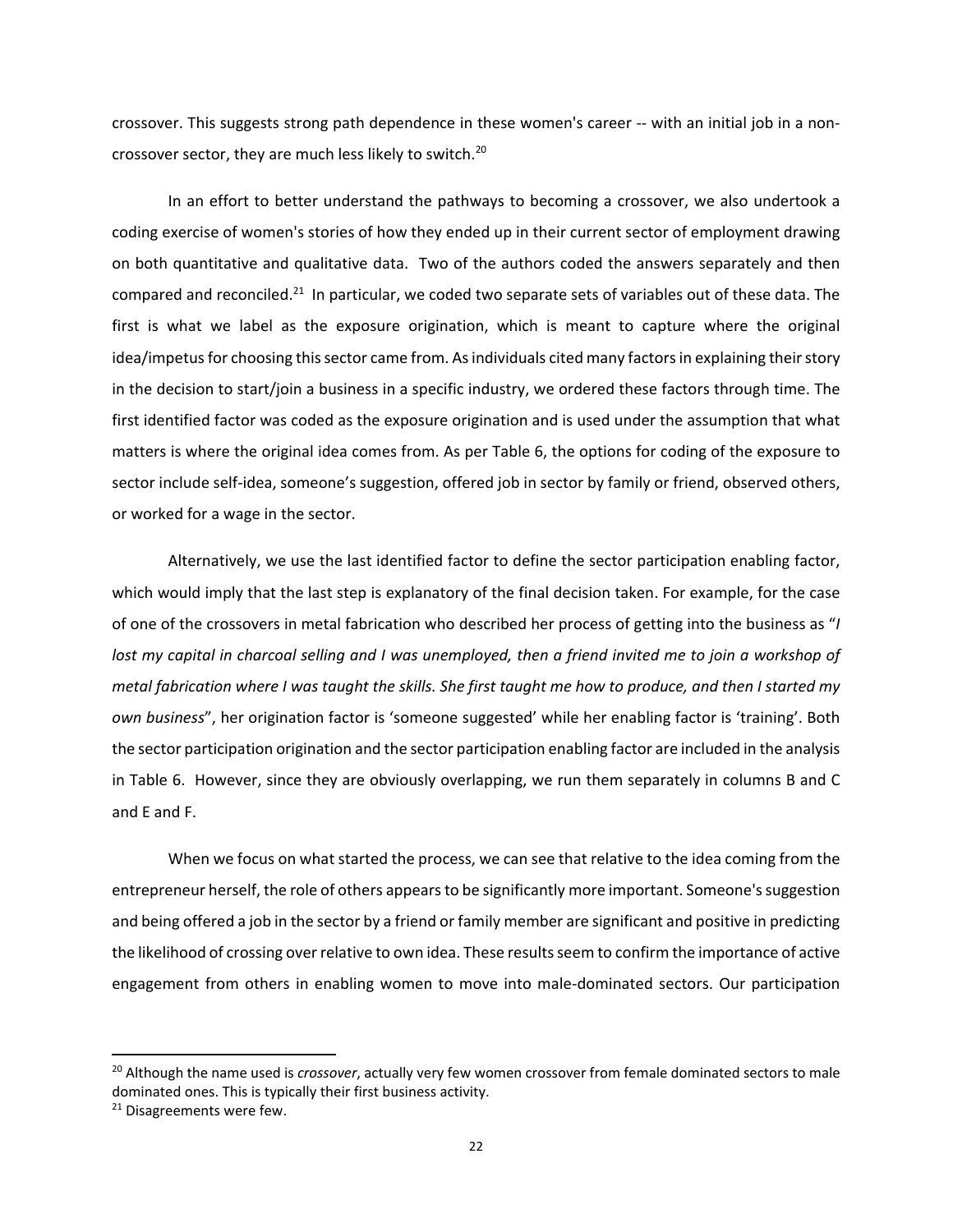enabling factors suggest that relative to self-initiation, "suggested to me" is positively correlated with being a crossover, but only in the combined sample, and significant only at the 10 percent level.

The qualitative work confirms 'active exposure' to the sector as a relevant intermediate step in the trajectory to become a crossover, either by engaging in actively learning the trade or being taken to the firm by an active intermediary or enabler – friend, family member ‐ who not only suggests starting in the trade but also brings the person to either their own business or someone else's.

#### *Capital*

We now focus on capital and skills that can be acquired in the market, which are factors typically associated with gender gapsin entrepreneurship. We start our examination of capital with human capital. As can be seen in section 4 in Table 6, education, the most common measure of human capital, does not significantly affect the probability that a woman is a crossover. This also true for years of experience in the previous job, and age (section 1), which will capture all accumulated experience. One area where experience might matter is whether the entrepreneur owned an enterprise in another sector. This is positively correlated with being a crossover (at the 10 percent level). On balance, human capital does not appear to affect the probability that a woman entered a male‐dominated sector.

Still, the value of education seemsto vary by person. The qualitative work indicatesthatsubjective perceptions of the uses of education even when education levels are similarly low seem to differ from crossovers to non‐crossovers. For instance, while a crossover‐woman who dropped out of school after Standard 4 and can read and write in English and Luganda believes her education "*has helped a lot because I can read documents concerning my business. I keep my business records*", a catering entrepreneur with exactly same education level and of same age feels that her literacy levels are of no use when it comes to her business.

It is difficult to capture the importance of credit constraints at the time that a woman made a decision to enter these sectors. In order to get at the influence of financial capital, we asked two questions: 1) did the woman choose this sector because of the low capital requirements (which is likely to be negatively related to becoming a crossover given the higher capital intensity of the crossover sectors) and 2) did the entrepreneur choose to delay setting up her business, and whether this was because she was saving to accumulate capital. The results indicate that these entrepreneurs do not choose their sector ‐ crossover and non‐crossover ‐ based on the capital requirements. The one exception to this is when we use the combined sample and do not control for the pathway to becoming a crossover.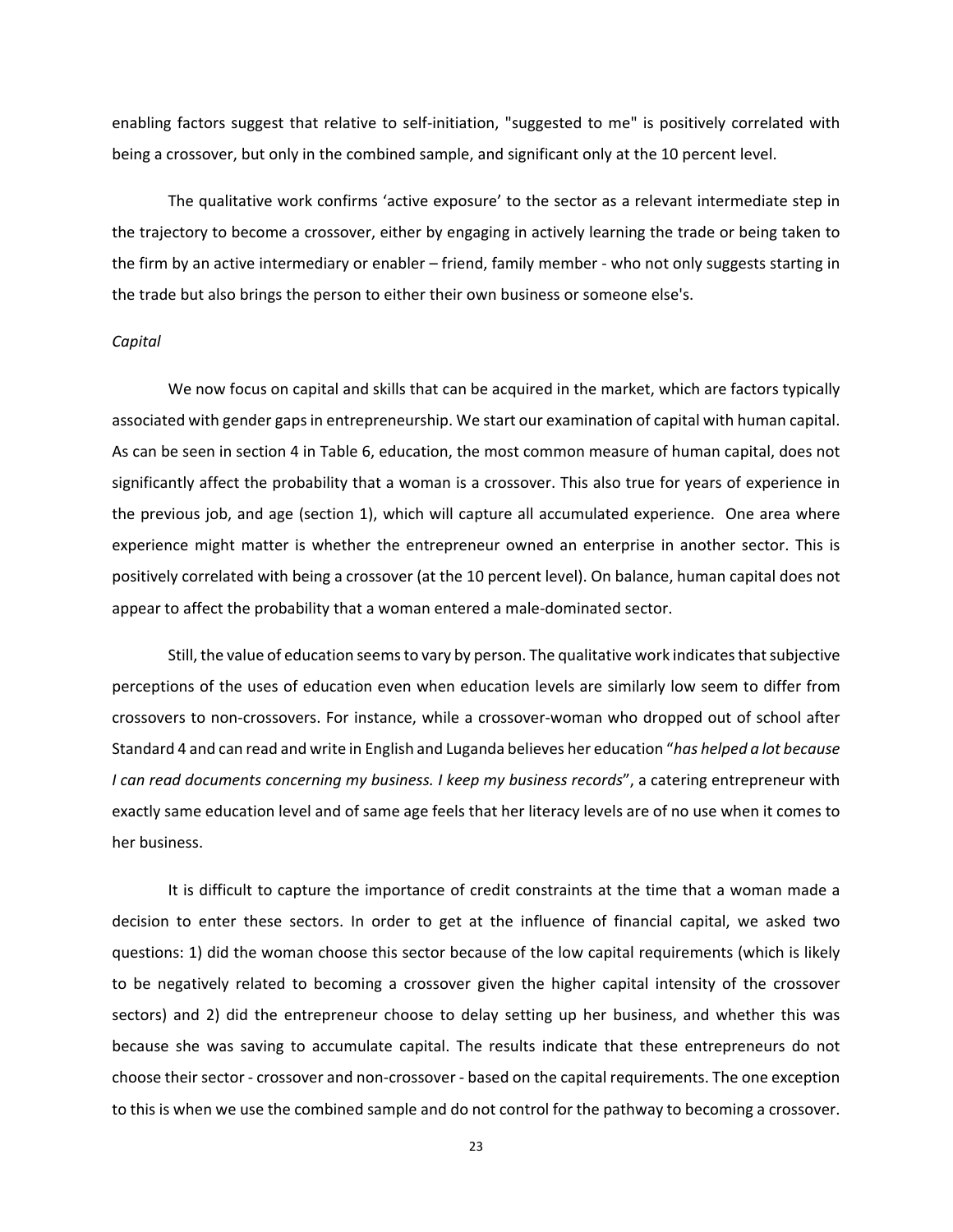In this case, delaying the enterprise start-up to accumulate capital is positively correlated with being a crossover, but only at 10 percent. We will discuss (current) sources of credit further in section V.

In sum, and as discussed in this section, most forms of human and financial capital do not appear to play a role in being a crossover. In terms of skills and abilities, crossover entrepreneurs do not seem to have more innate intelligence than non‐crossovers. Their personalities are somewhat different, but not in ways that uniformly predict business success. What seems to be critically important for the crossover decision, however, are psychosocial factors. And key among these is the importance of male role models and 'gate openers', and the active engagement of these role models in engaging the female entrepreneur in the activities of the crossover sector and in breaking traditional norms. These factors give us some insight into how female entrepreneurs become crossovers and the combination of them, as it is the case for Ali Z, one of our respondents in Box 1.

#### **Box 1: The Story of Ali Z ‐ Exposure to Foundry**

Ali is a 29-year old woman who has run a business in metal fabrication for ten years. She was born in the Northern Region of Uganda, and spent most of her childhood with her uncle until the age of 14, when she moved to live with her grandmother. Ali is unable to read and write, but had a role model as a child that was a female business owner who was wealthy and successful. While a teenager, "An employee at a foundry near my grannie's home invited me to earn a living filing saucepans," and so Ali became introduced to the business of foundry.

While an employee, Ali noticed that the industry was profitable. Over the next few years, while her grandmother provided her with shelter and food, Alisaved a bit of money. From her savings, she started her own enterprise in foundry. She now has four employees (two men, two women) and on a good day of sales, Ali earns profits of 150,000 UGsh (\$67).

When asked if she would want to expose other women to this industry, Ali responds with an enthusiastic yes. Women "need to work and educate their children. Some women are desperately in need of money and heavily depending on their husbands/boyfriends," she says. Ali has a husband, but feels lucky to be able to support herself.

But the challenge is not only to successfully break into a new sector, but stay in the sector. In the next section, we examine some of the challenges crossovers face in sustaining their businesses.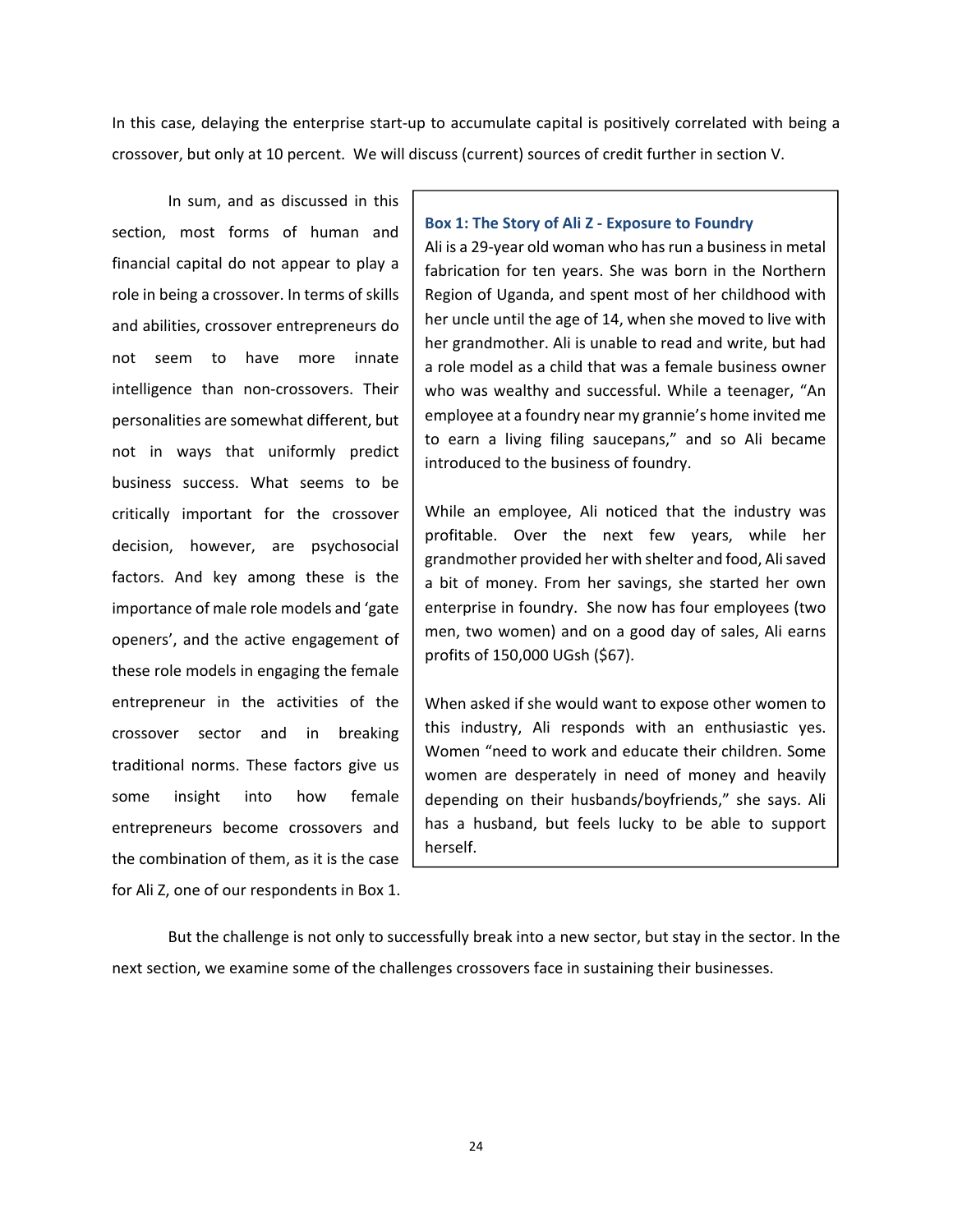#### **Section V: Sustaining a crossover business<sup>22</sup>**

The issues crossover entrepreneurs face in developing their businesses start with the establishment of the enterprise. Table 9 shows the primary business related challenges faced by crossovers and non‐crossovers when establishing their enterprise.

| Table 9: Main problem faced by women when starting their business |                  |               |                   |  |  |
|-------------------------------------------------------------------|------------------|---------------|-------------------|--|--|
|                                                                   | <b>Crossover</b> | Non-crossover | <b>Difference</b> |  |  |
| Finding staff willing to work for a woman                         | 1.6              | 0.8           | 0.8               |  |  |
| Finding right staff (woman not mentioned)                         | 6.3              | 6.7           | $-0.3$            |  |  |
| Low technical skills and experience                               | 20.6             | 0.8           | 19.8***           |  |  |
| Finding right suppliers                                           | 7.9              | 0.8           | $7.1***$          |  |  |
| Finding a location/premises                                       | 11.1             | 15.8          | $-4.7$            |  |  |
| Accessing credit                                                  | 17.5             | 23.3          | $-5.9$            |  |  |
| Balancing home and work life                                      | 1.6              | 0.8           | 0.8               |  |  |
| Distribution/delivery of products to clients                      | 3.2              | 0.0           | $3.2**$           |  |  |
| Finding customers willing to buy from a woman                     | 3.2              | 0.8           | 2.3               |  |  |
| Finding customers (woman not mentioned)                           | 4.8              | 42.5          | $-37.7***$        |  |  |
| Infrastructure and utilities                                      | 4.8              | 1.7           | 3.1               |  |  |
| Corruption and bribes                                             | 1.6              | 0.0           | 1.6               |  |  |
| Sexual harassment                                                 | 0.0              | 0.8           | $-0.8$            |  |  |
| Other                                                             | 15.9             | 5.0           | $10.9***$         |  |  |
| N                                                                 | 63               | 120           | 183               |  |  |

\*\*\* p<0.01, \*\* p<0.05, \* p<0.1.

Some of the problems we might expect women who are pioneers in a sector to face are in evidence in this table. The most common constraint that crossovers mention is low technical skills. Here, the mixed methods data lines up with our earlier discussion of the KASSIDA data ‐‐ women's lower technical skills within these sectors persist. A smaller fraction of crossovers also cite issues of finding suppliers. When we ask them directly if their suppliers charge them more because of their gender, 13 percent of crossovers say yes, compared to 4 percent of non-crossovers.

Clients and suppliers acknowledge that female business owners have lower technical skills which, for example, limit the range of products the crossovers can offer. According to these clients and suppliers, the crossovers "depend too much on their male employees to carry out hard tasks such as firing, lifting and delivering". Furthermore, when asked "If you had a big contract, who would you give it to a male or

 $22$  This section draws (except where noted) exclusively on the mixed methods data set.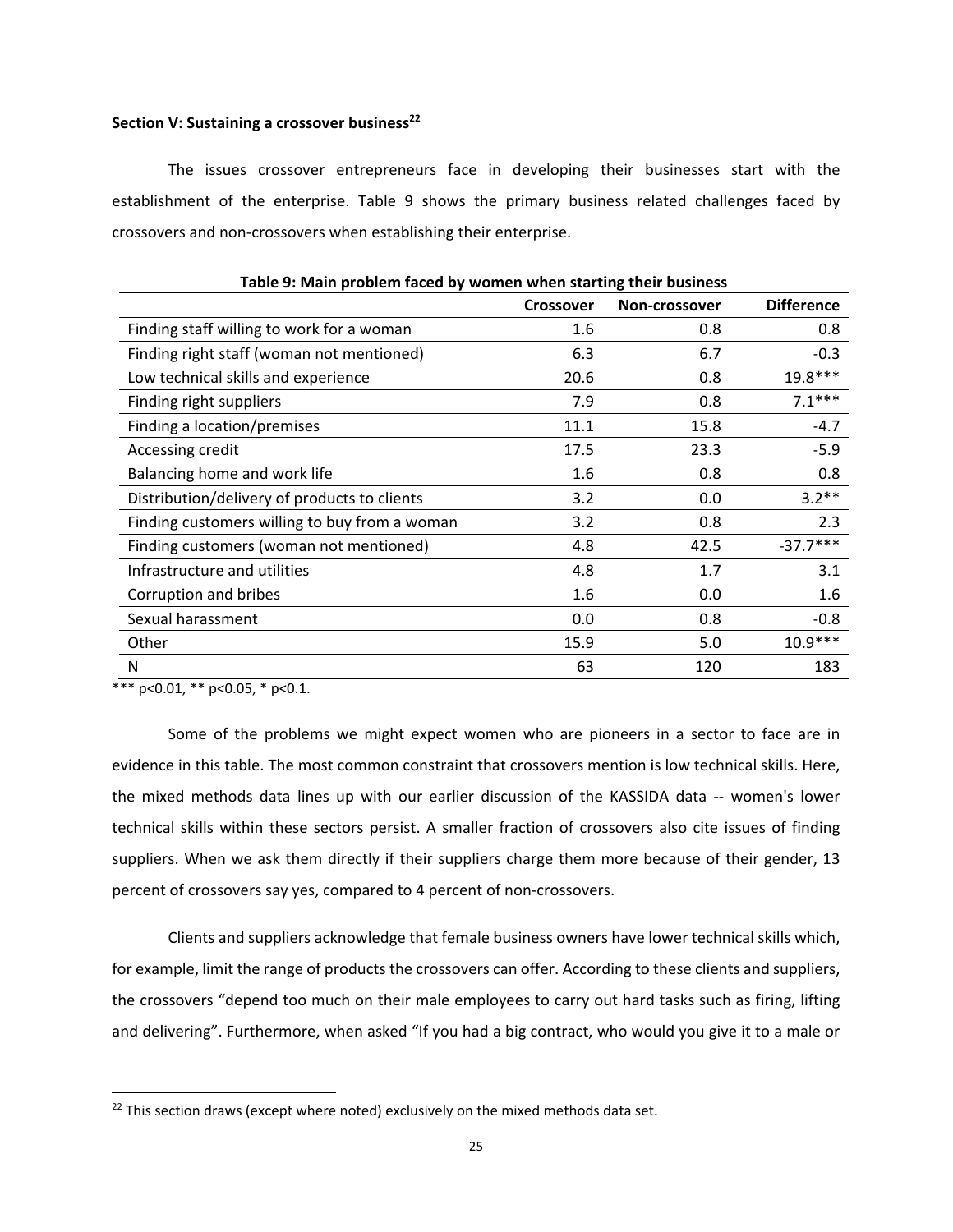female business owner?" The qualitative responses pointed to male-owned firms when it came to metal fabrication and carpentry because of the skill levels required to deliver on time.<sup>23</sup>

Finally, a small fraction of crossovers refer to problems with the distribution/delivery of products to clients, while no non-crossovers cite these issues – likely due to the nature of their business. But finding customers in the first place is not a challenge faced by the crossovers while this is far and away the major problem cited by non‐crossovers(over 44 percent). From the focus group discussions with clients of metal fabrication and carpentry, it emerges that crossovers are perceived as being better at tracking their orders and as providers of better customer care than male business owners.

Given crossovers are defying gender norms, we might expect crossover entrepreneursto be more isolated. When asked if they have difficulty establishing networks, 40 percent of crossover entrepreneurs say yes compared to only 14 percent of non-crossovers. However, in some dimensions, crossovers are able to overcome networking difficulties. They know roughly the same number of people in their sector as non-crossovers do, although less of these people (but not statistically significantly less) are women. Fifty-four percent of them interact with other business owners at least once a month to discuss business issues, while this is true for only 39 percent of non-crossovers.<sup>24</sup> And crossovers are as likely as noncrossovers to interact with other women to discuss business issues.

As mentioned in the previous sections, self-efficacy plays a positive role in entering the sector, but also in sustaining the business. Seasoned women entrepreneurs see themselves as able to effectively master all crucial aspects of their trade, no doubt by applying life skills they have developed in their paths as independent businesswomen and heads of household. This is also reflected in the qualitative work in the fact that compared with women in traditional sectors, crossovers are less concerned about social perceptions of their actions and show lower fear of social shame.

Another potential dimension in which issues may arise for crossover entrepreneurs is in the harassment they receive as they operate their business. Table 10 compares reported sources of harassment for crossover and non-crossover female entrepreneurs. The major form of harassment that both crossovers and non‐crossovers face is a threat to shut down the business (most commonly by the

 $23$  If that is the case, this would suggest crossovers would do a higher number of smaller activities than men. Information on type of products sold suggests this is the case for women doing metal work. One woman noted that her difficulties in finding male employees to help with the physically demanding work had influenced her decision in the type of products she was offering.

<sup>&</sup>lt;sup>24</sup> This difference is significant at 10 percent.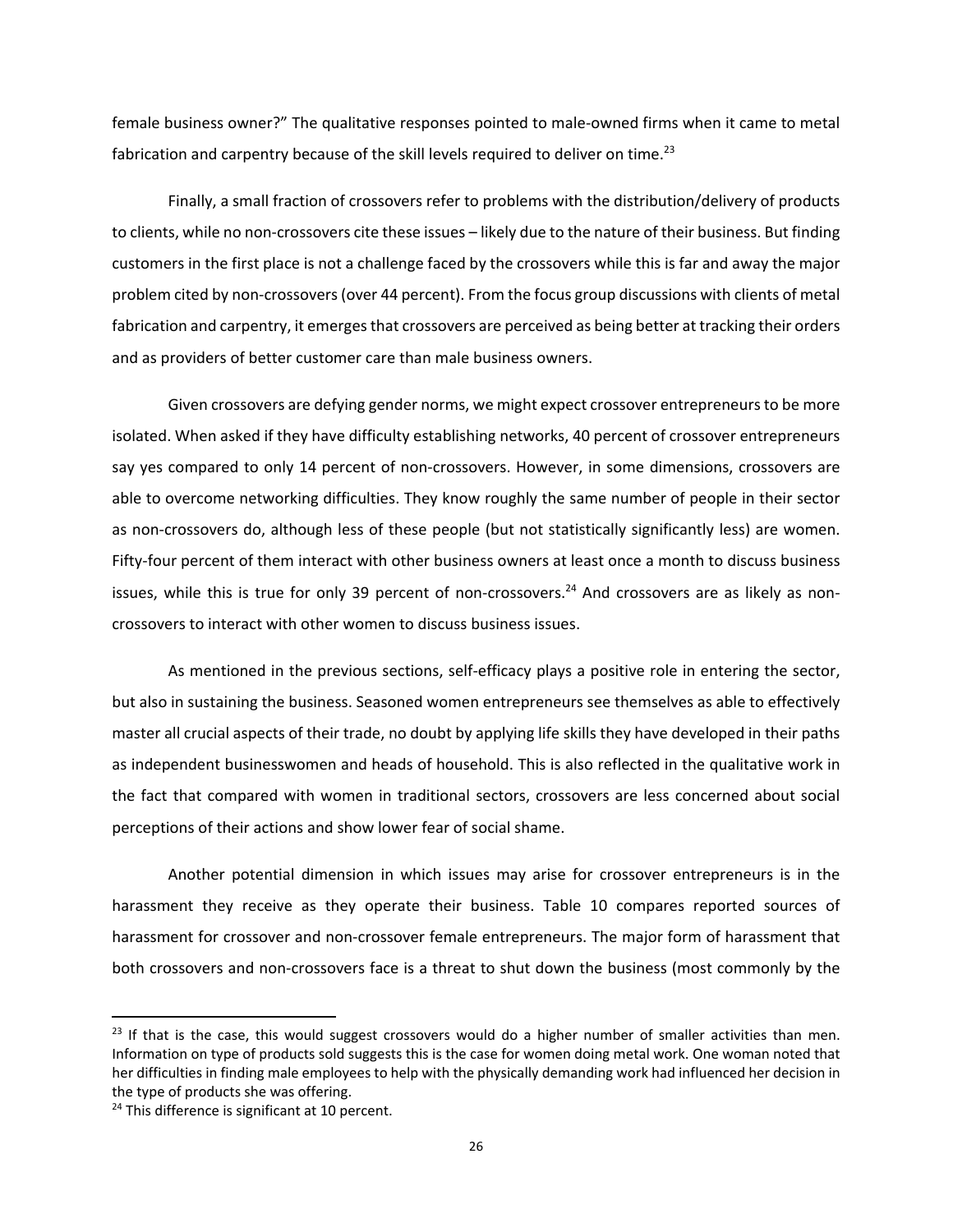police), but this threat is significantly more frequent for crossovers. In addition, crossovers experience more frequent vandalism of their premises. Both of these could be because crossovers stand out within their sectors. However, these could also be features of the sectors within which crossovers operate. For example, compare a metal fabricator and a caterer. A caterer can pack up most of her capital and move her business quite easily, while a metal fabricator is more likely to have larger machinery that makes her business less mobile.25

| Table 10: Harassment in the past 12 months (%)                          |                                   |      |                   |  |  |  |
|-------------------------------------------------------------------------|-----------------------------------|------|-------------------|--|--|--|
|                                                                         | Non-crossover<br><b>Crossover</b> |      | <b>Difference</b> |  |  |  |
| Threats to shut down business                                           | 33.9                              | 20.0 | $13.9**$          |  |  |  |
| Shouting, scolding, making a nuisance in or<br>near enterprise premises | 21.0                              | 15.0 | 6.0               |  |  |  |
| Vandalism of premises or merchandise                                    | 8.1                               | 2.5  | $5.5*$            |  |  |  |
| Confiscation of property or merchandise                                 | 8.1                               | 6.7  | 1.3               |  |  |  |
| Pushing or shoving                                                      | 14.5                              | 11.8 | 2.8               |  |  |  |
| Sexual proposals                                                        | 29.0                              | 16.8 | $12.2*$           |  |  |  |
| Fondling or inappropriate touching                                      | 3.2                               | 2.5  | 0.7               |  |  |  |
| <b>Beating</b>                                                          | 6.5                               | 2.5  | 3.9               |  |  |  |
| Arson                                                                   | 3.2                               | 0.8  | 2.4               |  |  |  |
| Witchcraft                                                              | 19.4                              | 14.5 | 4.8               |  |  |  |
| N                                                                       | 62                                | 119  | 181               |  |  |  |

\*\*\*  $p<0.01$ , \*\*  $p<0.05$ , \*  $p<0.1$ .

The third significant difference in harassment unambiguously indicates the vulnerability of women who choose to cross over - they are almost twice as likely to experience unwanted sexual proposals than those who do not cross over<sup>26</sup> - although they are equally likely to report sexual harassment to be among the three most prominent problems faced by business women in Uganda

 $25$  The KASSIDA data set (table 4) provides some support for this fact as there are no significant differences between men and women in the crossover sectors across the forms of harassment. However, this is not a primary focus in the KASSIDA data collection and some numbers appear less reliable (e.g. much lower rates of sexual harassment).

<sup>&</sup>lt;sup>26</sup> These findings on sexual harassment are not confirmed in the KASSIDA data set, where reporting of sexual harassment is lower in general and in particular for crossovers. This is likely partly related to methodological differences (as Ellsberg et al (2001). Ellsberg and Heise (2002) show when comparing differences in reported experiences of violence that these issues are very sensitive to methodological factors such as type and structure of the survey, interview setting and privacy levels, sex of the interviewer, and if the instrument is quantitative or qualitative. The mixed methods survey design and implementation ‐ including a more personal approach to individual's own experience in the form of a dialogue - was better suited to learn about these issues. UN (2014) and Ellsberg and Heise (2005) also note that underreporting of violent experiences in questions related to violence inserted in surveys about other unrelated issues is of frequent occurrence.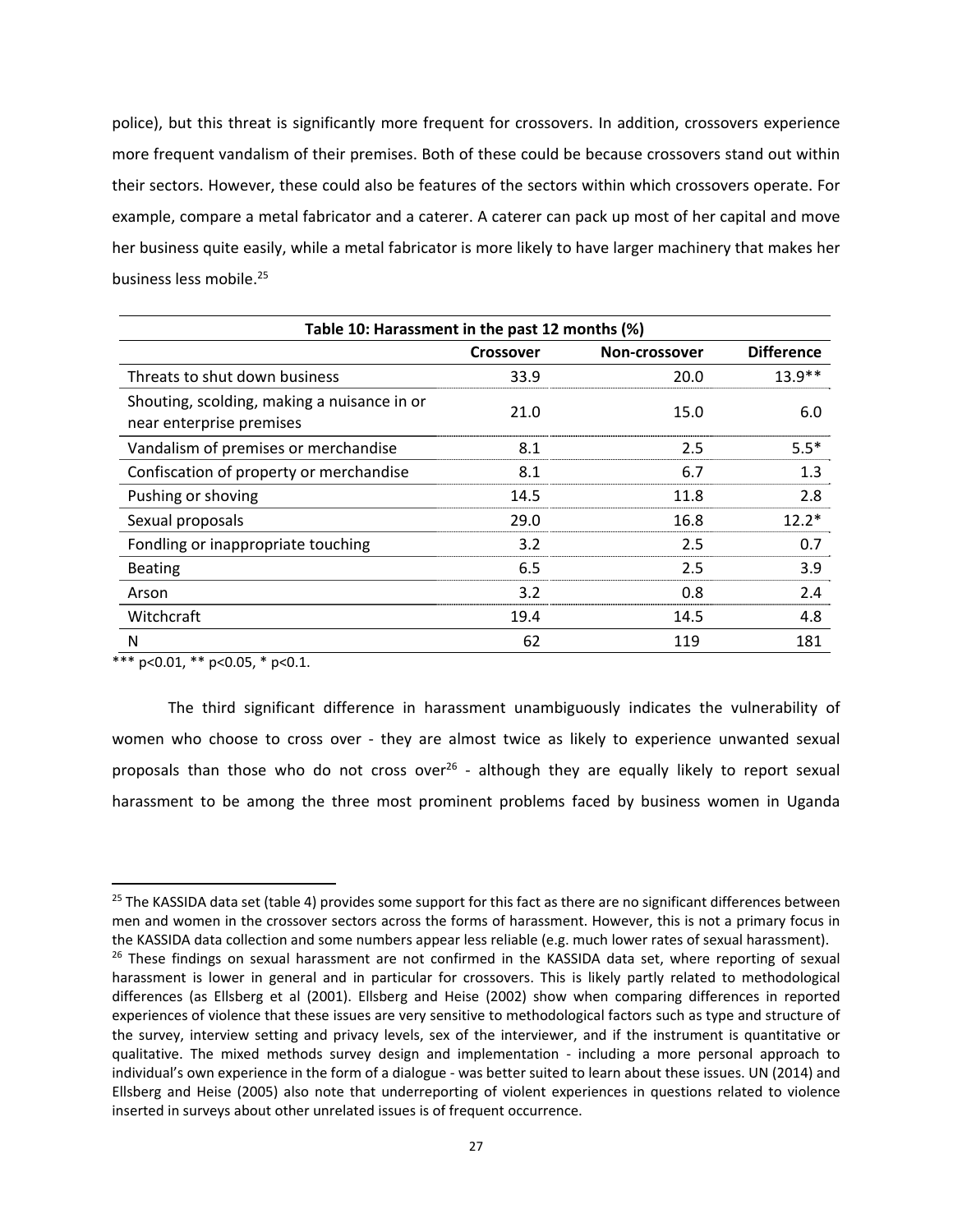interested in entering their sector (23 percent of crossovers and 21 percent of non-crossovers<sup>27</sup>). Harassment also appeared prominently as part of the disadvantages of crossovers as seen by clients and community leaders.

When we asked entrepreneurs about the issues they currently face in their business, the most common answer (at around 35 percent) for both crossovers and non‐crossovers was credit. Table 11 shows the sources of credit for these entrepreneurs in the last 12 months.

| Table 11: Borrowing sources in the past 12 months |                                   |      |                   |  |  |  |
|---------------------------------------------------|-----------------------------------|------|-------------------|--|--|--|
|                                                   | Non-crossover<br><b>Crossover</b> |      | <b>Difference</b> |  |  |  |
| Spouse / partner                                  | 9.5                               | 3.3  | $6.2*$            |  |  |  |
| Female family member                              | 9.5                               | 6.7  | 2.9               |  |  |  |
| Male family member                                | 7.9                               | 5.8  | 2.1               |  |  |  |
| Female friend / community member                  | 6.3                               | 15.8 | $-9.5*$           |  |  |  |
| Male friend / community member                    | 3.2                               | 5.0  | $-1.8$            |  |  |  |
| Other business                                    | 3.2                               | 0.8  | 2.3               |  |  |  |
| Microfinance institution                          | 28.6                              | 30.0 | $-1.4*$           |  |  |  |
| <b>Bank</b>                                       | 17.5                              | 6.7  | $10.8**$          |  |  |  |
| N                                                 | 63                                | 120  | 183               |  |  |  |

\*\*\*  $p<0.01$ , \*\*  $p<0.05$ , \*  $p<0.1$ .

Not surprisingly, given the capital intensive nature of their businesses, crossovers get credit from different sources. The most common source of credit in the last year for crossovers was a microfinance institution (29 percent), followed by a formal bank ‐‐ 18 percent of crossovers used this source, compared to only 7 percent of non-crossovers. Crossovers are less likely than non-crossovers to have borrowed from a female friend/community member, perhaps because non-crossovers can rely on other women who work in their sectors. On the other hand, 10 percent of crossovers borrowed from their spouse, compared to only 3 percent of non‐crossovers.

A large majority of entrepreneurs contributes to household expenses. When asked if their spouse knew about their business, 94 percent of non‐crossovers answered yes, compared to 78 percent of crossovers. Spousal knowledge of earnings was much lower ‐‐ 34 percent for crossovers and 21 percent for non-crossovers (this difference is not statistically significant). Table 12 shows the intended uses for those that contribute to household expenses.

<sup>&</sup>lt;sup>27</sup> Table 9 only reports on the main problem.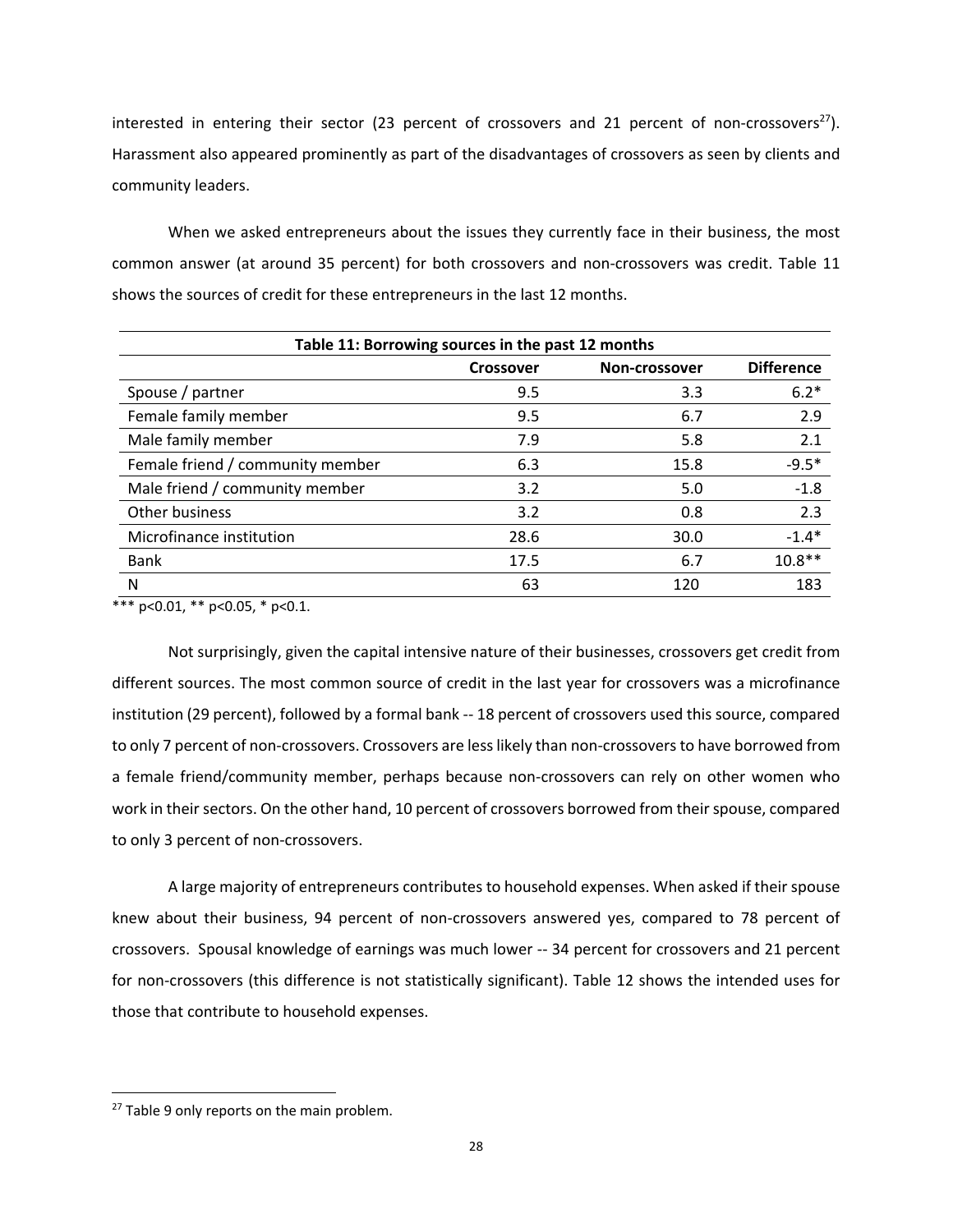| Table 12: Contribution of money from business to household expenditure |                  |               |                   |  |  |
|------------------------------------------------------------------------|------------------|---------------|-------------------|--|--|
|                                                                        | <b>Crossover</b> | Non-crossover | <b>Difference</b> |  |  |
| Regular contribution of money to household                             | 88.7             | 93.2          | -4.5              |  |  |
|                                                                        |                  |               |                   |  |  |
| If contributes, on what?                                               |                  |               |                   |  |  |
| Food for the family                                                    | 92.7             | 99.1          | $-6.4$            |  |  |
| School fees                                                            | 25.5             | 11.0          | $14.4***$         |  |  |
| Property payments/rent                                                 | 10.9             | 7.3           | 3.6               |  |  |
| Family transport costs                                                 | 23.6             | 24.8          | $-1.1$            |  |  |
| Cooking fuel                                                           | 61.8             | 76.1          | $-14.3*$          |  |  |
| Give money to husband                                                  | 1.8              | 0.0           | 1.8               |  |  |
| Taking care of parents/elderly                                         | 0.0              | 0.0           | 0.0               |  |  |
| Give money to extended family                                          | 1.8              | 0.0           | 1.8               |  |  |
| Other                                                                  | 3.6              | 0.0           | $3.6***$          |  |  |
| N                                                                      | 62               | 117           | 179               |  |  |

\*\*\* p<0.01, \*\* p<0.05, \* p<0.1.

In addition to the monetary contributions, it is possible that the household demands on women's time may constrain women's ability to provide the supervision that larger crossover enterprises require. However, as the KASSIDA data discussed above indicate, crossover women manage to combine work and family duties more frequently than their male counterparts with no widespread adverse impacts on profits. Indeed, when we compare crossover women to non‐crossover women using the mixed methods data set, we find that crossover women actually spend significantly fewer hours per week (62 hours versus 67) working in the business. And they spend about the same time taking care of children and/orthe elderly (14 hours versus 16 ‐‐ not statistically different).

#### **Section VI: Designing policies to support women who want to cross over**

This paper explores an area heretofore unexplored in the literature on enterprises and occupational segregation. As such, there is not a literature on potential policies for us to draw on. In what follows, we provide a set of policy recommendations based on what is suggested by the analysis above. However, given the lack of tested interventions in this area and the limitations of descriptive analysis,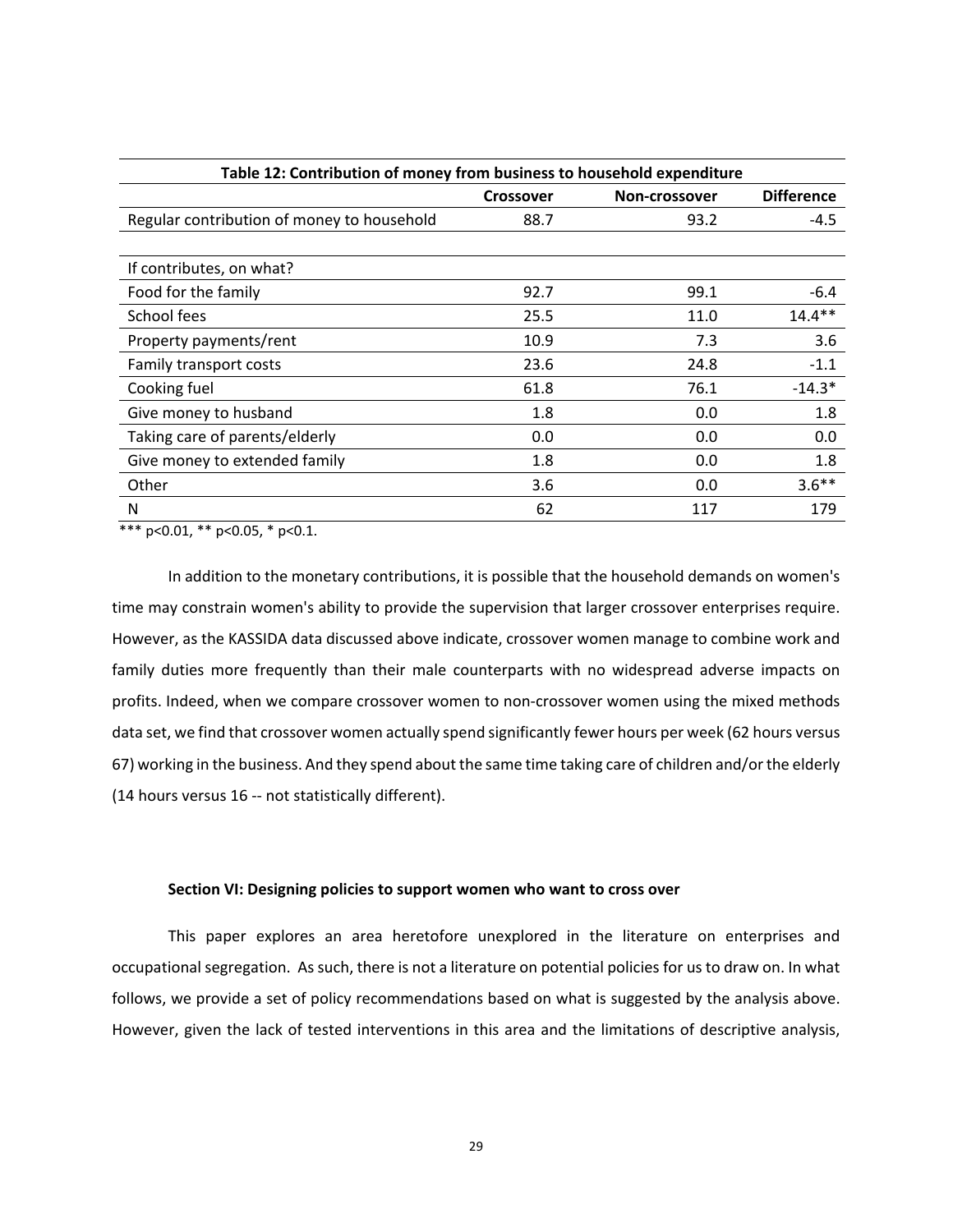experimentation and rigorous impact evaluations<sup>28</sup> of these policies - using different combinations of interventions and in different contexts ‐ are critical.

The first ingredient in a policy to support women who wish to cross over is information. A significant majority of the women who have not entered male-dominated sectors think that they make the same or more as enterprise owners in these sectors when, in fact, they do not. And they recognize that information is a factor and it needs to come early in life. ‐*"No, they are not different [crossovers], any woman can do that kind of work, provided she is exposed early enough"* noticed a hair salon owner*.* The provision of information will enable these women, in the first instance, to make better informed choices about their sector of operation. Findings from a 2011 evaluation of the Kenya national vocational training program suggest that this approach may be enough to change minds (Hicks et al., 2011). In the Kenya program, before training enrollment decisions and course selections, some women received information on the difference between expected earnings for graduates of male‐dominated trades versus female‐ dominated trades, as well as a video presentation about successful Kenyan female car mechanics. Women who received the intervention were nine percentage points more likely to express preference for a maledominated course, and five percentage points more likely to enroll in one.

However, as our research shows, information alone is not likely to be enough. A second element of a potential program is to provide supportive engagement with those who can help guide the female entrepreneurs as they seek to enter and then operate businesses in male-dominated sectors. Ideally, this mentor will be drawn from the entrepreneur's existing network of family and friends, but it may work as well with sympathetic (or empathetic) outsiders. In our qualitative work, both crossovers and noncrossovers agreed that they will allow for their daughters to cross over if someone reliable was to introduce them to the sector.

Third, while we do not find skills to be a binding constraint for women who cross over, our analysis suggests that it can be important to be exposed to the sector from early-on and one way is to work / do apprenticeships, ideally in businesses owned by people within the networks of trust. The qualitative work makes a distinction between active and passive observation. Passive participation characterizes women in female dominated sectors. Active participation, which is key for crossovers, consists of being close to the business, working in a business doing sales or managing the storefront, providing services and inputs

<sup>&</sup>lt;sup>28</sup> Given that these policies will involve directly confronting well-entrenched norms, it is critical to integrate qualitative work in these rigorous impact evaluations.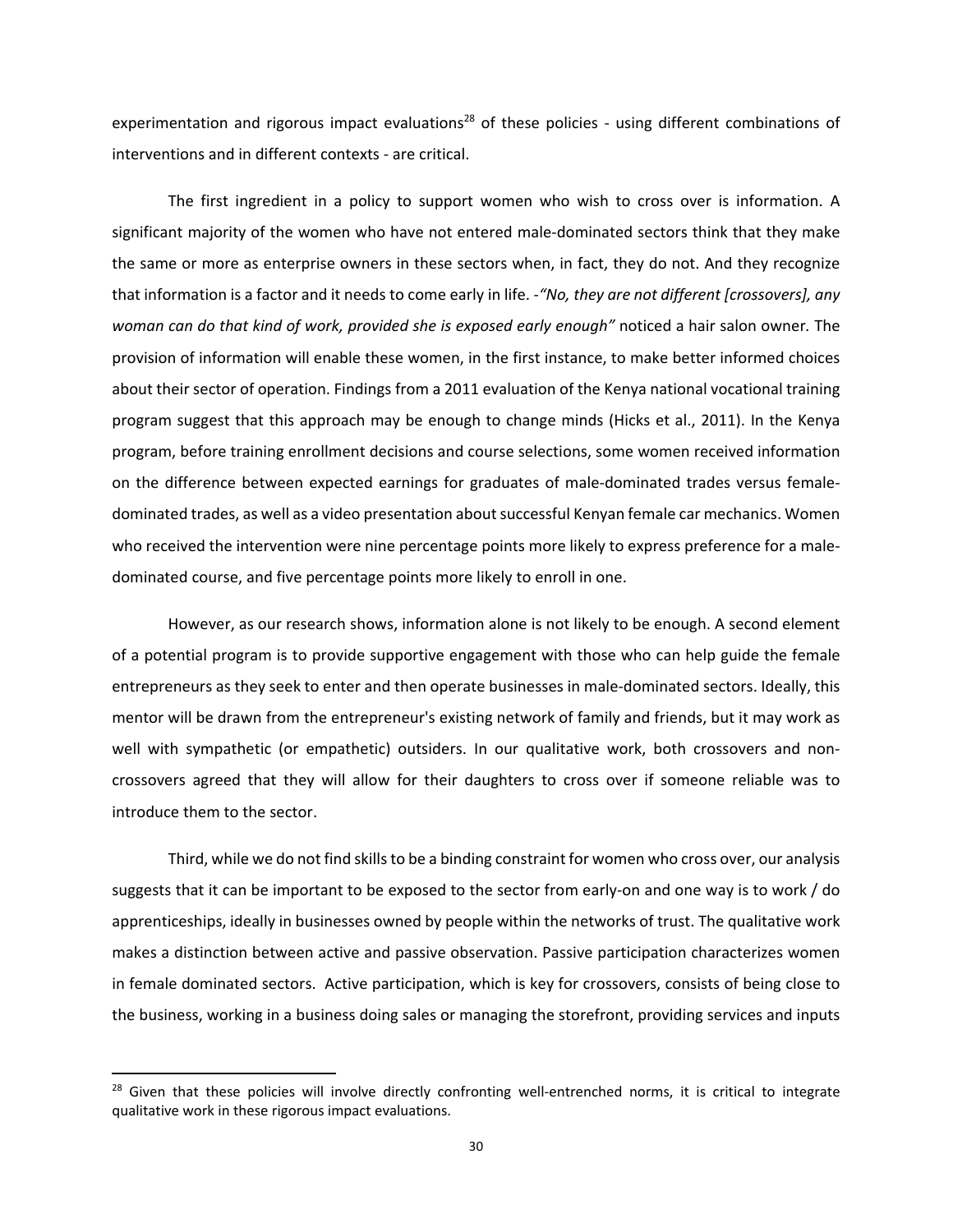for crossover business, and/or being invited to learn. Apprenticeships or other experiences working in a crossover business may be a critical way to not only impart basic skills to potential crossovers but also to receive this active participation.

In addition to these elements, a number of other considerations may help with the success of this

type of intervention. First, timing of different actions is important. Crossovers report requiring a longer time to start their businesses primarily because apprenticeship and learning the trade takes time. Combined with the fact that crossovers are much more likely to have their first job in a crossover sector, our results suggest the importance of aiming to support women without much experience working in a traditional female sector. This would imply targeting younger women who are just entering the labor market.<sup>29</sup>

Second, if these interventions are to be tested on any substantial scale, it is important that policy engages the local power structure given the potential disruption to long standing norms. In Box 2, we capture a few of the responses from our key informant interviews. They show both the potential opposition, but also the potential for support that may be found among the leadership in the community. Religious and cultural restrictions, social sanctions, and the fear to be seen as an "incomplete women ‐ not well groomed or tidy, in activities that require to 'act like a man', and

## **Box 2: Community leaders' views on crossover entrepreneurs**

*I would not recommend anyone to sensitize to our women about male-dominated sectors. It is "Haramuh" – not accepted by religion. The way they dress is not allowed because they put on tight trousers. They cannot pray five times a day, they have no time.* 

*--Muslim leader from Lufula Zone, 58 years old* 

*It is a very good idea. I also wanted my daughters to join such jobs because these jobs pay well…[Crossing over] is a very good thing and that is where the world is heading. If there was an opportunity, I would join the team to sensitize the people in my zone.* 

*--Male local chairman, Musoke Zone, 63 years old* 

likely to fail to get married and have children"‐ may prevent the needs of crossover women to be acknowledged. These social perceptions will not only impact sector choice, but might also prevent women from accessing credit or financial support as well as building lasting networks.

<sup>&</sup>lt;sup>29</sup> Another option would be older women without experience in female dominated sectors but this in most countries is a very small proportion of the population.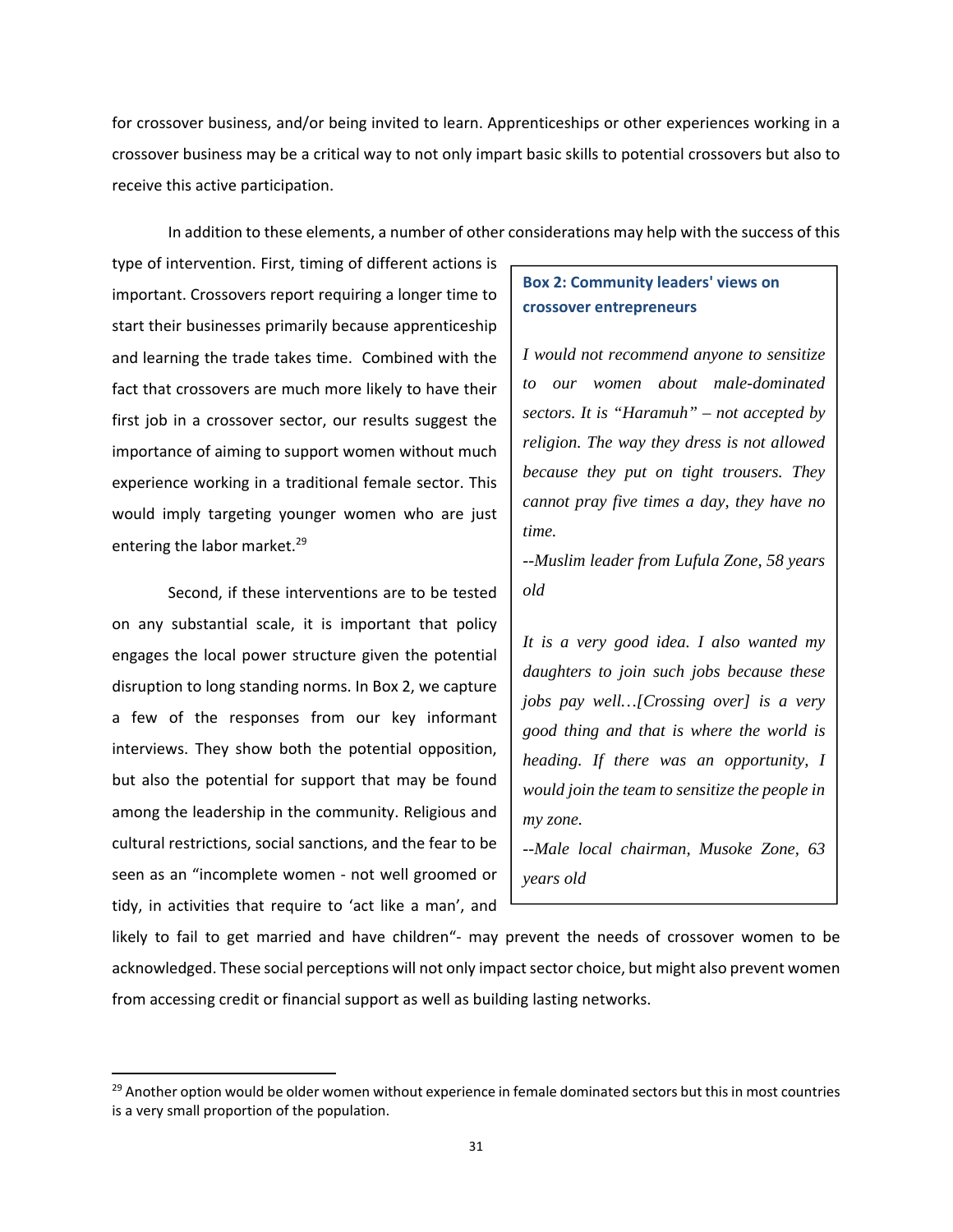Finally, once women start to cross over, it is critical to support them ongoing. As the data and words of our respondents indicate, the process of crossing over is a continuous one (e.g. with support for networks or crossover specific business organizations), with different issues arising at different stages in the process.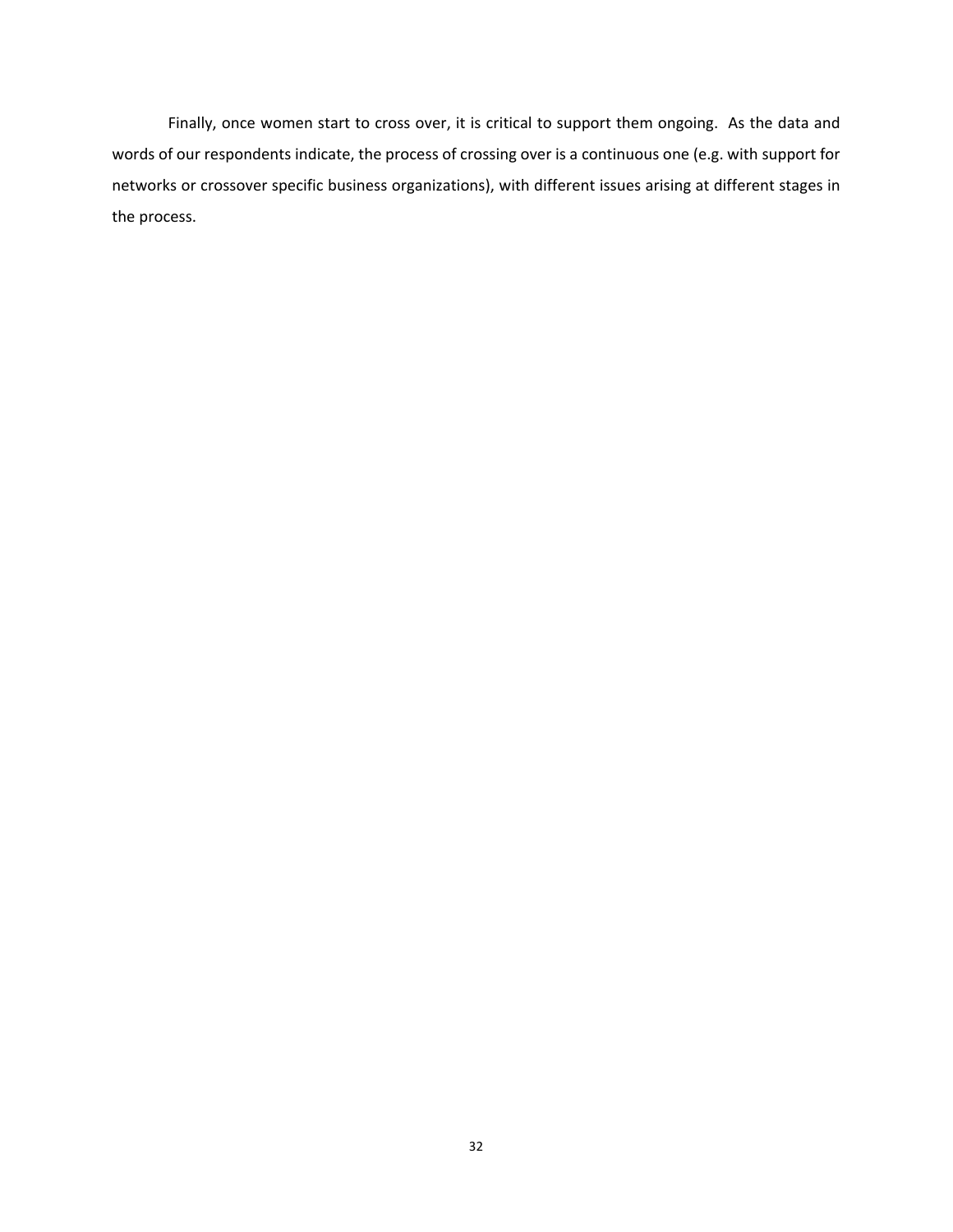#### **REFERENCES**

Anna, A.L., Chandler, G.N., Jansen, E., Mero, N.P. (2000): "Women business owners in traditional and nontraditional industries". *Journal of Business Venturing*, vol. 15, no. 3, pp. 279‐303.

Bardasi, E., Getahun, A. (2008): "Unlocking the Power of Women". Chapter prepared for the Ethiopia ICA. Toward the Competitive Frontier: Strategies for Improving Ethiopia's Investment Climate. World Bank, Washington D.C

Bardasi, E., Sabarwal S., Terrell, K. (2011): "How do female entrepreneurs perform? Evidence from three Developing Regions. *Small Business Econ* 37: 417–441.

Bruni, A., Gherardi, S., Poggio, B. (2004): "Entrepreneur-mentality, gender and the study of women entrepreneurs". *Journal of Organizational Change Management*, vol. 17, no. 3, pp. 256‐268.

Brush, C. G. (1992): "Research on Women Business Owners: Past Trends: A New Perspective and Future Directions". Entrepreneurship, Theory & Practice Summer, 5‐30.

Costa, R., Rijkers, B. (2012): "Gender and Rural Non‐Farm Entrepreneurship." World Development 40.12.2012.

Creswell, J., Clark, V. (2007): "Designing and Conducting Mixed Methods Research". Sage Publications.

Davis, P., Babakus, E., Englis, P., Pett, T. (2010): "The Influence of CEO Gender on Market Orientation and Performance in Service Small and Medium‐Sized Service Businesses." *Journal of Small Business Management*, Vol. 48 Issue 4, pp. 475‐496.

Dolado, J., Felgueroso, F., Jimeno, J. (2003) : "Discrimination et inégalités / Discrimination and Unequal Outcome. " *Annals of Economics and Statistics / Annales d'Économie et de Statistique* , No. 71/72, pp. 293‐315.

Ellsberg, M., Heise, L., Pena, R., Agurto, S., Winkvist, A. (2001): "Researching domestic violence against women: methodological and ethical considerations". *Studies in family planning*, *32*(1), 1‐16.

Ellsberg, M., Heise, L. (2002): "Bearing witness: ethics in domestic violence research". *The Lancet*, *359* (9317), 1599‐1604.

Ellsberg, M., Heise, L. (2005): "Researching violence against women. A practical guide for researchers and activists". Washington, DC. World Health Organization.

Hallward-Driemer, M. (2013): "Enterprising Women: Expanding Economic Opportunities in Africa". Washington, DC: World Bank – AFD.

Hasan, R., Afzal, R., Parveen, S. (2011): "Motivational Orientation and Perceived Social Support among Pakistani Female Entrepreneurs in Attock District". *Journal of Gender and Social Issues*, Vol 10

Hicks, J. H., Kremer, M., Mbiti, I., Miguel, E. (2011): "Vocational Education Voucher Delivery and Labor Market Returns: A Randomized Evaluation Among Kenyan Youth." Report for Spanish Impact Evaluation Fund, Phase II.

International Labor Organization (ILO) (2012): "Global Employment Trends for Women". Geneva.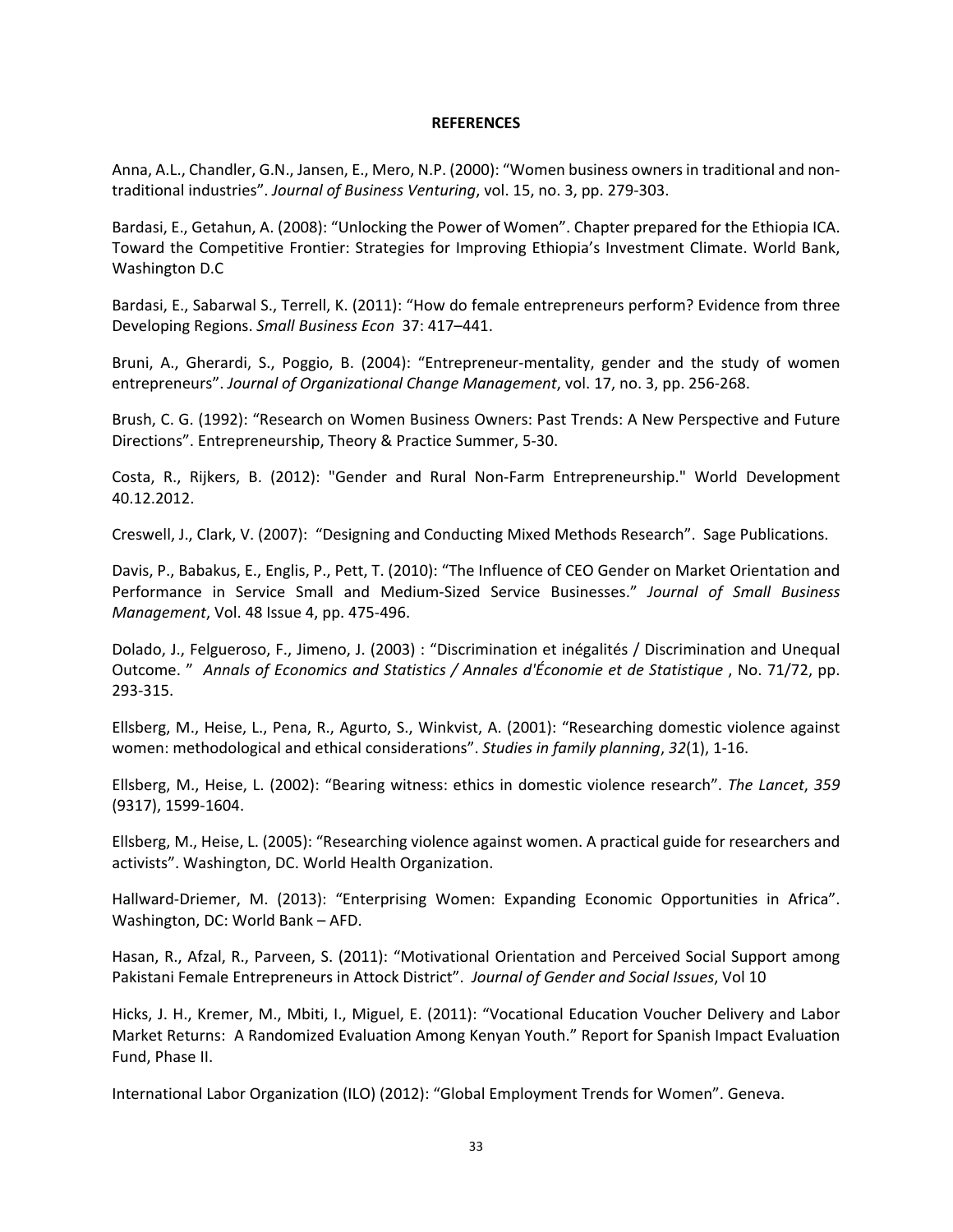Kantis, H., Angelelli, P., Koenig V. P. (2005): "Developing Entrepreneurship: Experience in Latin America and Worldwide". IADB/Fundes International, Washington, DC.

Kantor, P. (2005). "Determinants of women's microenterprise success in Ahmedabad, India: Empowerment and economics". *Feminist Economics, 11*(3), 63–83.

Kevane, M., Wydick, B. (2001): "Microenterprise lending to female entrepreneurs: Sacrificing economic growth for poverty alleviation?". *World Development*, *29*(7), 1225‐1236.

Khwaja, A., Klinger, B. (ongoing): "Psychometric Analysis of Entrepreneurs". Entrepreneurial Finance Lab, Harvard University.

Klapper, L., Parker, S. (2011): "Gender and the Business Environment for New Firm Creation." *World Bank Res Obs*. 26(2): 237‐257

de Mel, S., McKenzie, D., Woodruff, C. (2010): "Who are the Microenterprise Owners? Evidence from Sri Lanka on Tokman versus De Soto". *International Differences in Entrepreneurship*, Lerner and Schoar, eds. University of Chicago Press for the NBER. Pages 63‐87

de Mel Suresh, McKenzie, D., Woodruff, C. (2009): "Are Women More Credit Constrained? Experimental Evidence on Gender and Microenterprise Returns." *American Economic Journal: Applied Economic*s, Vol. 1, No. 3, pp. 1‐32

Mead, D. C., & Liedholm, C. (1998). "The dynamics of micro and small enterprisesin developing countries". *World development*, *26*(1), 61‐74.

Minniti M. (2010): "Female Entrepreneurship and Economic Activity". *European Journal of Development Research*, 22(3): 294‐312.

Minniti, M., Naudé, W.. "Special Section: Female Entrepreneurship across Countries and in Development." *European Journal of Development Research*. Guest Editors: International Trade Forum, Case Studies: Business in Action.

Neider, L. (1987): "A Preliminary Investigation of Female Entrepreneurs in Florida." *Journal of Small Business Management*, Vol. 25 Issue 3, pp. 22‐29.

Nguyen, T. (2008): "Information, Role Models and Perceived Returnsto Education: Experimental Evidence from Madagascar." Massachusetts Institute of Technology.

Nichter, S., Goldmark, L. (2009): "Small firm growth in developing countries". *World Development*, *37*(9), 1453‐1464.

Rauch, A., Frese, M. (2007): "Let's put the person back into entrepreneurship research: A meta‐analysis on the relationship between business owners' personality traits, business creation, and success". *European Journal of Work and Organizational Psychology*, 16:4, 353‐385

UBOS (2006): "Uganda National Household Survey 2005/06" Uganda Bureau of Statistics, Kampala.

United Nations (2014): "Guidelines for producing statistics on violence against women". Department of Economic and Social Affairs. Statistics Division.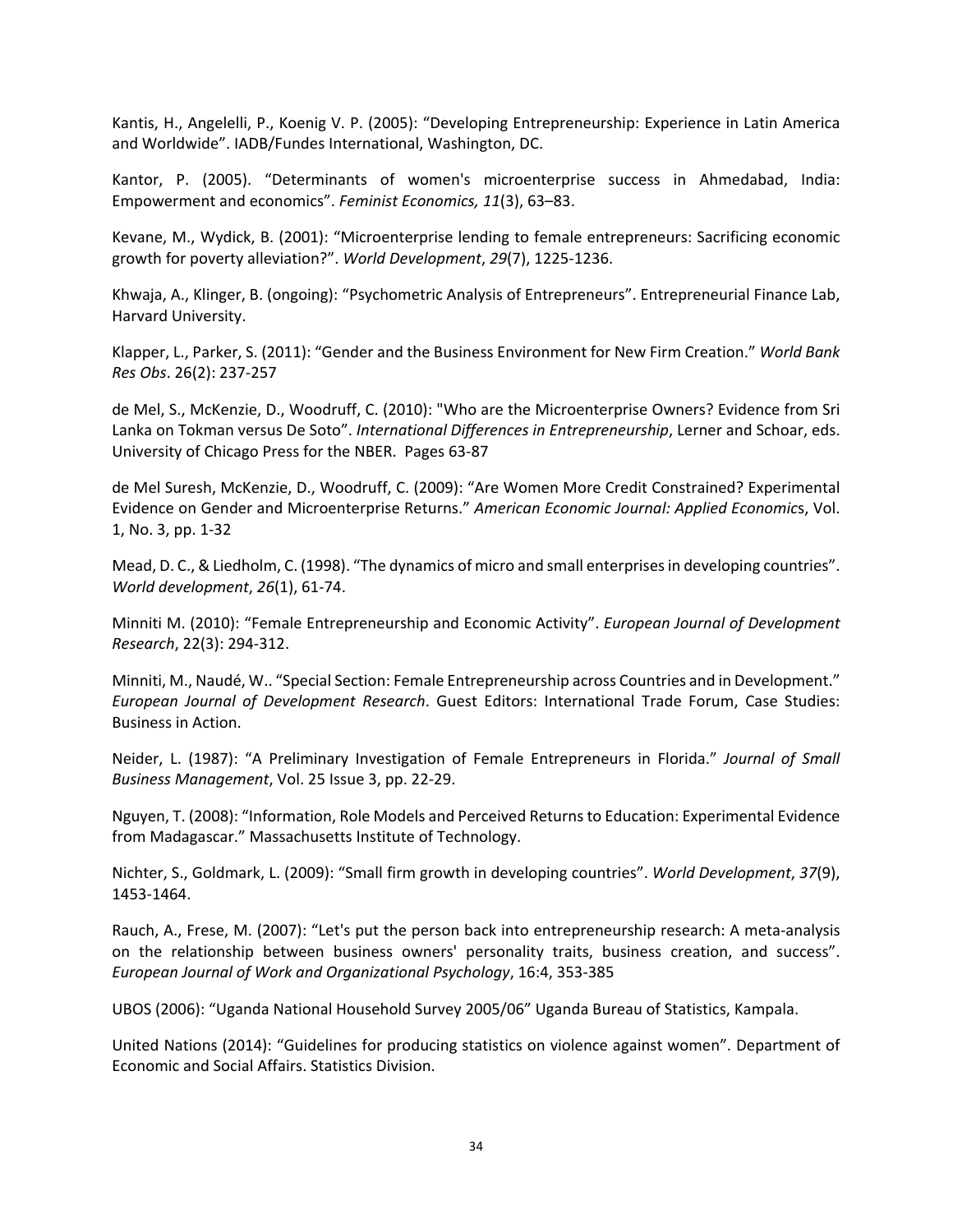Varvasovsky, Z., Brugha, R. (2000): "How to do (or not to do)…A Stakeholder Analysis," *Health Policy and Planning*, Vol 15(3), 338‐345.

Yuan, K., Steedle, J., Shavelson, R., Alonzo, A., Oppezzo, M. (2006): "Working memory, fluid intelligence, and science learning." Educational Research Review 1: 83‐98.

World Bank (2011): "World Development Report 2012: Gender Equality and Development". Washington, D.C.

World Bank (2013): "Lending Interest Rate (Percent) By Country." Available at: http://data.worldbank.org/indicator/FR.INR.LEND. Databank.

Zhao, H., Seibert, S. E (2006): "The Big Five personality dimensions and entrepreneurial status: A meta‐ analytical review". *Journal of Applied Psychology*, 91(2), 259 – 271.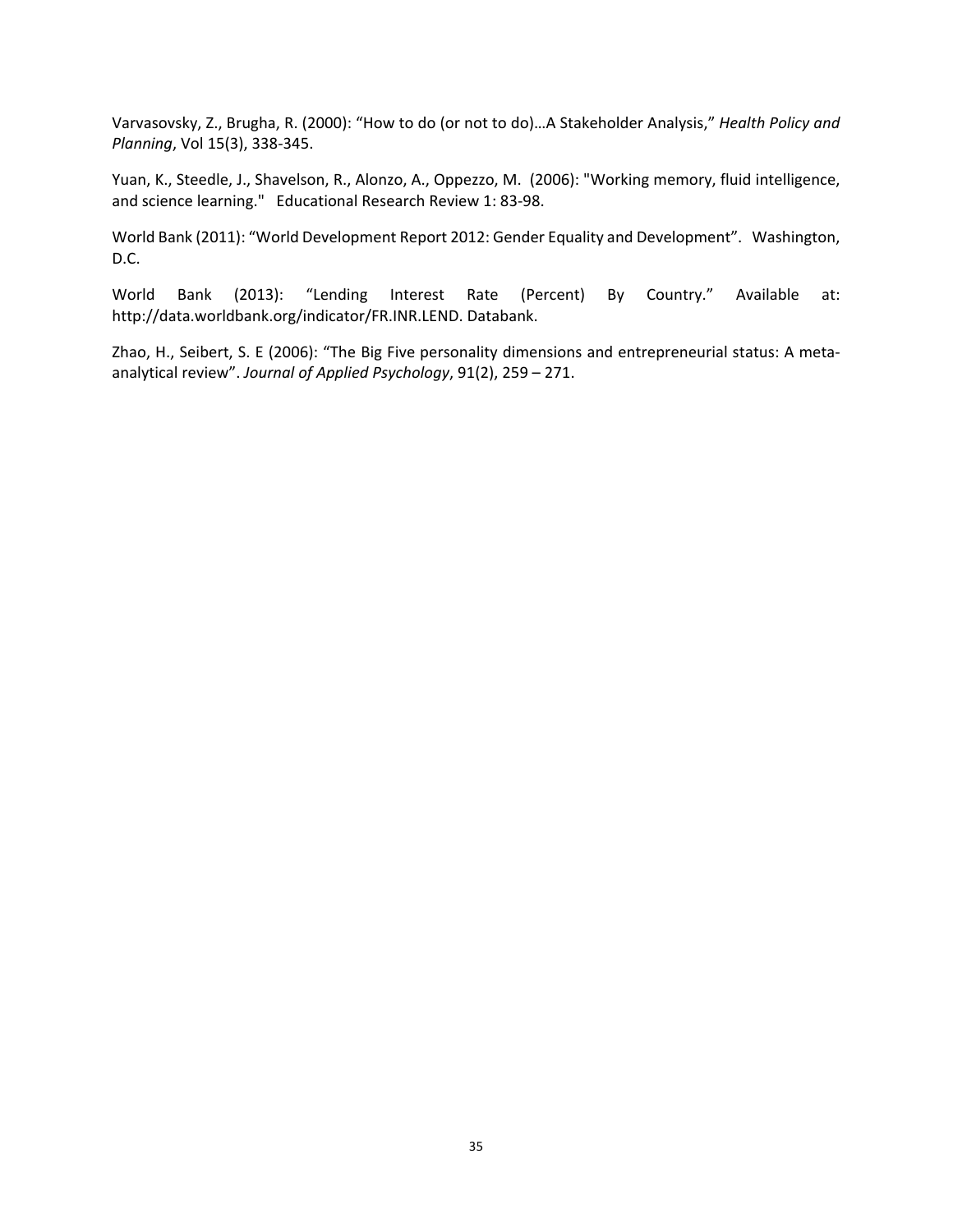| Appendix Table 1: Summary statistics for Female-owned enterprises - Mixed-methods data set |                |              |                  |                      |                   |
|--------------------------------------------------------------------------------------------|----------------|--------------|------------------|----------------------|-------------------|
|                                                                                            | <b>Total</b>   | <b>StDev</b> | <b>Crossover</b> | <b>Non-Crossover</b> | <b>Difference</b> |
| 1. Personal Characteristics                                                                |                |              |                  |                      |                   |
| Age                                                                                        | 39             | 10           | 38               | 40                   | $-2$              |
| <b>Father employment</b>                                                                   |                |              |                  |                      |                   |
| Father worked on family farm                                                               | 11             | 31           | 11               | 10                   | 1                 |
| Father owned or managed enterprise                                                         | 53             | 50           | 39               | 61                   | $-22**$           |
| Father had pvt wage job                                                                    | 23             | 42           | 20               | 25                   | $-4$              |
| Father had gvt wage job                                                                    | 9              | 29           | 20               | 3                    | $17***$           |
| Father had other occupation                                                                | 4              | 19           | 9                | $\mathbf{1}$         | $8**$             |
| <b>Mother employment</b>                                                                   |                |              |                  |                      |                   |
| Mother was a housewife                                                                     | 26             | 44           | 36               | 21                   | $15*$             |
| Mother worked on farm                                                                      | 25             | 43           | 30               | 22                   | 7                 |
| Mother owned or managed enterprise                                                         | 41             | 49           | 23               | 51                   | $-28***$          |
| Mother had a wage job                                                                      | 8              | 26           | 11               | 6                    | 6                 |
| <b>Marital status</b>                                                                      |                |              |                  |                      |                   |
| Married or cohabiting                                                                      | 52             | 50           | 57               | 49                   | 7                 |
| Divorced                                                                                   | 22             | 41           | 14               | 26                   | $-12$             |
| Widowed                                                                                    | 18             | 39           | 16               | 19                   | $-3$              |
| Never married                                                                              | 8              | 28           | 14               | 6                    | 8                 |
| <b>Religion</b>                                                                            |                |              |                  |                      |                   |
| Protestant                                                                                 | 24             | 43           | 23               | 25                   | $-2$              |
| Muslim                                                                                     | 33             | 47           | 27               | 36                   | $-9$              |
| Pentacostal                                                                                | 17             | 38           | 20               | 16                   | 5                 |
| Catholic                                                                                   | 26             | 44           | 30               | 24                   | 6                 |
| <b>Region of birth</b>                                                                     |                |              |                  |                      |                   |
| Kampala                                                                                    | 22             | 41           | 18               | 24                   | -5                |
| Eastern                                                                                    | 16             | 37           | 23               | 12                   | 10                |
| Central                                                                                    | 37             | 48           | 34               | 38                   | $-4$              |
| Western                                                                                    | 20             | 40           | 16               | 22                   | -7                |
| Northern                                                                                   | 4              | 19           | 9                | $\mathbf{1}$         | $8***$            |
| Foreign country                                                                            | $\overline{2}$ | 12           | $\mathbf 0$      | 2                    | $-2$              |
| <b>Other characteristics</b>                                                               |                |              |                  |                      |                   |
| Ratio of male siblings                                                                     | 0.9            | 0.7          | 0.8              | 0.9                  | $-0.1$            |
| Boy ratio, father owned enterprise interaction                                             | 0.4            | 0.7          | 0.2              | 0.5                  | $-0.3**$          |
| 2. Skills and abilities                                                                    |                |              |                  |                      |                   |
| Raven test score                                                                           | 6.5            | 3.4          | 5.5              | 7.0                  | $-1.6***$         |
| Digit test score                                                                           | 3.0            | 1.2          | 3.1              | 3.0                  | 0.0               |
| Locus of control aggregate score                                                           | 0.6            | 0.1          | 0.6              | 0.6                  | 0.0               |
| Agreeability score                                                                         | 0.7            | 0.1          | 0.7              | 0.7                  | $-0.0$            |
| Emotional stability score                                                                  | 0.7            | 0.1          | 0.7              | 0.7                  | $-0.0***$         |
| Conscientious                                                                              | 0.8            | 0.1          | 0.8              | 0.8                  | $-0.0$            |
| Self-efficacy                                                                              | 0.8            | 0.1          | 0.8              | 0.8                  | 0.0               |
| 3. Psychosocial factors                                                                    |                |              |                  |                      |                   |
| Male role model                                                                            | 19             | 39           | 30               | 13                   | $16***$           |
| First job in non-male sector                                                               | 78             | 41           | 52               | 91                   | $-39***$          |
| Exposure origination                                                                       |                |              |                  |                      |                   |
| Self-interested                                                                            | 23             | 42           | $\boldsymbol{9}$ | 29                   | $-20***$          |